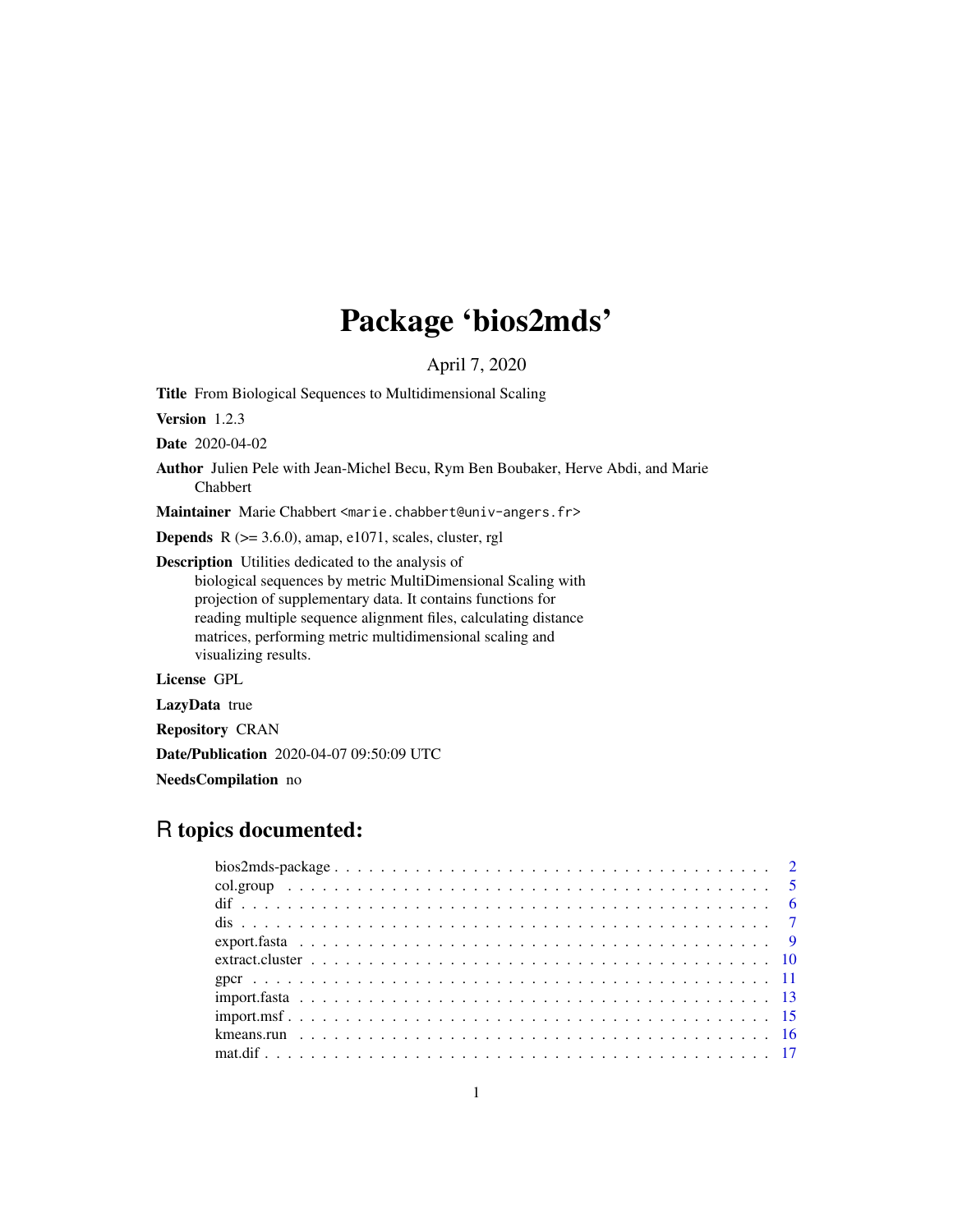# <span id="page-1-0"></span>2 bios2mds-package

| Index |  |
|-------|--|

bios2mds-package *From BIOlogical Sequences to MultiDimensional Scaling*

#### Description

The bios2mds package is developed in the Bioinformatics team at Integrated Neurovascular Biology Laboratory, UMR CNRS 6214 / INSERM 771, University of Angers - FRANCE.

This package is dedicated to the analysis of biological sequences by metric MultiDimensional Scaling (MDS) with projection of supplementary data. It contains functions for reading multiple sequence alignment (MSA) files, calculating distance matrices from MSA files, performing MDS analysis and visualizing results. The MDS analysis and visualization tools can be applied to any kind of data.

The main functionalities of bios2mds are summarized below:

# (1) BUILDING DISTANCE MATRICES FROM MULTIPLE SEQUENCE ALIGNMENTS :

Several functions allow users to read multiple sequence alignment files and to compute matrices of distances between these sequences:

- [import.fasta](#page-12-1): reads a multiple sequence alignment in FASTA format.
- [import.msf](#page-14-1): reads a multiple sequence alignment in MSF format.
- [mat.dif](#page-16-1): computes a matrix of pairwise distances between sequences based on sequence difference.
- [mat.dis](#page-17-1): computes a matrix of pairwise distances between sequences based on sequence dissimilarity.
- (2) MULTIDIMENSIONAL SCALING : A function performs metric MDS analysis of a distance matrix between active elements with the option of projecting supplementary elements onto the active space.
	- [mmds](#page-19-1): performs metric multidimensional scaling.
	- [mmds.project](#page-31-1): performs projection of supplementary elements onto the active space.
- (3) GRAPHICAL TOOLS : Several functions are proposed to visualize results of metric MDS analysis: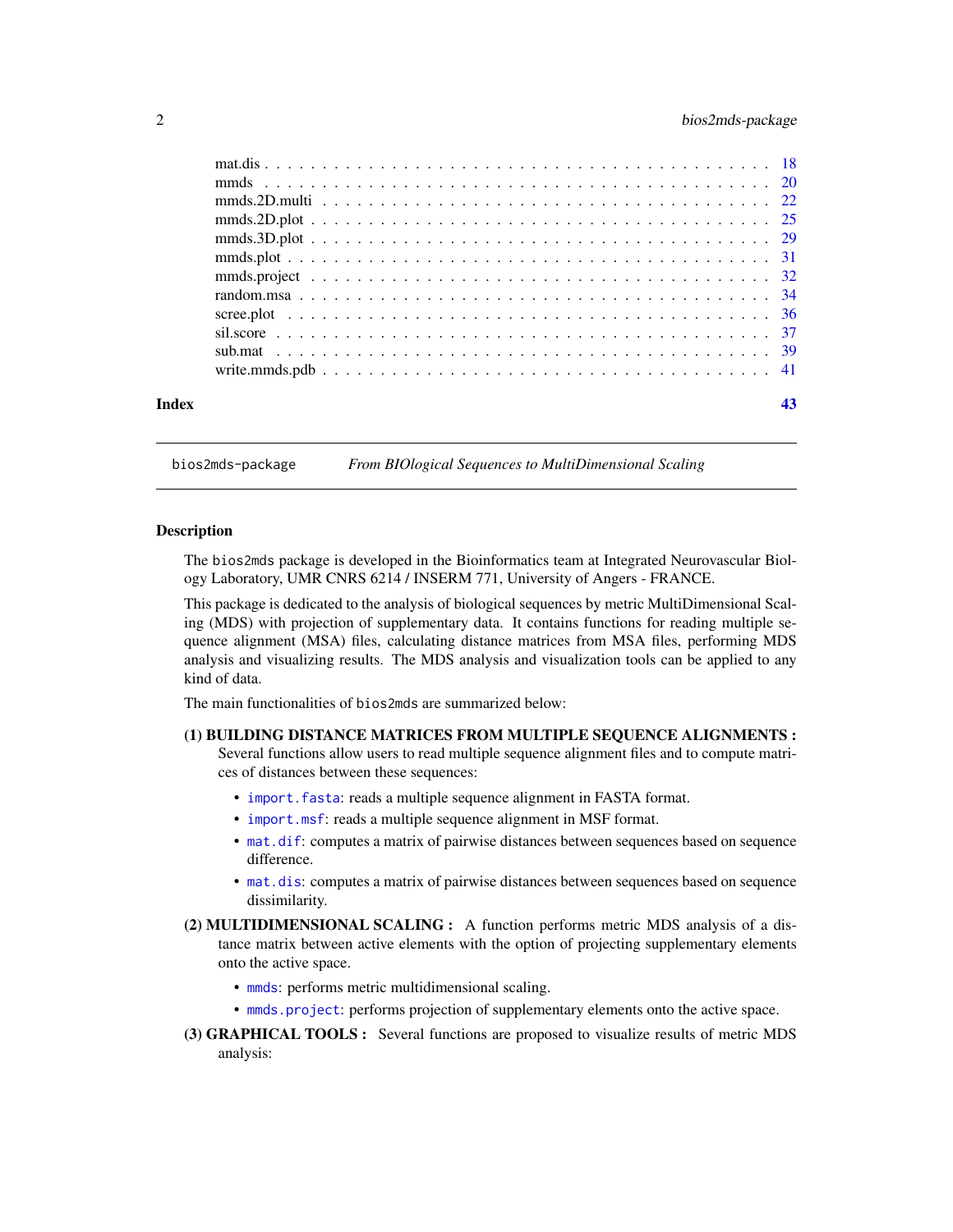# <span id="page-2-0"></span>bios2mds-package 3

- [scree.plot](#page-35-1): draws the scree plot of eigenvalues.
- mmds. 2D. plot: draws a scatter plot of the MDS coordinates.
- [mmds.2D.multi](#page-21-1): draws a scatter plot of the MDS coordinates with projection of multiple groups of supplementary element.
- [mmds.3D.plot](#page-28-1): Displays a 3D plot of the MDS coordinates.
- [mmds.plot](#page-30-1): wrapper function that draws the scree plot and three scatter plots of MDS coordinates.
- [col.group](#page-4-1): colors scatter plots with user provided groupings and colors.
- [write.mmds.pdb](#page-40-1): writes MDS coordinates in a PDB formatted file for 3D visualisation.
- (4) CLUSTER ANALYSIS : Several functions allow users to perform data clustering and to assess the clustering robustness:
	- [kmeans.run](#page-15-1): performs multiple runs of K-means clustering and analyzes clusters
	- [sil.score](#page-36-1): calculates the silhouette score from multiple K-means runs to determine the optimal number of clusters.
	- [extract.cluster](#page-9-1): extraction of clusters alignments
- (5) DATASETS : Two raw datasets are proposed to test the functionalities of bios2mds. They correspond to the multiple sequence alignments of GPCRs from *H. sapiens* and *D. melanogaster* in .msf and .fa formats (msa/human\_gpcr.\* and msa/drome\_gpcr.\*). They are based on the non-redundant sets of non-olfactory class A GPCRs, prepared and analyzed in Deville et al. (2009) and updated with the July 2009 release of Uniprot <http://www.uniprot.org>. Each MSA file is related to a .csv file that assigns a group and a color to each sequence of the alignment (csv/human\_gpcr\_group.csv and csv/drome\_gpcr\_group.csv).

Pre-analyzed data from these two MSA files are in gpcr. Moreover, gpcr contain projection of GPCRs from *N. vectensis* and from *C. intestinalis* onto the active space of human GPCRs calculated by MDS analysis.

For an index of functions, use library(help = bios2mds).

# Details

| Package    | bios2mds                                                              |
|------------|-----------------------------------------------------------------------|
| Type       | Package                                                               |
| Version    | 1.2.2                                                                 |
| Repository | <b>CRAN</b>                                                           |
| Date       | 2012-06-01                                                            |
| License    | GPL version 2 or newer                                                |
| Collate    | Other useful packages can be found in the CRAN task view.             |
|            | See https://mirror.its.sfu.ca/mirror/CRAN/web/views/Multivariate.html |
|            | and https://mirror.its.sfu.ca/mirror/CRAN/web/views/Cluster.html      |

#### Author(s)

Julien Pele <julien.pele@yahoo.fr> with Jean-Michel Becu <jean-michel.becu@etu.univ-rouen.fr>, Herve Abdi <herve@utdallas.edu> and Marie Chabbert <marie.chabbert@univ-angers.fr>.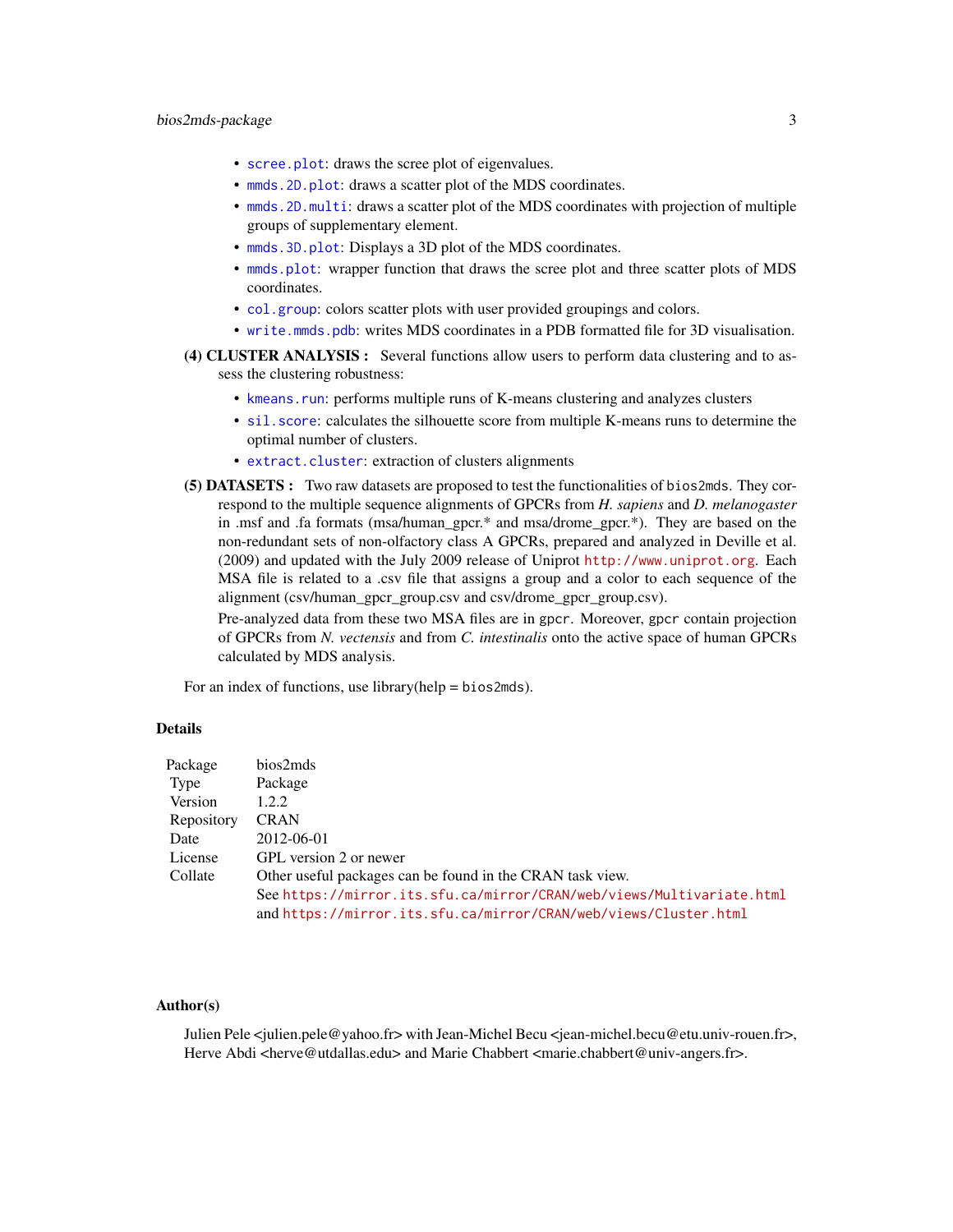Maintainer: Marie Chabbert <marie.chabbert@univ-angers.fr>

#### References

citation('bios2mds')

#### Examples

```
# The MSA files provided with the package correspond to the sequence
# alignment of non-olfactory class A G-protein-coupled receptors from
# H. sapiens and D. melanogaster prepared by Deville et al. (2009).
# loading GPCR data
wd \leq tempdir()
file <- file.path(wd,"R.pdb")
data(gpcr)
# building distance matrices between the aligned GPCR sequences from
# H. sapiens and D. melanogaster
human <- import.fasta(system.file("msa/human_gpcr.fa", package = "bios2mds"))
drome <- import.fasta(system.file("msa/drome_gpcr.fa", package = "bios2mds"))
#active <- mat.dif(human, human)
# or
active <- gpcr$dif$sapiens.sapiens
#sup <- mat.dif(drome, human)
# or
sup <- gpcr$dif$melanogaster.sapiens
# performing MDS analysis of the GPCR sequences from H. sapiens
mmds_active <- mmds(active, group.file=system.file(
"csv/human_gpcr_group.csv",package = "bios2mds"))
# performing MDS analysis of the GPCR sequences from H. sapiens
# with projection of GPCRs from D. melanogaster
# as supplementary elements onto the space of human GPCRs
mmds_sup <- mmds.project(mmds_active, sup,system.file(
"csv/drome_gpcr_group.csv",package = "bios2mds"))
# displaying MDS coordinates
layout(matrix(1:6, 2, 3))
scree.plot(mmds_active$eigen.perc, lab = TRUE, title = "Scree plot of metric MDS")
mmds.2D <- mmds.2D.plot(mmds_active, title = "Sequence space of human GPCRs")
mmds.2D.plot(mmds_active,mmds_sup, title = "Projection of GPCRs from D. melanogaster
 onto the space space of human GPCRs ", active.alpha = 0.3)
# writing PDB files for 3D visualization of MDS coordinates
write.mmds.pdb(mmds_active,file.pdb=file)
```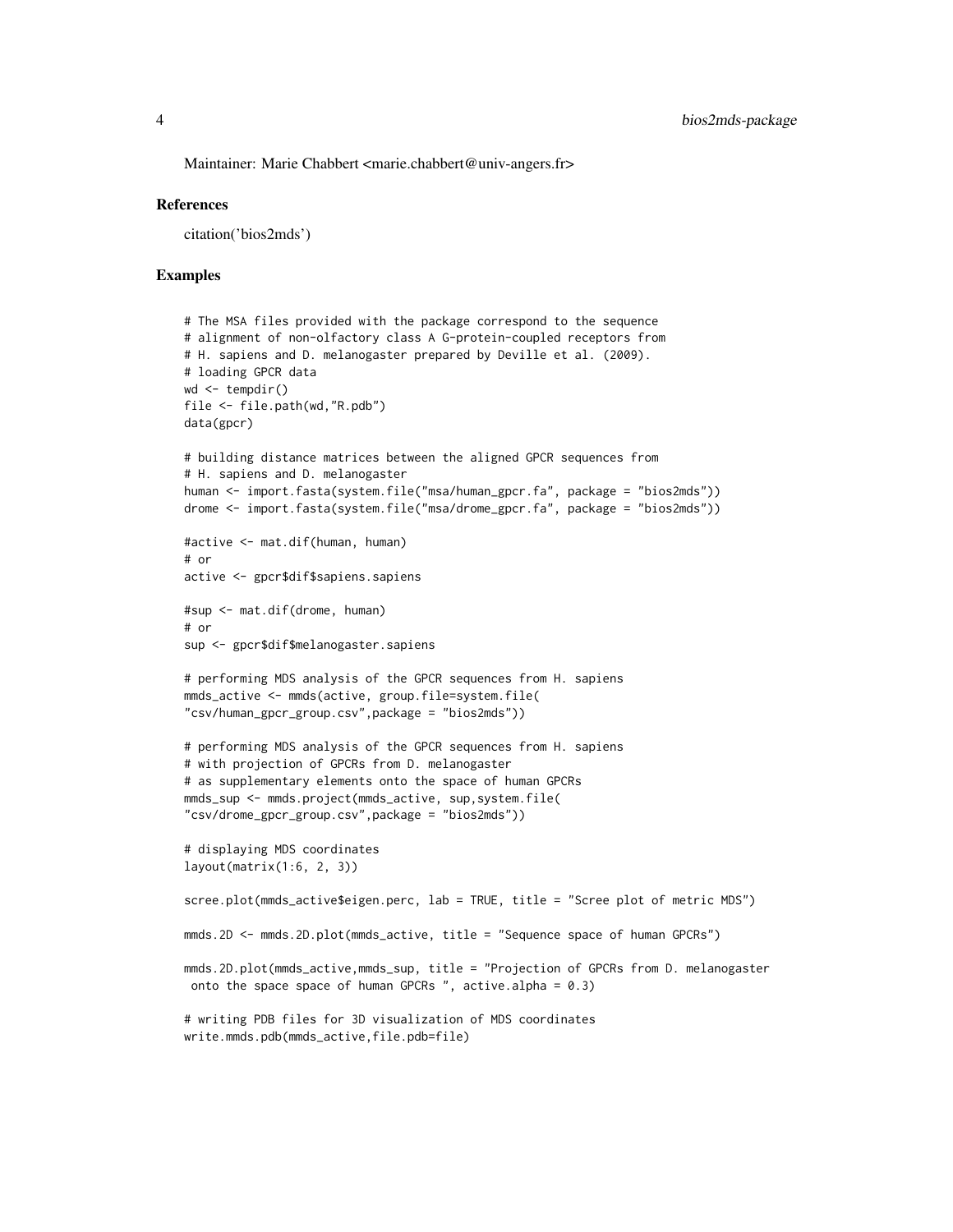<span id="page-4-1"></span><span id="page-4-0"></span>

#### Description

Links elements in a mmds object or mmds.project object to user-provided groups and colors.

#### Usage

col.group(x,file)

#### Arguments

|      | a 'mmds' or 'project' object obtained from mmds or mmds project function        |
|------|---------------------------------------------------------------------------------|
| file | a string of characters to indicate the file name assigning groups and colors to |
|      | each active OR each supplementary element of the mmds object.                   |

# Details

col.group assigns each element of the mmds object to user-provided groupings and colors for coloring and labeling mmds scatter plots.

col.group requires a formatted file. See "csv/human\_gpcr\_group.csv" for an example. Each line corresponds to one element of the mmds object and must contain three parameters separated by ",". The first parameter is the element name, as given in the multiple sequence alignment file. The second parameter is the group name. Groupings must be provided by the user.

The third parameter is the group color in full letters (example : "black","green"). Two or more groups can have the same color, but elements within the same group must have the same color. The group is colored by the first color encountered.

#### Value

Adds data to a mmds object in order to color and label mmds scatter plots with user-provided groupings and colors.

# Author(s)

Jean-Michel Becu

# See Also

See colors function (default R package). See getcol in made4 package for special color palette developed to maximize the contrast between colors.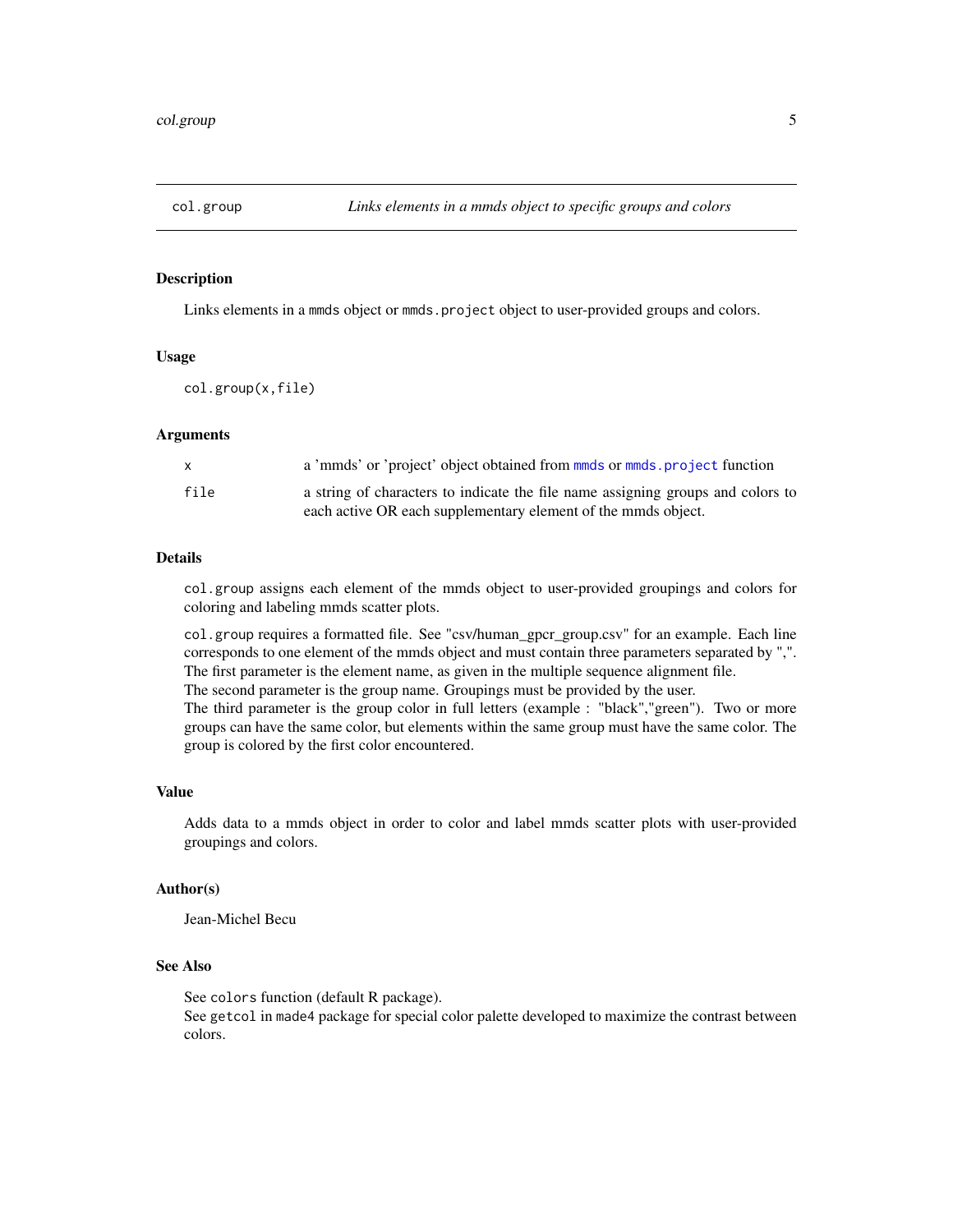#### Examples

```
# performing metric MDS on human GPCRs with projection of
# GPCRs from D. melanogaster as supplementary data:
data(gpcr)
active <- gpcr$dif$sapiens.sapiens
mmds_active <- mmds(active)
mmds_active<-col.group(mmds_active,system.file("csv/human_gpcr_group.csv"
,package = "bios2mds"))
```
dif *Difference score*

#### **Description**

Measures the difference score between two aligned amino acid or nucleotide sequences.

# Usage

 $dif(seq1, seq2, gap = FALSE, aa.strict = FALSE)$ 

#### Arguments

| seg1      | a character vector representing a first sequence.                                                                                      |
|-----------|----------------------------------------------------------------------------------------------------------------------------------------|
| seg2      | a character vector representing a second sequence.                                                                                     |
| gap       | a boolean indicating whether the gap character should be taken as a supplemen-<br>tary symbol (TRUE) or not (FALSE). Default is FALSE. |
| aa.strict | a boolean indicating whether only strict amino acids should be taken into ac-<br>count (TRUE) or not (FALSE). Default is FALSE.        |

# Details

The difference score between two aligned sequences is given by the proportion of sites that differs and is equivalent to  $1 - PID$  (percent identity). dif is given by the number of aligned positions (sites) whose symbols differ, divided by the number of aligned positions. dif is equivalent to the  $p$ distance defined by Nei and Zhang (2006). In dif, positions with at least one gap can be excluded (gap = FALSE). When gaps are taken as a supplementary symbol (gap = TRUE), sites with gaps in both sequences are excluded.

From Nei and Zhang (2006), the *p* distance, which is the proportion of sites that differ between two sequences, is estimated by:

$$
p=\frac{n_d}{n},
$$

where *n* is the number of sites and  $n_d$  is the number of sites with different symbols.

The difference score ranges from 0, for identical sequences, to 1, for completely different sequences.

<span id="page-5-0"></span> $\frac{d}{dt}$  different contracts to the contract of  $\frac{d}{dt}$  different contracts of  $\frac{d}{dt}$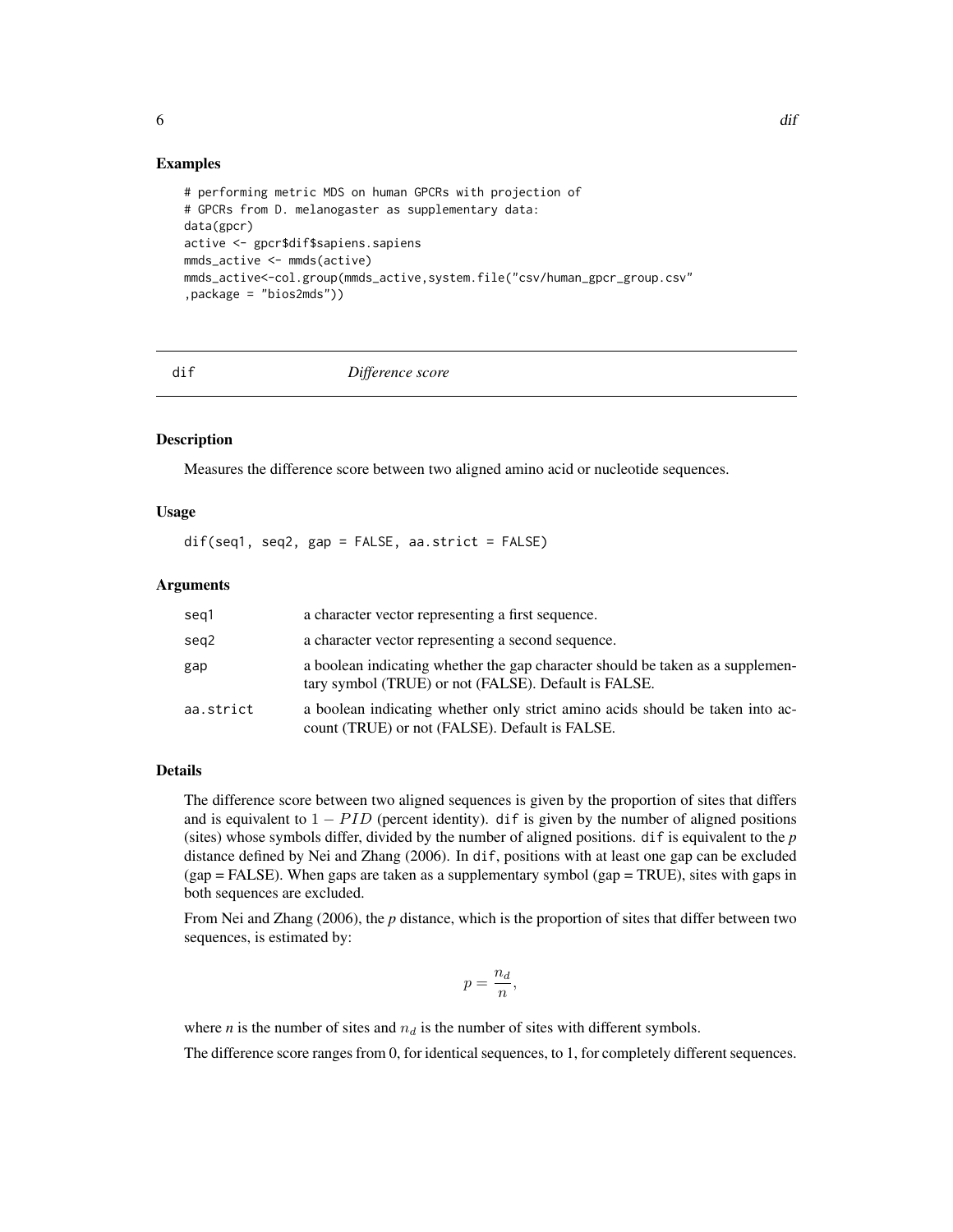# <span id="page-6-0"></span>Value

A single numeric value representing the difference score.

### Author(s)

Julien Pele

# References

May AC (2004) Percent sequence identity: the need to be explicit. *Structure* 12:737-738.

Nei M and Zhang J (2006) Evolutionary Distance: Estimation. *Encyclopedia of Life Sciences*.

Nei M and Kumar S (2000) Molecular Evolution and Phylogenetics. *Oxford University Press*, New York.

# Examples

```
# calculating the difference score between the sequences
# of CLTR1_HUMAN and CLTR2_HUMAN:
aln <- import.fasta(system.file("msa/human_gpcr.fa", package = "bios2mds"))
dif <- dif(aln$CLTR1_HUMAN, aln$CLTR2_HUMAN)
dif
```
dis *Dissimilarity score*

# Description

Computes the dissimilarity score between two aligned amino acid sequences, based on substitution matrices.

#### Usage

dis(seq1, seq2, sub.mat.id = "PAM250", gap = NULL)

| seg1       | a character vector representing a first amino acid sequence.                                                                                                                                                                                                                                                             |
|------------|--------------------------------------------------------------------------------------------------------------------------------------------------------------------------------------------------------------------------------------------------------------------------------------------------------------------------|
| seg2       | a character vector representing a second amino acid sequence.                                                                                                                                                                                                                                                            |
| sub.mat.id | a string of characters indicating the amino acid substitution matrix to be taken<br>into account for calculation. This should be one of "PAM40", "PAM80", "PAM120",<br>"PAM160", "PAM250", "BLOSUM30", "BLOSUM45", "BLOSUM62", "BLO-<br>SUM80", "GONNET", "JTT", "JTT_TM" and "PHAT". Default is PAM250.<br>See sub.mat. |
| gap        | a numeric vector of length 2, indicating the penalty for initiating and extending<br>a strand of two gaps (gap ignored, default).                                                                                                                                                                                        |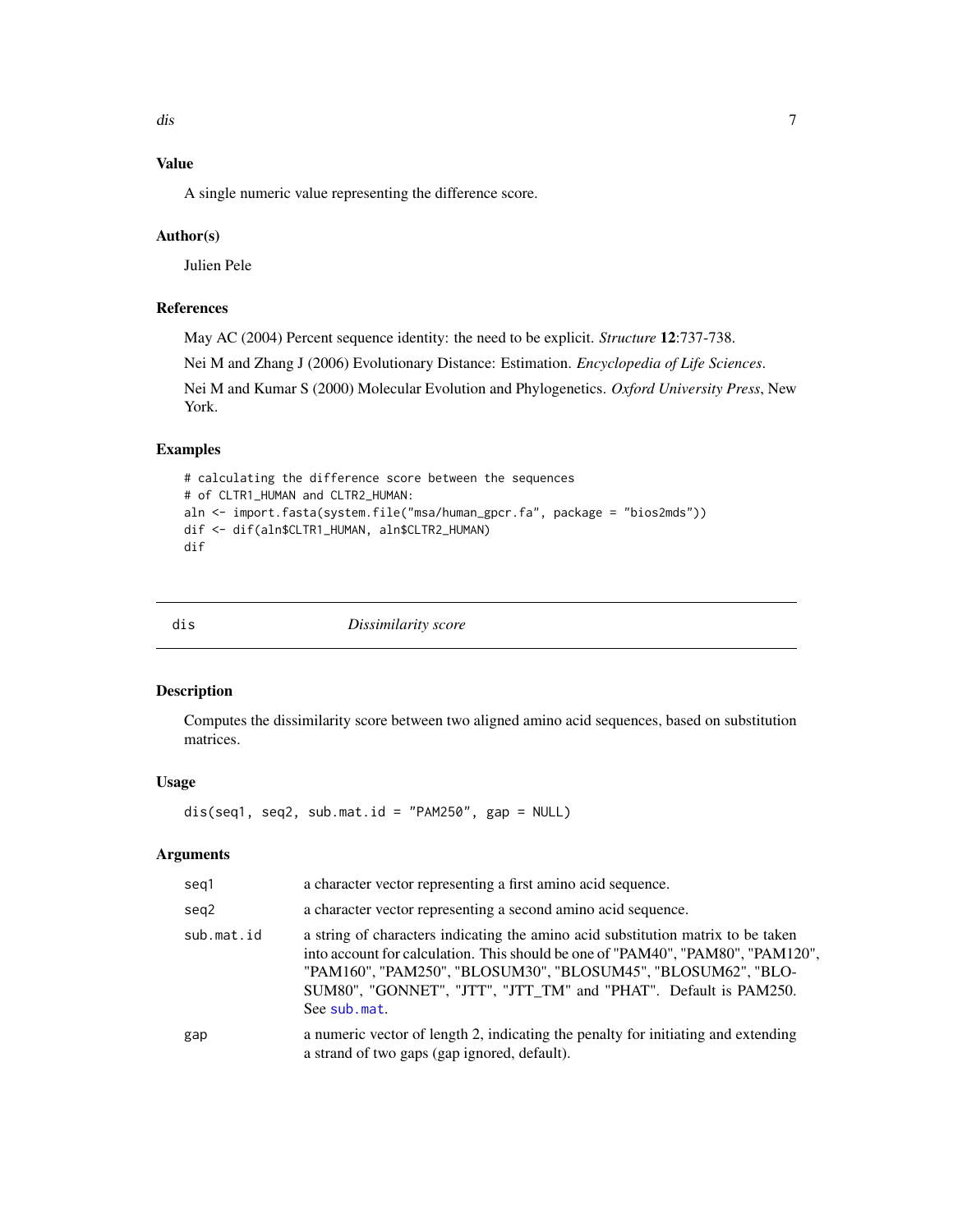# Details

Grishin and Grishin (2002) developped a method to calculate the similarity score with amino acid substitution matrices.

Let *s* be an amino acid substitution matrix with elements  $s(a, b)$ , let *A* be an alignment of *n* sequences,  $A_{ik}$  is a symbol (amino acid or gap: '-') in the site k of the sequence *i*. For each pair of sequences  $i$  and  $j$  from  $A$ , the following equations(1), (2), (3) and (4) are calculated as follows:

(1)  $S_{ij}$ , called score per site, is obtained as:

$$
S_{ij} = \sum_{k \in K_{ij}} s(A_{ik}, A_{jk})/l(K_{ij})
$$

where  $K_{ik}$  is the set of sites k such that  $A_{ik}$ ! = '-' and  $A_{jk}$ ! = '-' and  $l(K_{ij})$  is the number of elements in  $K_{ij}$ .

(2)  $T_{ij}$ , called average upper limit of the score per site, is obtained as:

$$
T_{ij} = 0.5 \sum_{k \in K_{ij}} (s(A_{ik}, A_{ik}) + s(A_{jk}, A_{jk})) / l(K_{ij})
$$

(3)  $S_{ij}^{rand}$ , called score per site expected from random sequences, is obtained as:

$$
S_{ij}^{rand} = \sum_{a=1}^{20} \sum_{b=1}^{20} f_j^i(a) f_i^j(b) s(a, b)
$$

where  $f_j^i(a)$  is the frequency of amino acid '*a*' in i<sup>th</sup> protein sequence of *A* over all sites in  $K_{ij}$ .

(4)  $V_{ij}$ , called normalized score (Feng and Doolittle, 1997), is obtained as:

$$
V_{ij} = \frac{S_{ij} - S_{ij}^{rand}}{T_{ij} - S_{ij}^{rand}}
$$

The normalized score  $V_{ij}$  ranges from 0 (for random sequences) to 1 (for identical sequences). However, for very divergent sequences,  $V_{ij}$  can become negative due to statistical errors. In this case, dis attributes 0 to negative scores.

The dissimilarity score  $D_{ij}$  between sequences *i* and *j* is obtained from the similarity score as:

$$
D_{ij} = V_{ij} - 1
$$

#### Value

A single numeric value representing the dissimilarity score.

#### Author(s)

Julien Pele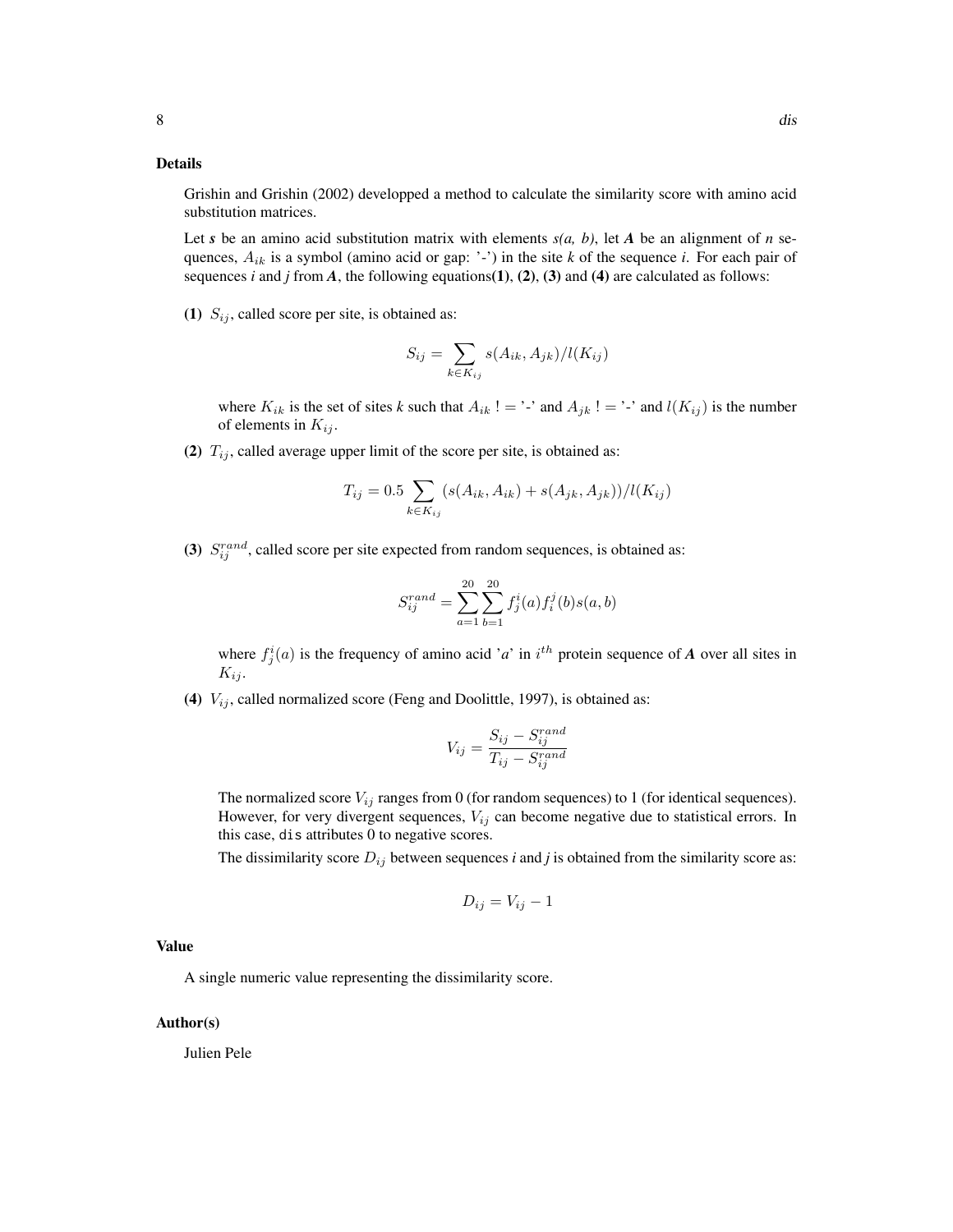# <span id="page-8-0"></span>export.fasta 9

#### References

Grishin VN and Grishin NV (2002) Euclidian space and grouping of biological objects. *Bioinformatics* 18:1523-1534.

Feng DF and Doolittle RF (1997) Converting amino acid alignment scores into measures of evolutionary time: a simulation study of various relationships. *J Mol Evol* 44:361-370.

## Examples

```
# calculating dis between the sequences of CLTR1_HUMAN and CLTR2_HUMAN:
aln <- import.fasta(system.file("msa/human_gpcr.fa", package = "bios2mds"))
dis <- dis(aln$CLTR1_HUMAN, aln$CLTR2_HUMAN)
dis
```
export.fasta *Writes a MSA file in FASTA format*

#### Description

Writes a multiple sequence alignment (MSA) file in FASTA format.

# Usage

```
export.fasta(x, outfile = "alignment.fa", ncol = 60, open = "w")
```
#### Arguments

| $\mathsf{x}$ | an object of class 'align', obtained from import. fasta or import.msf, or an<br>element list from the extract. cluster function return.                                                                                                                                                         |
|--------------|-------------------------------------------------------------------------------------------------------------------------------------------------------------------------------------------------------------------------------------------------------------------------------------------------|
| outfile      | a string of characters or string vector to indicate the name of the MSA file(s) to<br>be written. If x is an object of class 'align', default is "alignment.fa". If x is an<br>element list, for each element in x, default is the element name, followed by the<br>".alignement.fa" extension. |
| ncol         | an integer value indicating the number of characters per line for the sequences<br>in outfile. Default is 60.                                                                                                                                                                                   |
| open         | a character value indicating the opening mode for outfile. This should be either<br>of "w" to write into a new file, or "a" to append at the end of an already existing<br>file. Default is "w".                                                                                                |

# Details

Initially, FASTA (for FAST-ALL) was the input format of the FASTA program, used for protein comparison and searching in databases. Presently, FASTA format is a standard format for biological sequences.

The FASTA formatted file of a single sequence displays:

• a single-line description beginning with a greater-than (>) symbol. The following word is the identifier.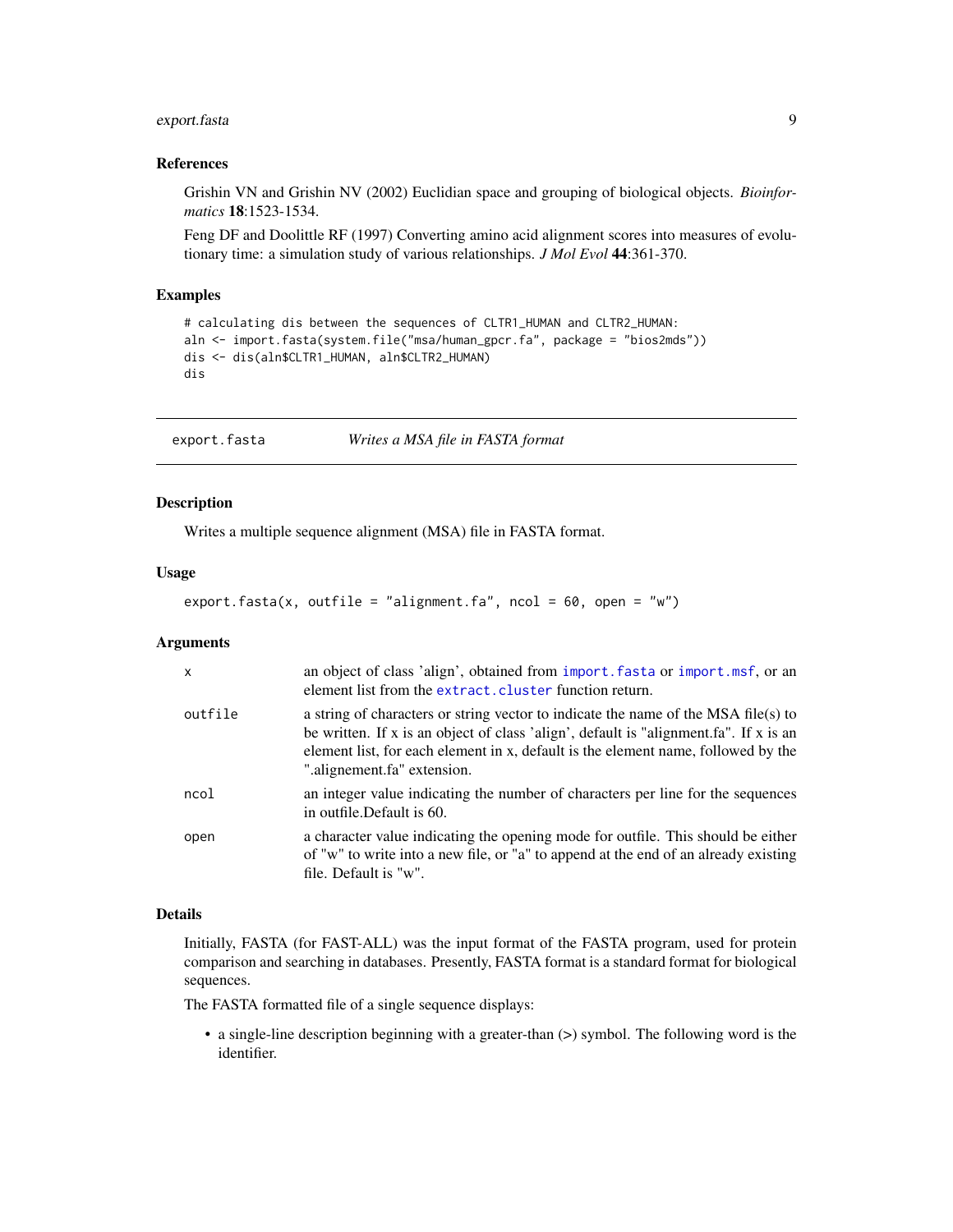<span id="page-9-0"></span>• followed by any number of lines, representing biological sequence.

For multiple alignments, the FASTA formatted sequences are concatenated to create a multiple FASTA format.

# Value

Produces a FASTA file for an 'align' object or a FASTA file for each cluster in list.

#### Note

For further information about FASTA format, see: [http://www.ncbi.nlm.nih.gov/BLAST/fasta.](http://www.ncbi.nlm.nih.gov/BLAST/fasta.shtml) [shtml](http://www.ncbi.nlm.nih.gov/BLAST/fasta.shtml)

# Author(s)

Jean-Michel Becu

# See Also

write.fasta function from seqinr package.

#### Examples

```
# reading of the multiple sequence alignment of human GPCRS in FASTA format:
wd \leftarrow tempdir()#wd <- getwd()
file1 <- file.path(wd,"alignment.fa")
aln <- import.fasta(system.file("msa/human_gpcr.fa", package = "bios2mds"))
export.fasta(aln,file1)
```
<span id="page-9-1"></span>extract.cluster *Extraction of clusters alignments*

#### Description

Extracts the multiple sequence alignement of each cluster after K-means clustering.

#### Usage

```
extract.cluster(x, align)
```

|       | an object of class 'kmean', obtained from kmeans, run function.              |
|-------|------------------------------------------------------------------------------|
| align | an object of class 'align', obtained from import, fasta or import, msf func- |
|       | tıon.                                                                        |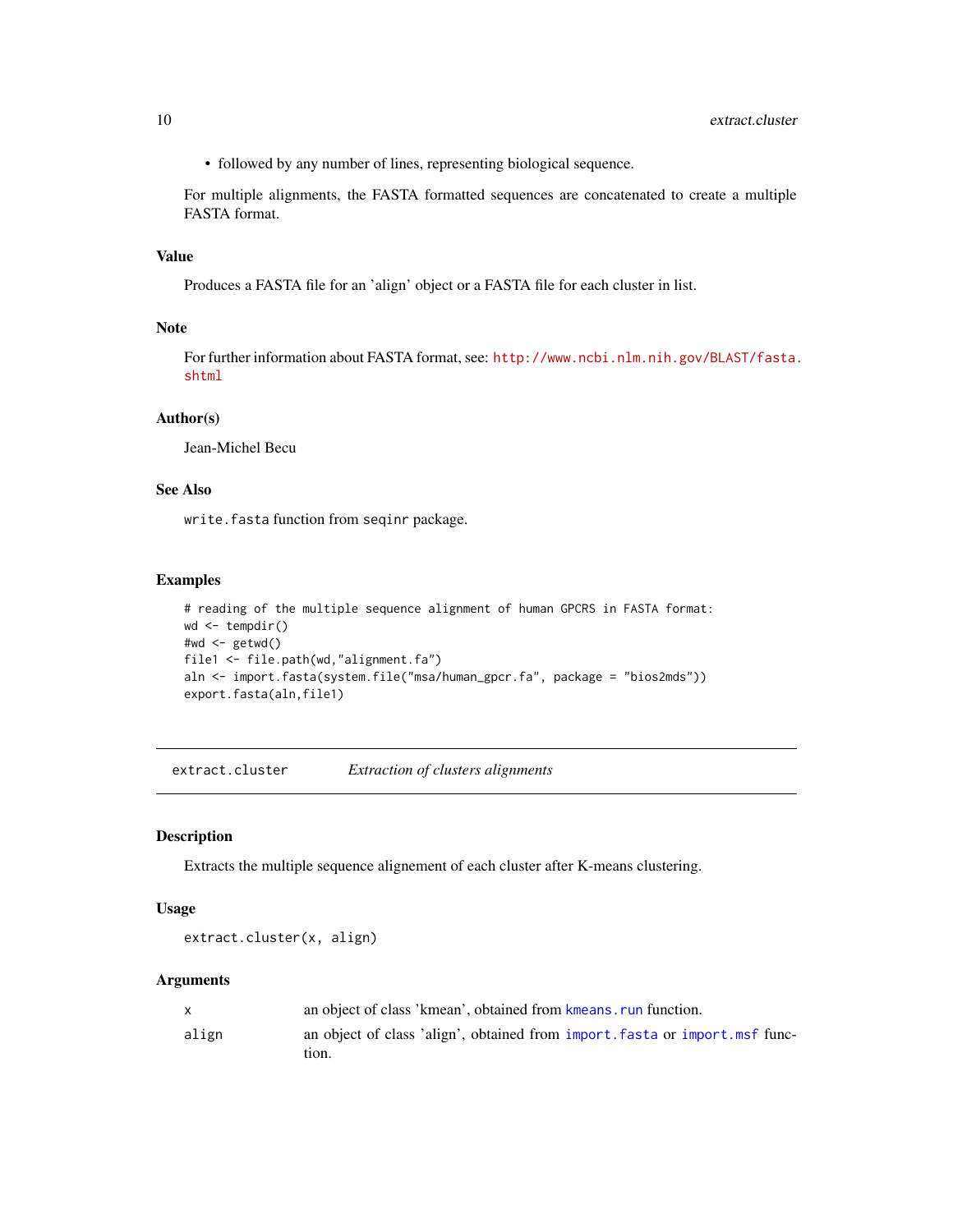<span id="page-10-0"></span>gpcr  $\Box$ 

# Details

Extraction of the MSA of each cluster.

# Value

A named list of 'align' objects.

# Author(s)

Jean-Michel Becu

#### Examples

```
# Clustering human GPCRs in 4 groups with 100 runs of K-means
# and extraction of the alignment of each cluster
aln <- import.fasta(system.file("msa/human_gpcr.fa", package = "bios2mds"))
data(gpcr)
kmeans <- kmeans.run(gpcr$mmds$sapiens.active$coord, nb.clus = 4, nb.run = 100)
clusAlign <- extract.cluster(kmeans,aln)
```
gpcr *Pre-analyzed G-Protein-Coupled Receptor (GPCR) data set*

# Description

This data set was obtained by the bios2mds analysis of the two multiple sequence alignment files provided in /msa. The MSA files were prepared as previously described by Deville et al. (2009) and updated with the July 2009 release of Uniprot (<http://www.uniprot.org>). They correspond to non-redundant sets of non-olfactory class A G-protein-coupled receptors (GPCRs) from *H. sapiens* and *D. melanogaster* (283 and 59 sequences, respectively). The data sets from *H. sapiens* and *D. melanogaster* constitute the active and supplementary data sets, respectively.

#### Usage

data(gpcr)

# Format

gpcr is a named list of three elements:

- dif a named list containing two distance matrices calculated from the [mat.dif](#page-16-1) function (distances based on difference scores) with default parameters:
	- sapiens.sapiens a 283 by 283 matrix of difference scores between the 283 aligned sequences of human GPCRs.
	- melanogaster.sapiens a 59 by 283 matrix of difference scores between the aligned sequences of GPCRs from *H. sapiens* and *D. melanogaster* (283 and 59 sequences, respectively)..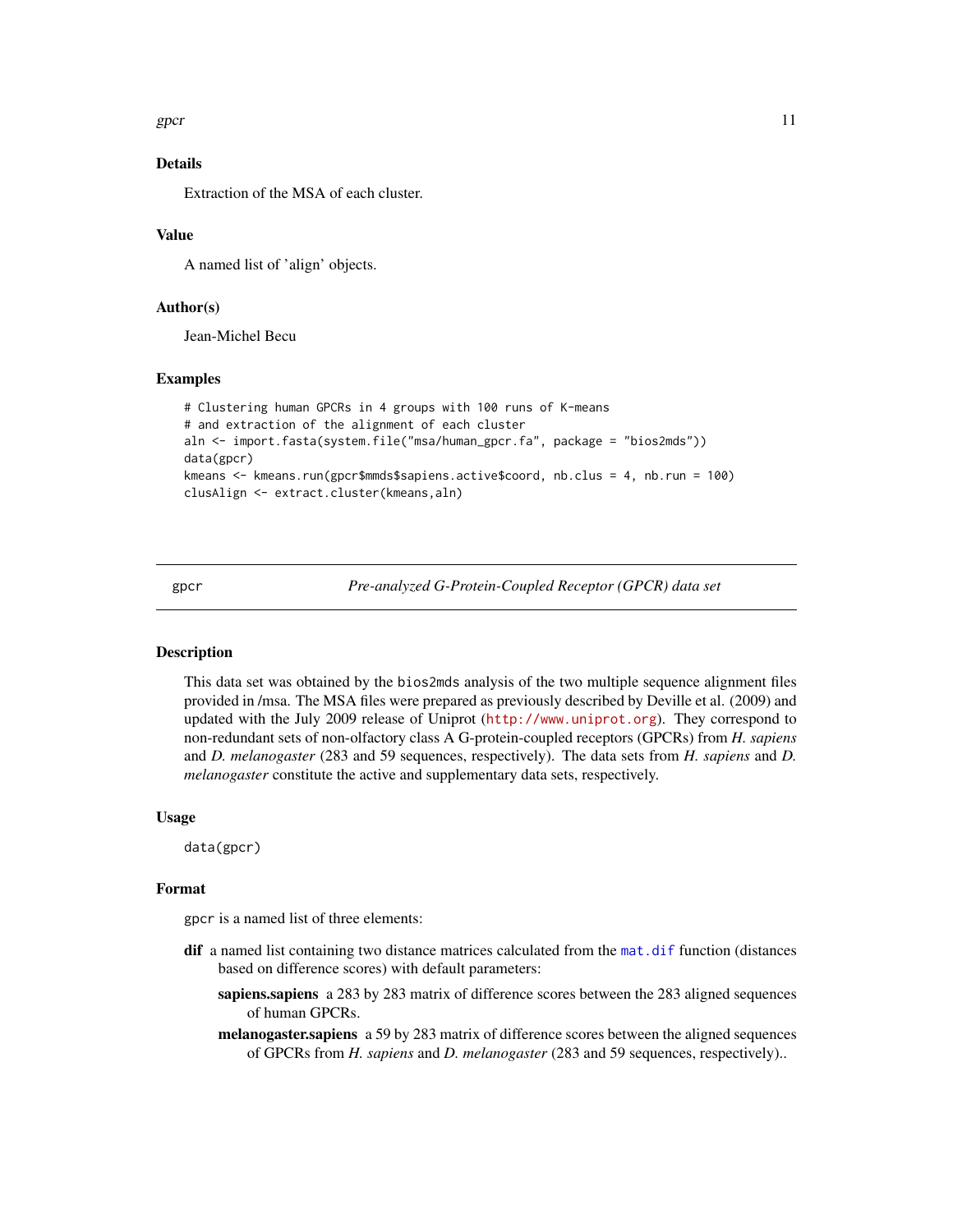- <span id="page-11-0"></span>dis a named list containing sixteen distance matrices calculated from the [mat.dis](#page-17-1) function (distances based on dissimilarity scores) for the eight substitution matrices in [sub.mat](#page-38-1) (other parameters by default):
	- sapiens.sapiens\$\* are 283 by 283 matrices of dissimilarity scores between the 283 aligned sequences of human GPCRs.
		- sapiens.sapiens\$PAM40 is calculated with PAM40.
		- sapiens.sapiens\$PAM80 is calculated with PAM80.
		- sapiens.sapiens\$PAM120 is calculated with PAM120.
		- sapiens.sapiens\$PAM250 is calculated with PAM250.
		- sapiens.sapiens\$BLOSUM30 is calculated with BLOSUM30.
		- sapiens.sapiens\$BLOSUM45 is calculated with BLOSUM45.
		- sapiens.sapiens\$BLOSUM62 is calculated with BLOSUM62.
		- sapiens.sapiens\$BLOSUM80 is calculated with BLOSUM80.
		- sapiens.sapiens\$GONNET is calculated with GONNET.
		- sapiens.sapiens\$JTT is calculated with JTT.
		- sapiens.sapiens\$JTT\_TM is calculated with JTT\_TM.
		- sapiens.sapiens\$PHAT is calculated with PHAT.
	- melanogaster.sapiens\$\* are 59 by 283 matrices of dissimilarity scores between the 283 aligned sequences from *H. sapiens* and *D. melanogaster*
		- melanogaster.sapiens\$PAM40 is calculated with PAM40.
		- melanogaster.sapiens\$PAM80 is calculated with PAM80.
		- melanogaster.sapiens\$PAM120 is calculated with PAM120.
		- melanogaster.sapiens\$PAM250 is calculated with PAM250.
		- melanogaster.sapiens\$BLOSUM30 is calculated with BLOSUM30.
		- melanogaster.sapiens\$BLOSUM45 is calculated with BLOSUM45.
		- melanogaster.sapiens\$BLOSUM62 is calculated with BLOSUM62.
		- melanogaster.sapiens\$BLOSUM80 is calculated with BLOSUM80.
		- melanogaster.sapiens\$GONNET is calculated with GONNET.
		- melanogaster.sapiens\$JTT is calculated with JTT.
		- melanogaster.sapiens\$JTT\_TM is calculated with JTT\_TM.
		- melanogaster.sapiens\$PHAT is calculated with PHAT.
- [mmds](#page-19-1) a typical example of metric MDS analysis with the mmds function of bios2mds using GPCRs from *H. sapiens* as active data and GPCRs from *D. melanogaster*, *N. vectensis* and *C. intestinalis* for supplementary data.
	- sapiens.active metric MDS analysis of active data from *H. sapiens*.
	- melanogaster.project projection of supplementary data from *D. melanogaster* onto the human active space.
	- vectensis.project projection of supplementary data from *N. vectensis* onto active the human space.
	- intestinalis.project projection of supplementary data from *C. intestinalis* onto the human active space.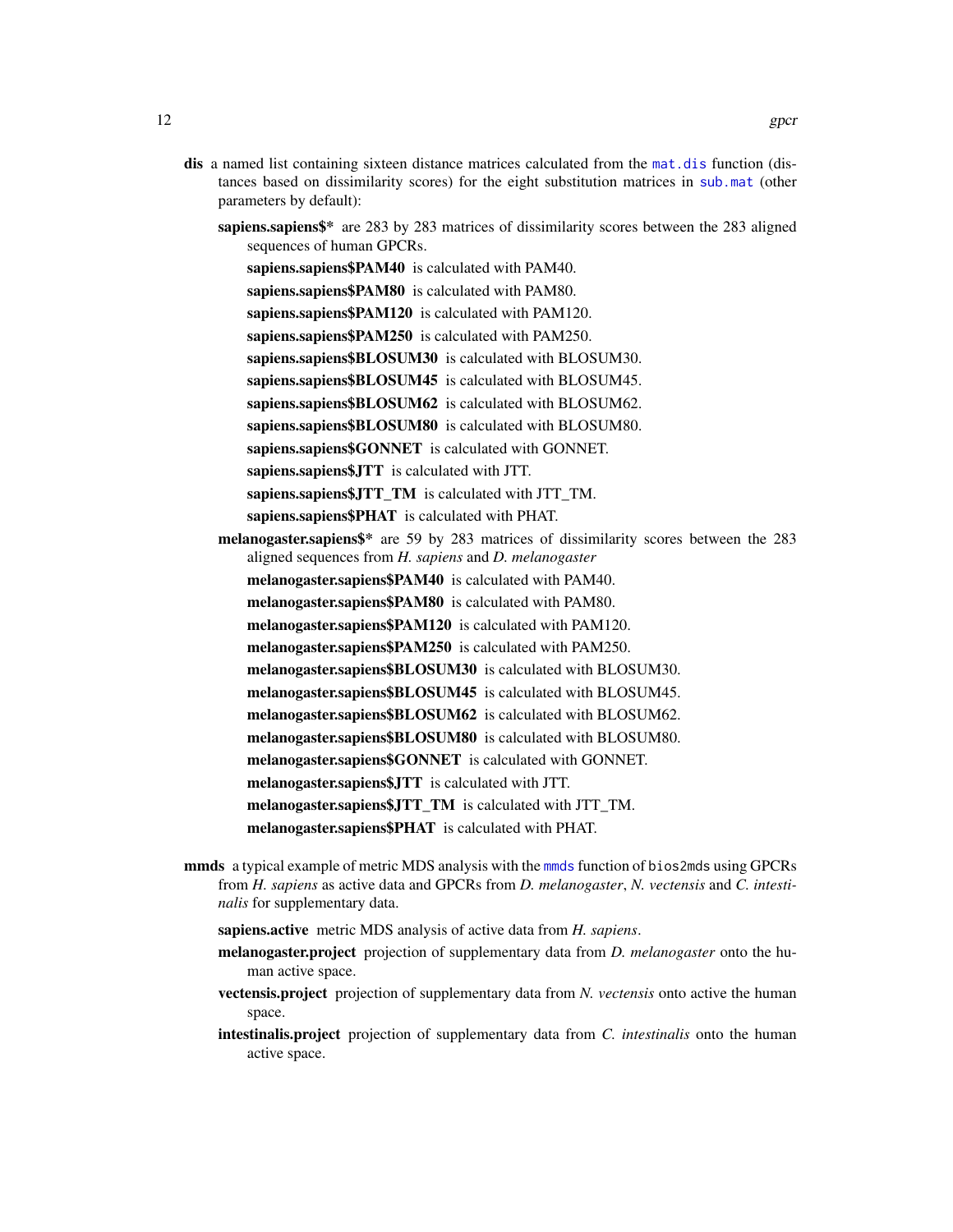# <span id="page-12-0"></span>import.fasta 13

#### Source

Deville J, Rey J and Chabbert M (2009) An indel in transmembrane helix 2 helps to trace the molecular evolution of class A G-protein-coupled receptors. *J Mol Evol* 68: 475- 489.

#### Examples

```
# loading gpcr
data(gpcr)
# displaying the matrix of differences scores between GPCRs sequences
# from H. sapiens
gpcr$dif$sapiens.sapiens
# displaying the matrix of dissimilarity scores between GPCRs sequences
# from H. sapiens
gpcr$dis$sapiens.sapiens$PAM250
# displaying the matrix of dissimilarity scores between GPCRs sequences
# from H. sapiens and D. Melanogaster calculated with the BLOSUM45 matrix
gpcr$dis$melanogaster.sapiens$BLOSUM45
# displaying mmds analysis of the MSA of GPCRs from H. sapiens
# and D. Melanogaster
gpcr$mmds$sapiens.active
gpcr$mmds$melanogaster.project
```
<span id="page-12-1"></span>import.fasta *Reads a file in FASTA format*

# Description

Reads a Multiple Sequence Alignment (MSA) file in FASTA format (.fasta or .fa extension).

#### Usage

```
import.fasta(file, aa.to.upper = TRUE, gap.to.dash = TRUE)
```

| file        | a string of characters to indicate the name of the MSA file to be read.                                                                                              |
|-------------|----------------------------------------------------------------------------------------------------------------------------------------------------------------------|
| aa.to.upper | a logical value indicating whether amino acids should be converted to upper case<br>(TRUE) or not (FALSE). Default is TRUE.                                          |
| gap.to.dash | a logical value indicating whether the dot (.) and tilde ( $\sim$ ) gap symbols should<br>be converted to dash (-) character (TRUE) or not (FALSE). Default is TRUE. |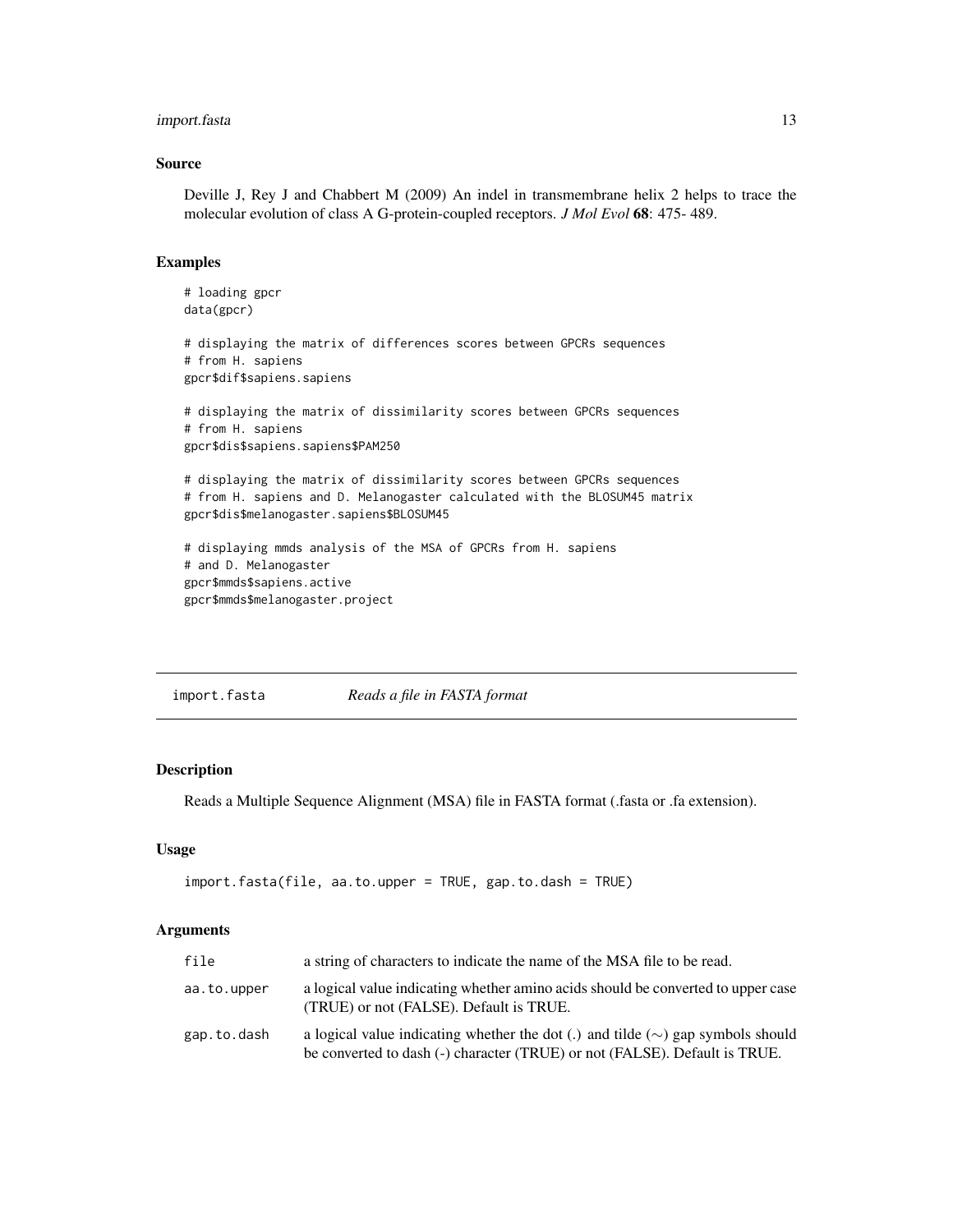# Details

Initially, FASTA (for FAST-ALL) was the input format of the FASTA program, used for protein comparison and searching in databases. Presently, FASTA format is a standard format for biological sequences.

The FASTA formatted file of a single sequence displays:

- a single-line description beginning with a greater-than (>) symbol. The following word is the identifier.
- followed by any number of lines, representing biological sequence.

For multiple alignments, the FASTA formatted sequences are concatenated to create a multiple FASTA format.

# Value

A object of class 'align', which is a named list whose elements correspond to sequences, in the form of character vectors.

#### Note

For further information about FASTA format, see: [http://www.ncbi.nlm.nih.gov/BLAST/fasta.](http://www.ncbi.nlm.nih.gov/BLAST/fasta.shtml) [shtml](http://www.ncbi.nlm.nih.gov/BLAST/fasta.shtml)

#### Author(s)

Julien Pele

#### References

Pearson WR and Lipman DJ (1988) Improved tools for biological sequence comparison. *Proc Natl Acad Sci U S A* 27:2444-2448.

# See Also

read.fasta function from bio3d package. read. fasta function from seqinr package. read.FASTA function from aaMI package (archived).

# Examples

# reading of the multiple sequence alignment of human GPCRS in FASTA format: aln <- import.fasta(system.file("msa/human\_gpcr.fa", package = "bios2mds"))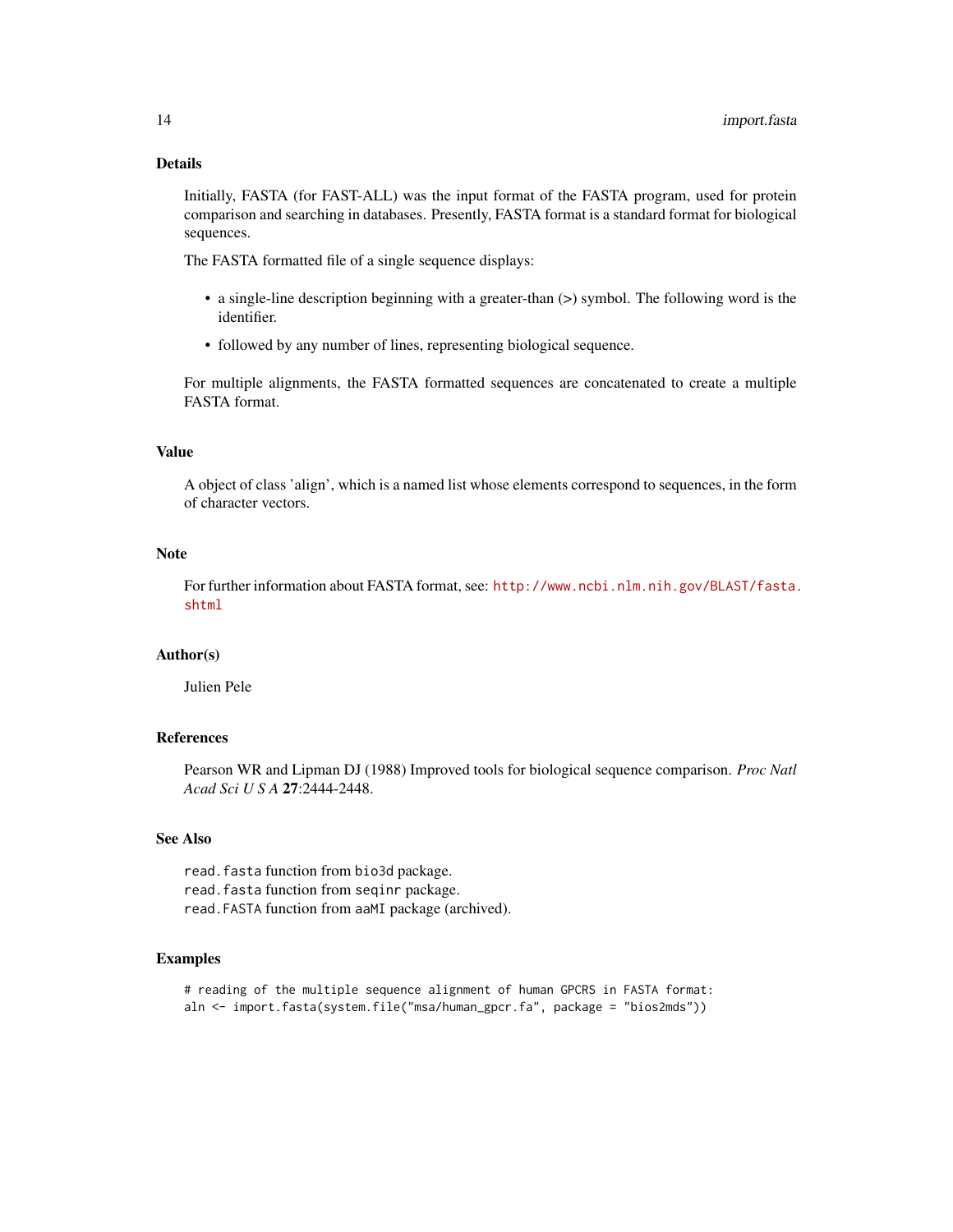<span id="page-14-1"></span><span id="page-14-0"></span>

# Description

Reads a Multiple Sequence Alignment (MSA) file in MSF format (.msf extension).

#### Usage

import.msf(file, aa.to.upper = TRUE, gap.to.dash = TRUE)

# Arguments

| file        | a string of characters to indicate the name of the MSA file to be read.                                                                                                  |
|-------------|--------------------------------------------------------------------------------------------------------------------------------------------------------------------------|
| aa.to.upper | a logical value indicating whether amino acids should be converted to upper case<br>(TRUE) or not (FALSE). Default is TRUE.                                              |
| gap.to.dash | a logical value indicating whether the dot (.) and tilde ( $\sim$ ) gap symbols should<br>be converted to the dash (-) character (TRUE) or not (FALSE). Default is TRUE. |

#### Details

Initially, Multiple Sequence Format (MSF) was the multiple sequence alignment format of the Wisconsin Package (WP) or GCG (Genetic Computer Group). This package is a suite of over 130 sequence analysis programs for database searching, secondary structure prediction or sequence alignment. Presently, numerous multiple sequence alignment editors (Jalview and GeneDoc for example) can read and write MSF files.

MSF file displays several specificities:

- a header containing sequence identifiers and characteristics (length, check and weight).
- a separator symbolized by 2 slashes (//).
- sequences of identifiers, displayed by consecutive blocks.

#### Value

A object of class 'align', which is a named list whose elements correspond to sequences, in the form of character vectors.

# Note

import.msf checks the presence of duplicated identifiers in header. Sequences whose identifiers are missing in header are ignored.

#### Author(s)

Julien Pele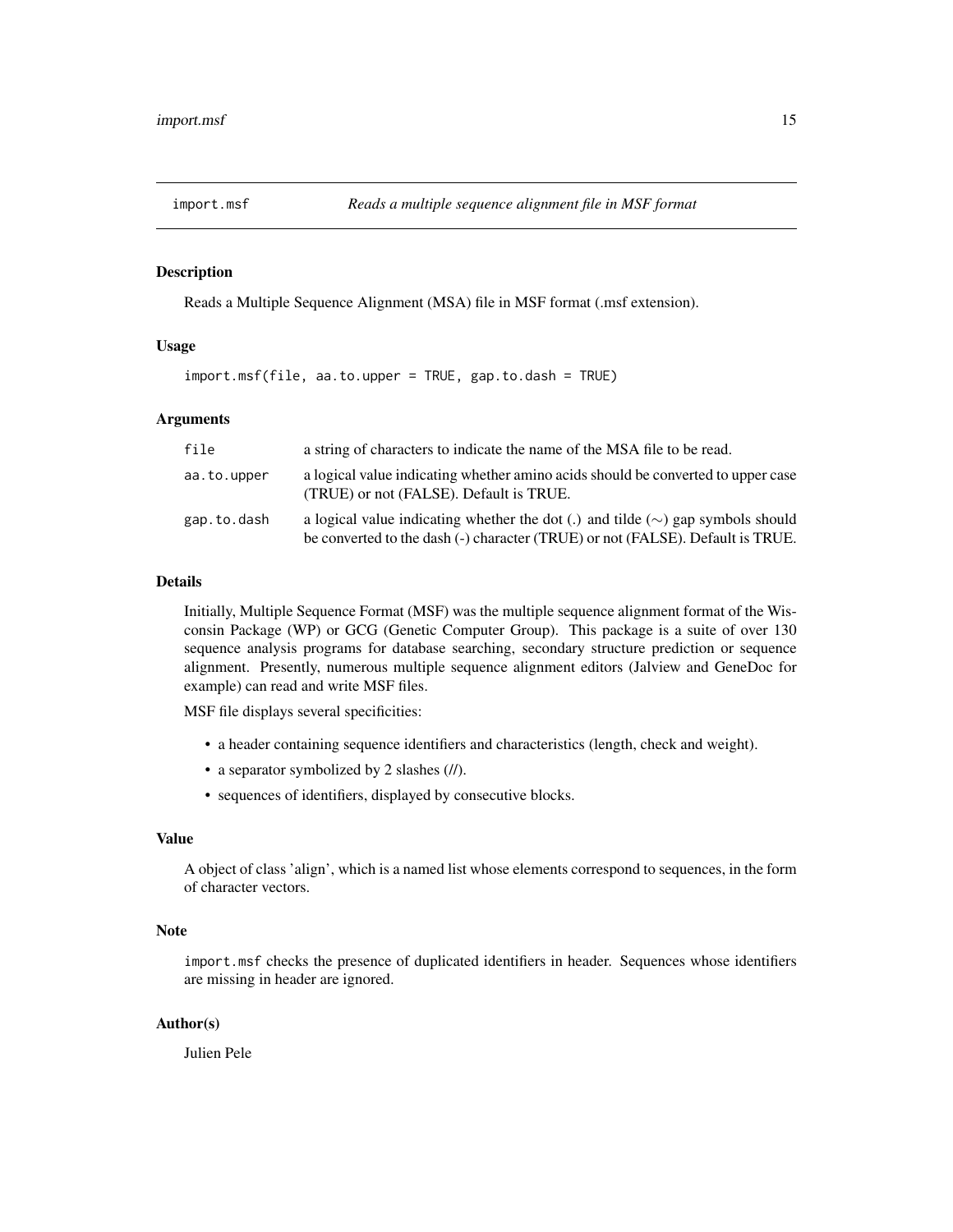# See Also

read.alignment function from seqinr package. read.GDoc function from aaMI package (archived).

#### Examples

```
# reading of the multiple sequence alignment of human GPCRs in MSF format:
aln <- import.msf(system.file("msa/human_gpcr.msf", package = "bios2mds"))
```
<span id="page-15-1"></span>

kmeans.run *Multiple runs of K-means analysis*

# Description

Performs multiple runs of K-means clustering and analyzes data.

#### Usage

```
kmeans.run(mat, nb.clus = 2, nb.run = 1000, iter.max = 10000,
method = "euclidean")
```
#### Arguments

| mat      | a numeric matrix representing the coordinates of the elements after metric MDS<br>analysis.                                                                                                                                      |
|----------|----------------------------------------------------------------------------------------------------------------------------------------------------------------------------------------------------------------------------------|
| nb.clus  | a numeric value indicating the number of clusters. Default is 2.                                                                                                                                                                 |
| nb.run   | a numeric value indicating the number of runs. Default is 1000.                                                                                                                                                                  |
| iter.max | a numeric value indicating the maximum number of iterations for K-means. De-<br>fault is 10000.                                                                                                                                  |
| method   | a string of characters to determine the distance to be used. This should be one of<br>"euclidean", "maximum", "manhattan", "canberra", "binary", "pearson", "corre-<br>lation", "spearman" or "kendall". Default is "euclidean". |

#### Details

The aim of K-means clustering is the partition of elements into a user-provided number of clusters. Several runs of K-means analysis on the same data may return different cluster assignments because the K-means procedure attributes random initial centroids for each run. The robustness of an assignment depends on its reproducibility.

The function matchClasses from the e1071 package is used to compare the cluster assignments of the different runs and returns a score of agreement between them. The most frequent clustering solution is selected and used as a reference to assess the reproducibility of the analysis.

kmeans.run returns two lists. In either list, the clusters refer to those observed in the most frequent solution. The first list provides, for each element, the relative ratio of its assignment to each cluster in the different runs. The second list provides, for each cluster, the list of the assigned elements along with the relative assignment to this cluster in the different runs.

<span id="page-15-0"></span>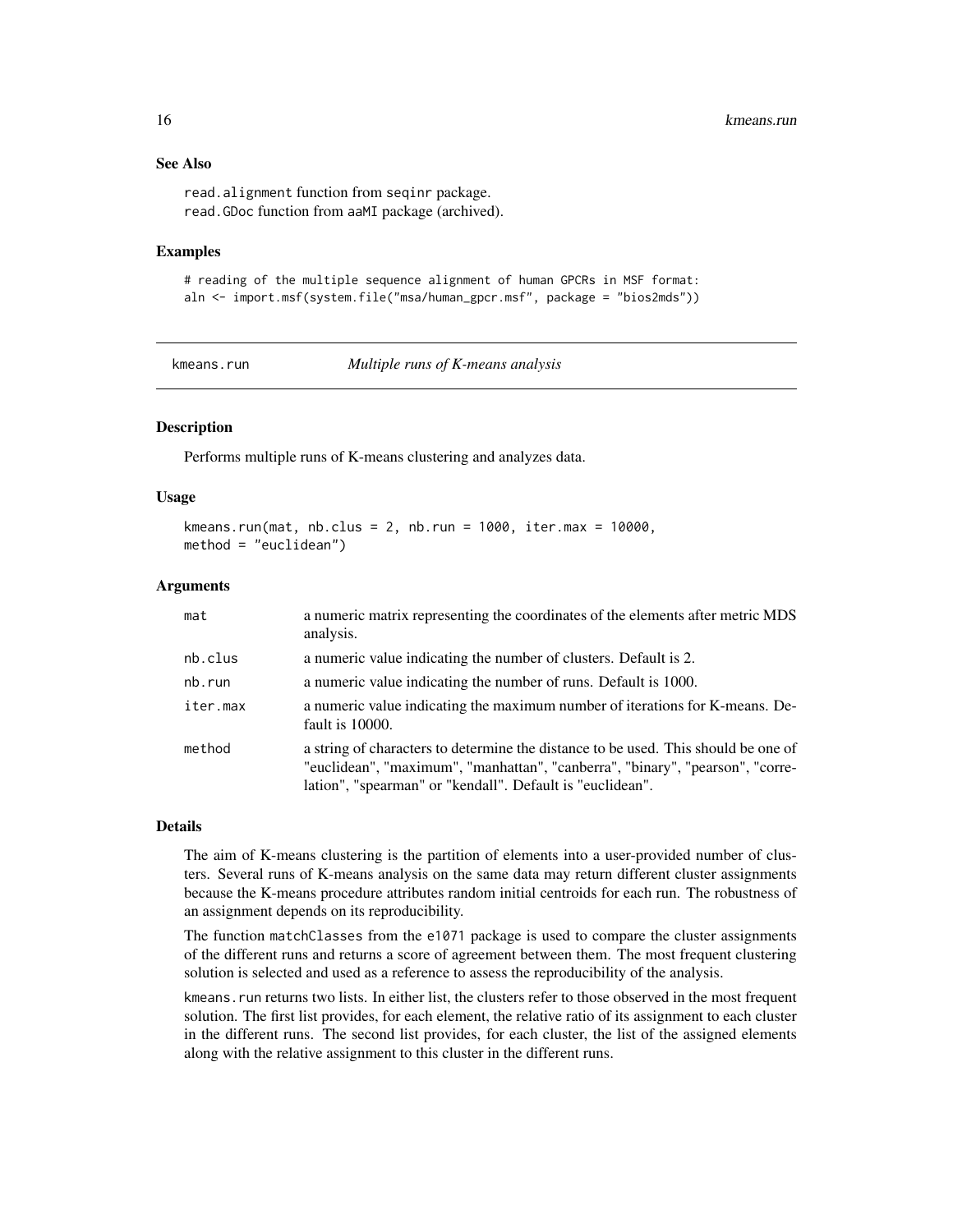#### <span id="page-16-0"></span>mat.dif and the contract of the contract of the contract of the contract of the contract of the contract of the contract of the contract of the contract of the contract of the contract of the contract of the contract of th

# Value

A object of class 'kmean', which is a named list of two elements

| elements | a named list of elements with the relative assignment of each element to each<br>cluster.                                                                            |
|----------|----------------------------------------------------------------------------------------------------------------------------------------------------------------------|
| clusters | a named list of clusters with the elements assigned to this cluster in the most<br>frequent solution and their relative assignment to this cluster in multiple runs. |

# Note

During the K-means procedure, an empty cluster can be obtained if no objects are allocated to the cluster. In kmeans.run, runs with empty clusters are discarded.

kmeans.run requires Kmeans and matchClasses functions from amap and e1071 packages, respectively.

#### Author(s)

Julien Pele

# Examples

```
# Clustering human GPCRs in 4 groups with 100 runs of K-means
data(gpcr)
coord <- gpcr$mmds$sapiens.active$coord
kmeans.run1 <- kmeans.run(coord, nb.clus = 4, nb.run = 100)
kmeans.run1$clusters
kmeans.run1$elements
```
<span id="page-16-1"></span>mat.dif *Matrices of difference scores between sequences*

#### Description

Computes a matrix providing the distances based on the difference scores between sequences from two multiple sequence alignments.

#### Usage

```
mat.dif(align1, align2, gap = FALSE, aa.strict = FALSE, sqrt = FALSE)
```

| align1 | a list of character vectors representing a first multiple sequence aligment.   |
|--------|--------------------------------------------------------------------------------|
| align2 | a list of character vectors representing a second multiple sequence aligment.  |
| gap    | a logical value indicating whether gap character should be taken as supplemen- |
|        | tary symbol (TRUE) or not (FALSE). Default is FALSE.                           |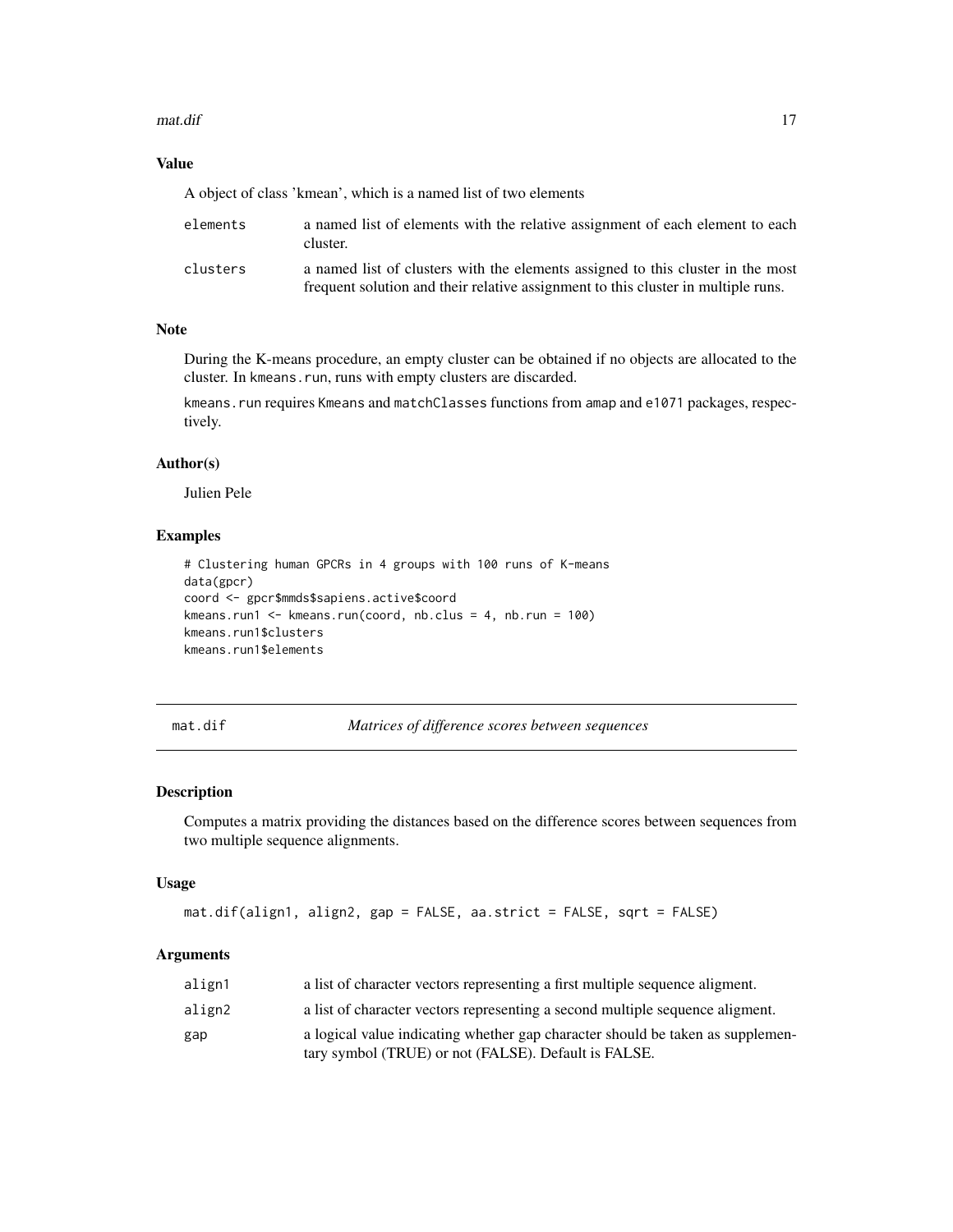<span id="page-17-0"></span>

| aa.strict | a logical value indicating whether only strict amino acids should be taken into<br>account (TRUE) or not (FALSE). To be used only for amino acid sequences.<br>Default is FALSE. |
|-----------|----------------------------------------------------------------------------------------------------------------------------------------------------------------------------------|
| sart      | a logical value indicating whether the distance should be equal to the squared<br>root of the difference score (TRUE) or not (FALSE). Default is FALSE.                          |

#### Details

If align1 and align2 are identical, mat.dif computes the symetrical matrix of distances between each sequence of the alignment.

Before using mat.dif, users must check the alignment of sequences within align1 and align2 and between align1 and align2.

#### Value

A named numeric matrix providing the difference-based distances between each pair of sequences from align1 and align2. The number of rows and columns is identical to the number of sequences in align1 and align2, respectively.

#### Author(s)

Julien Pele and Jean-Michel Becu

# See Also

identity function from bio3d package.

#### Examples

```
# calculating the matrix of distances based on the difference scores
# between GPCRs sample from H. sapiens and D. melanogaster:
aln_human <- import.fasta(system.file("msa/human_gpcr.fa", package = "bios2mds"))
aln_drome <- import.fasta(system.file("msa/drome_gpcr.fa", package = "bios2mds"))
mat.dif1 <- mat.dif(aln_human[1:5], aln_drome[1:5])
mat.dif1
```
<span id="page-17-1"></span>mat.dis *Matrices of dissimilarity scores between amino acid sequences*

# Description

Computes a matrix providing the distances based on dissimilarity scores between sequences from two multiple sequence alignments.

#### Usage

```
mat.dis(align1, align2, sub.mat.id = "PAM250", sqrt=FALSE)
```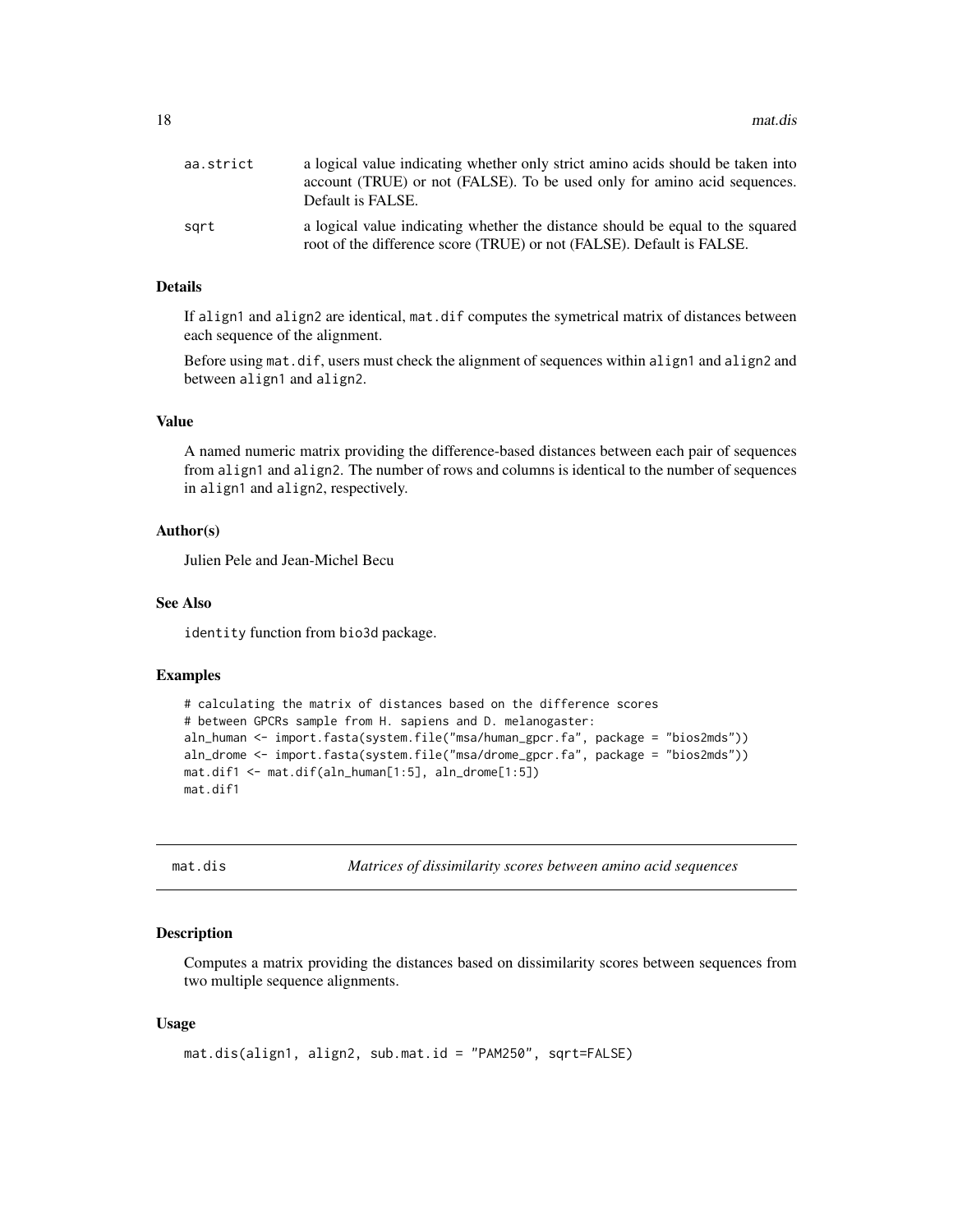#### <span id="page-18-0"></span>mat.dis 19

#### Arguments

| align1     | a list of character vectors representing a first multiple sequence aligment.                                                                                                                                                                                                                                                                                           |
|------------|------------------------------------------------------------------------------------------------------------------------------------------------------------------------------------------------------------------------------------------------------------------------------------------------------------------------------------------------------------------------|
| align2     | a list of character vectors representing a second multiple sequence aligment.                                                                                                                                                                                                                                                                                          |
| sub.mat.id | a string of characters indicating the amino acid substitution matrix used for cal-<br>culation of the dissimilarity score. This should be one of "PAM40", "PAM80",<br>"PAM120", "PAM160", "PAM250", "BLOSUM30", "BLOSUM45", "BLOSUM62",<br>"BLOSUM80", "GONNET", "JTT", "JTT_TM" and "PHAT". The supported<br>substitution matrices are in sub.mat. Default is PAM250. |
| sgrt       | a logical value indicating whether the distance should be equal to the squared<br>root of the difference score (TRUE) or not (FALSE). Default is FALSE.                                                                                                                                                                                                                |

# Details

The dissimilarity score between a sequence *i* from align1 and a sequence *j* from align2 is calculated with an amino acid substitution matrix from sub.mat.

If align1 and align2 are identical, mat.dis computes the symetrical matrix of distances between each sequence of the alignment.

Before using mat.dis, users must check the alignment of sequences within align1 and align2 and between align1 and align2.

#### Value

A named numeric matrix providing the dissimilarity-based distances between each pair of sequences from align1 and align2, based on the substitution matrix sub.mat.id. The number of rows and columns is identical to the number of sequences in align1 and align2, respectively.

# Author(s)

Julien Pele and Jean-Michel Becu

#### Examples

```
# calculating dissimilarity distances between GPCR sequences sample from
#H. sapiens and D. melanogaster, based on the PAM250 matrix:
aln_human <- import.fasta(system.file("msa/human_gpcr.fa", package = "bios2mds"))
aln_drome <- import.fasta(system.file("msa/drome_gpcr.fa", package = "bios2mds"))
mat.dis1 <- mat.dis(aln_human[1:5], aln_drome[1:5])
mat.dis1
```

```
# calculating dissimilarity distances between GPCRs sequences sample from
#H. sapiens and D. melanogaster, based on the BLOSUM45 matrix:
aln_human <- import.fasta(system.file("msa/human_gpcr.fa", package = "bios2mds"))
aln_drome <- import.fasta(system.file("msa/drome_gpcr.fa", package = "bios2mds"))
mat.dis1 <- mat.dis(aln_human[1:5], aln_drome[1:5], sub.mat.id = "BLOSUM45")
mat.dis1
```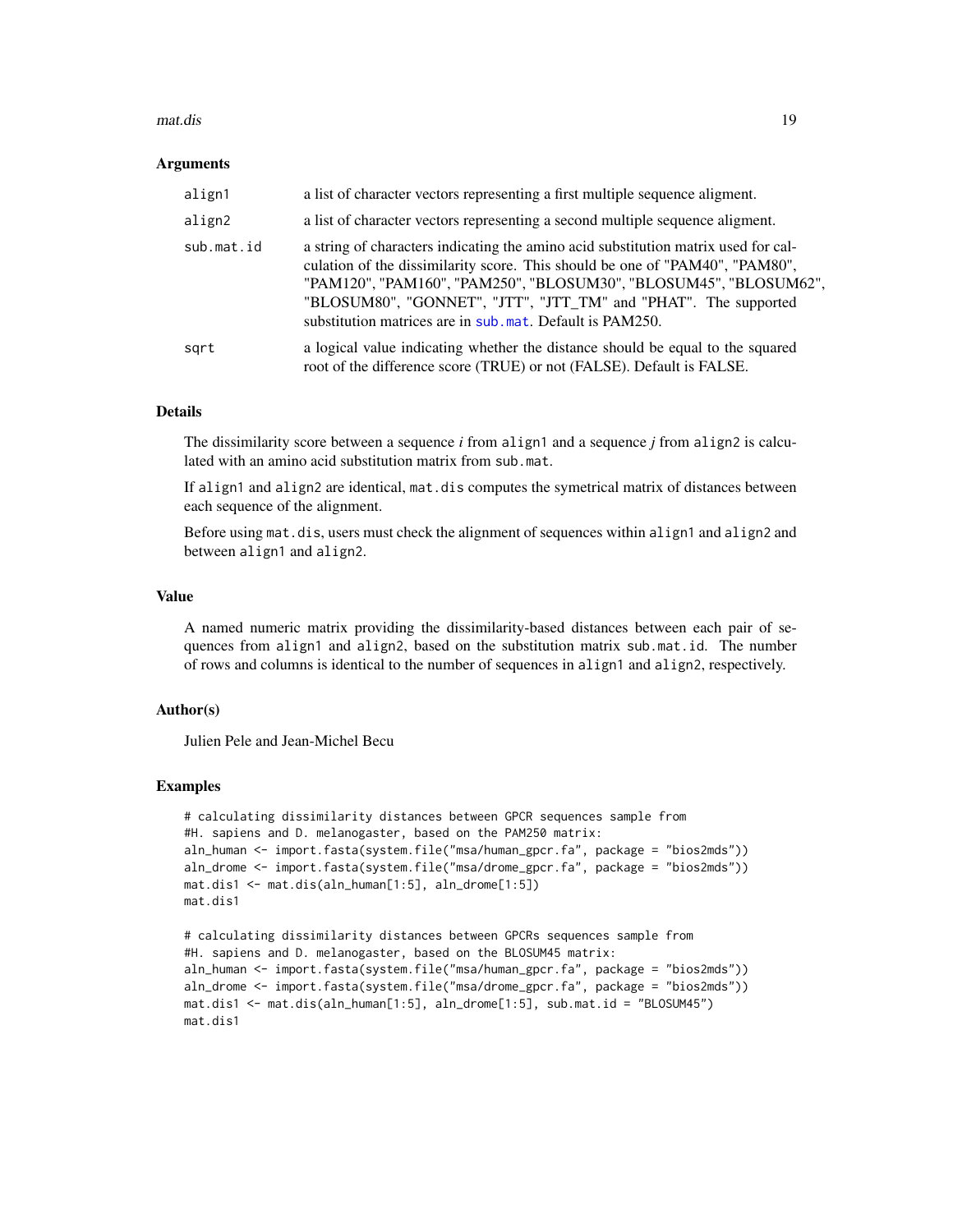#### <span id="page-19-1"></span><span id="page-19-0"></span>Description

Performs metric MultiDimensional Scaling (MDS) analysis of active elements.

#### Usage

 $mmds(active, pc = 3, group.file = NULL)$ 

#### Arguments

| active     | a numeric matrix of distances between active elements.                                                  |
|------------|---------------------------------------------------------------------------------------------------------|
| DС         | a numeric value indicating the number of principal components to be saved.<br>Default is 3.             |
| group.file | a string of characters to indicate the file name assigning groups and colors to<br>each active element. |

#### Details

Metric multidimensional scaling is a statistical analysis technique aimed at analyzing a matrix of distances between 'active' elements. MDS maps the elements onto a low dimensional space (usually 2D or 3D), In this space, elements are represented by points whose respective distances best approximate the initial distance.

active must have some characteristics:

• active represents the matrix of pairwise distances between active elements. The active matrix must be symmetric (square and equals to its transpose). The distances on the main diagonal must be equal to 0. The distances do not have to be Euclidean. They can just express a difference or dissimilarity score, with a 0 value between same elements and a positive value between different elements.

The method for the computation of metric MDS is described by Abdi (2007). Briefly, if *N* is the number of active sequences and *D* is the *N* by *N* matrix of the squared distances computed from the active matrix, the mmds function performs the following steps:

(1) Transforms D into a cross-product matrix S:

$$
\boldsymbol{S} = -0.5[\boldsymbol{I} - \boldsymbol{m}^T \boldsymbol{1}] \times \boldsymbol{D} \times [\boldsymbol{I} - \boldsymbol{m}^T \boldsymbol{1}]^T
$$

where I is the *N* by *N* identity matrix, m is the *N* by *1* matrix mass, where each mass equal to  $\frac{1}{N}$  and **1** is an *N* by *N* matrix of ones.

(2) Transforms *S* into a factor matrix *F*:

$$
\boldsymbol{F} = \boldsymbol{M}^{\frac{-1}{2}} \boldsymbol{U}\boldsymbol{\Lambda}^{\frac{1}{2}}
$$

where M is the diag{m}, U is the eigenvector matrix and  $\Lambda$  is the diagonal matrix of the eigenvalues, such as  $S = U\Lambda U^T$ , where <sup>T</sup> denotes the transposition operation.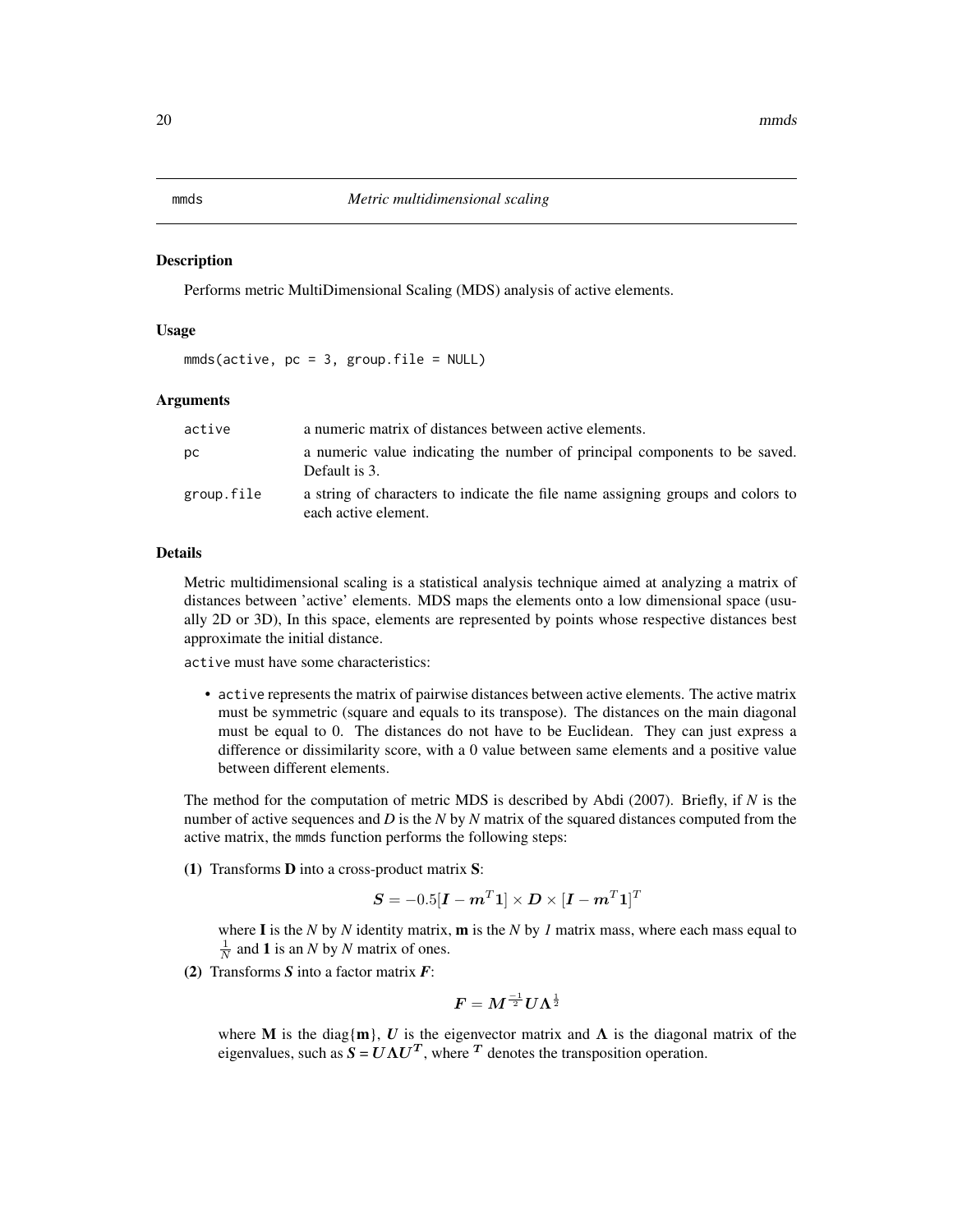#### $nmds$  21

The eigenvectors of *S*, also called principal components (whose number is smaller or equal to *N*), form the active space.  $F$  gives the coordinates of the active elements in this space.

#### Value

A object of class 'mmds', which is a named list of five elements:

| eigen      | a numeric vector of the eigenvalues.                                                                                                                                                                             |
|------------|------------------------------------------------------------------------------------------------------------------------------------------------------------------------------------------------------------------|
| eigen.perc | a numeric vector of the relative eigenvalues (eigenvalues divided by the sum of<br>the absolute eigenvalues).                                                                                                    |
| coord      | a named numeric matrix representing the coordinates of active elements.                                                                                                                                          |
| group      | a named string matrix representing the differents groups of elements and the<br>associate color (Default is 'NoGroup' and 'black').                                                                              |
| col        | a named string matrix representing, for each named elements, the associate group<br>and color (Default is 'NoGroup' and 'black').                                                                                |
| source     | a named list with 2 elements, the matrix $(D)$ of squared distance and the vector<br>of mass <b>m</b> , that will used for projection of supplementary elements, if required,<br>with the mmds.project function. |

#### Note

If active do not contain names:

A tag "A" followed by an incremented number names the rows and the columns of active.

# Author(s)

Julien Pele and Jean-Michel Becu

#### References

Abdi H (2007) Metric multidimensional scaling. In N.J. Salkind (Ed.): *Encyclopedia of Measurement and Statistics.* Thousand Oaks (CA): Sage. pp. 598-605.

For further information on multidimentional scaling:

Takane Y, Jung S and Oshima-Takane Y (2009) Multidimensional scaling, in *Handbook of quantitative methods in psychology*, eds Millsap R, Maydeu-Olivares A (Sage Publications, London) pp. 219-242.

Borg I and Groenen PJF (2005) Modern multidimensional scaling. New York : Springer.

Gower JC (1967) A comparison of some methods of cluster analysis. *Biometrics* 23:623-637.

ToRgerson WS (1958) Theory and methods of scaling. New York : Wiley.

# See Also

cmdscale function from stats package. dudi.pco, suprow and supcol functions from ade4 package. PCA function from FactoMineR package.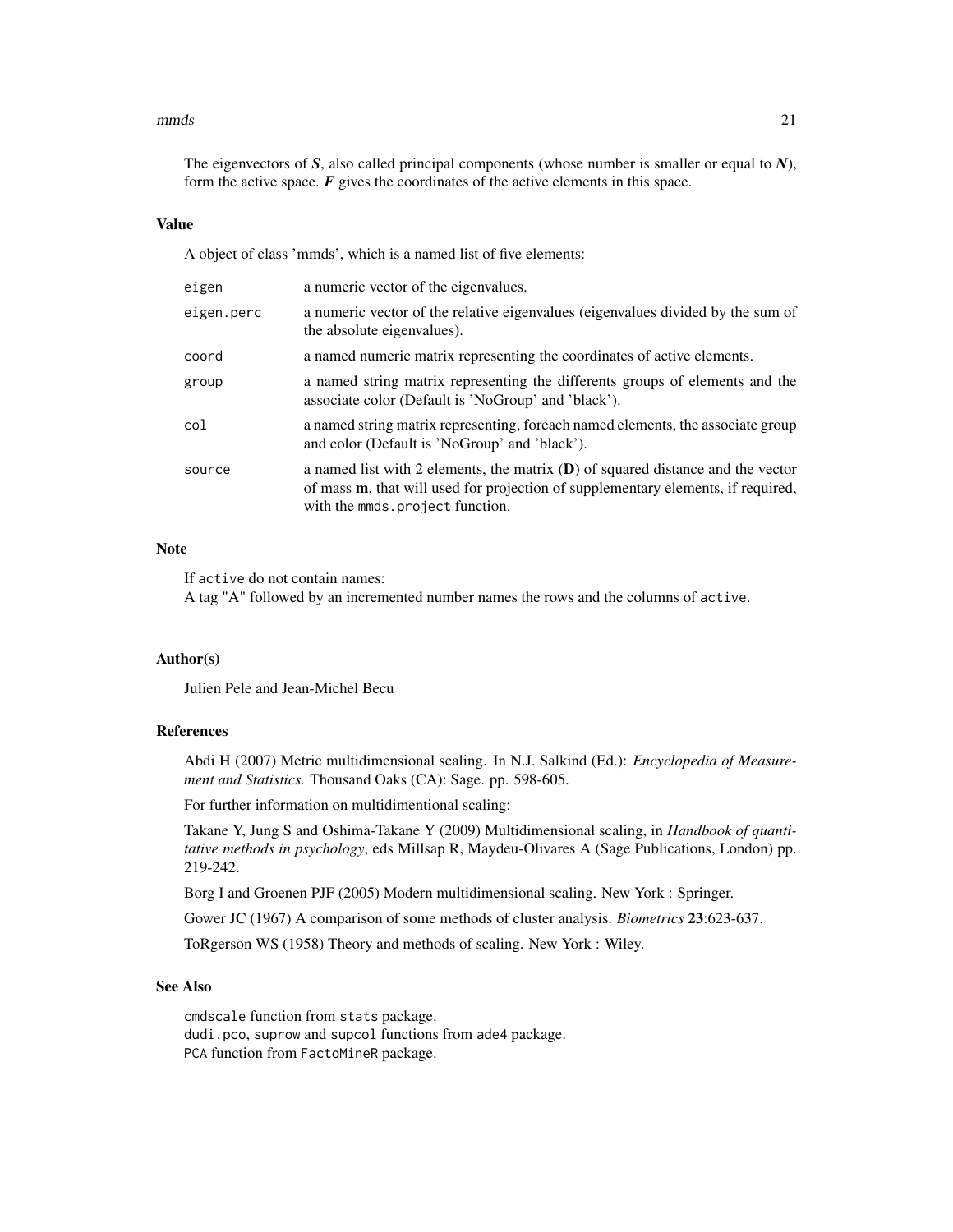# Examples

```
# performing metric MDS of human GPCRs with projection of
# GPCRs from D. melanogaster as supplementary elements:
data(gpcr)
active <- gpcr$dif$sapiens.sapiens
mmds1 \leq mmds(active = active)
mmds1$active.coord
```
<span id="page-21-1"></span>mmds.2D.multi *Plots the mmds coordinates onto a 2D space*

# **Description**

Displays a scatter plot of the active elements and the barycenter of supplementary elements, or of groups of supplementary elements, after a metric MDS analysis.

#### Usage

```
mmds.2D.multi(x, project, title = NULL, axis = c(1, 2), xlim = NULL,
ylim = NULL, outfile.type = NULL,bary="p",
outfile.name = "mmds",new.plot = TRUE, active.col = x$col[,3],
active.alpha = 0.6, active.pch = 20, sup.pch = NULL, active.cex = 2,
sup.cex = 2, active.legend.cex = 2, sup.legend.cex = 2,
active.length.lwd = 1, sup.legend.lwd = 2, active.lwd = 1, sup.lwd = 3,
legend = TRUE, active.legend.pos = "bottomleft",
sup.legend.pos = "bottomright", group.name = NULL,
ensemble.legend.name = "", group.col = NULL, outfile.width = NULL, outfile.height = NULL,
box.lwd = 1, cex.axis = 1, sup.legend.text = 1,
active.legend.text = 1, legend.axis = TRUE, grid = TRUE, axes = TRUE)
```

| x       | an object of class 'mmds', obtained from mmds function.                                                                                                                                                                                                                                                                                                |
|---------|--------------------------------------------------------------------------------------------------------------------------------------------------------------------------------------------------------------------------------------------------------------------------------------------------------------------------------------------------------|
| project | an object of class 'project' or a list of objects of class 'project', obtained from<br>the mmds project function. In the list the order of 'project' objects is very<br>important because if the bary option equal to "1", the barycenters are linked in<br>the same order as the list with the active barycenter linked as the last object.           |
| title   | a string of characters representing the title of the plot. Default is "Metric MDS".                                                                                                                                                                                                                                                                    |
| bary    | a character to specify the representation of group barycenter with "p" for repre-<br>sentation of group barycenter foreach 'project' and active space by dots and "I"<br>for representation of barycenter linked for each group in order of appearance in<br>project list and with the barycenter of active group in last position. Default is<br>"p". |
| axis    | a numeric vector of length two representing the principal components displayed<br>on the plot. Default is $c(1, 2)$ .                                                                                                                                                                                                                                  |
| xlim    | a numeric vector representing the range for the x values. Default is full range.                                                                                                                                                                                                                                                                       |

<span id="page-21-0"></span>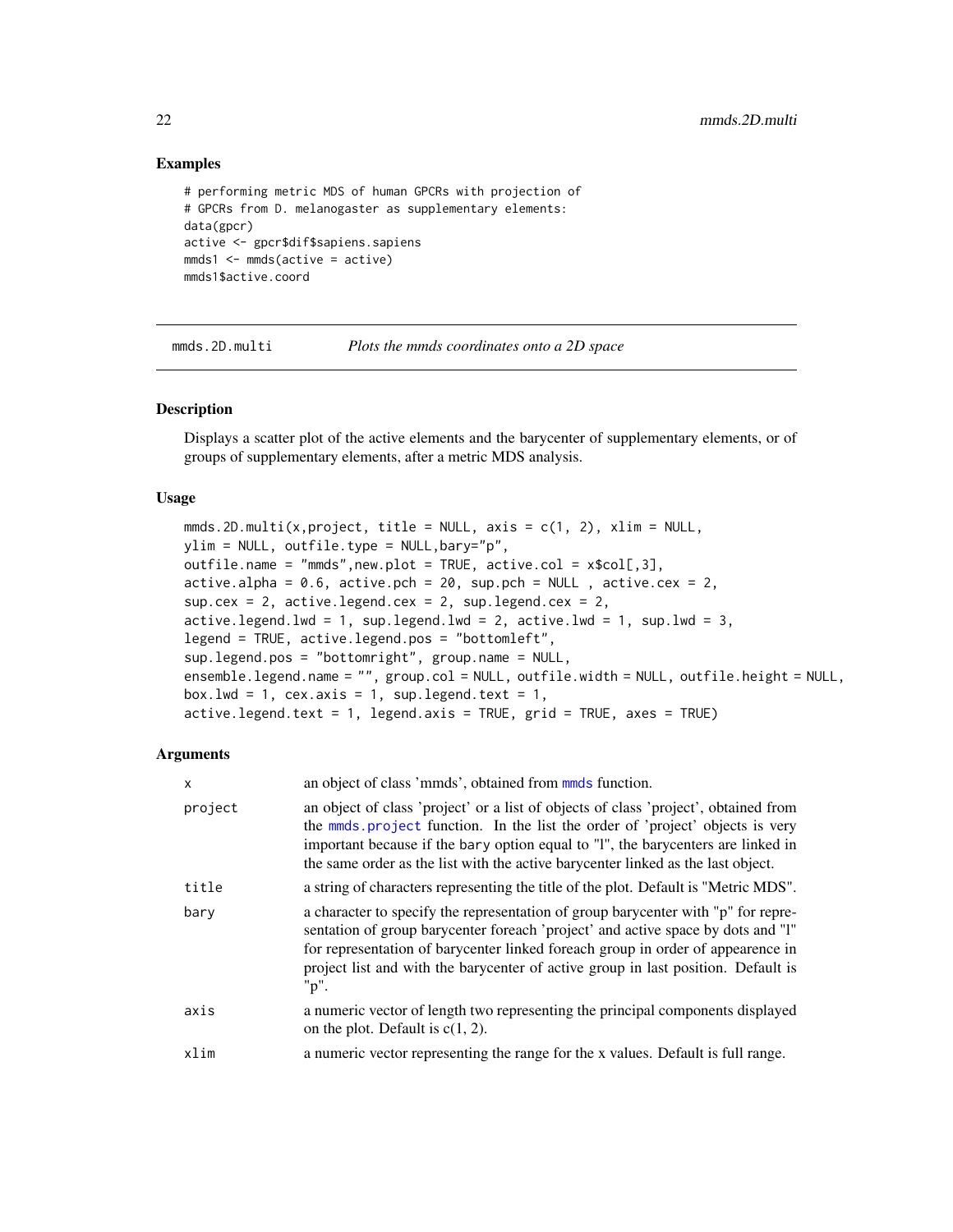| ylim                         | a numeric vector representing the range for the y values. Default is full range.                                                                                                                                                                                                                                                                                                                                                                                                                                                     |
|------------------------------|--------------------------------------------------------------------------------------------------------------------------------------------------------------------------------------------------------------------------------------------------------------------------------------------------------------------------------------------------------------------------------------------------------------------------------------------------------------------------------------------------------------------------------------|
| outfile.type                 | a string indicating the extension type of the graph outfile. Default is NULL. If<br>not NULL, this should be one of "pdf", "tiff", "png" or "postscript". In this case,<br>the parameter outfile.name and the forthcoming parameters are activated.                                                                                                                                                                                                                                                                                  |
| outfile.name                 | a string ("mmds", default) indicating the name and directory of pdf graph outfile.<br>The extension file is added automaticaly. See outfile. type.                                                                                                                                                                                                                                                                                                                                                                                   |
| new.plot                     | a boolean indicating whether a new graphical device should be created (TRUE)<br>or not (FALSE). Default is TRUE.                                                                                                                                                                                                                                                                                                                                                                                                                     |
| active.pch                   | an integer indicating the symbol of active elements. Default is 20, corresponding<br>to dots.                                                                                                                                                                                                                                                                                                                                                                                                                                        |
| sup.pch                      | an integer vector representing the symbol for project barycenter. Default is<br>NULL. If sup.pch is NULL then symbol are choose randomly.                                                                                                                                                                                                                                                                                                                                                                                            |
| active.col                   | a string of characters or character vector representing the color(s) of the active<br>elements. Default is x\$col[,3]. It corresponds either to the user-provided colors<br>if the col.group function has been used previously, or to black (filled automat-<br>icaly with the mmds function).                                                                                                                                                                                                                                       |
| active.alpha                 | a numeric value indicating the alpha value for opacity of active objects. This<br>value must range from $0$ (invisible) to $1$ (full opacity). Default is 0.6.                                                                                                                                                                                                                                                                                                                                                                       |
| active.cex                   | a numeric value indicating the size of the active symbols. Default is 2.                                                                                                                                                                                                                                                                                                                                                                                                                                                             |
| sup.cex                      | a numeric value indicating the size of the supplementary symbols. Default is 2.                                                                                                                                                                                                                                                                                                                                                                                                                                                      |
| active.legend.cex            |                                                                                                                                                                                                                                                                                                                                                                                                                                                                                                                                      |
|                              | a numeric value indicating the size of active symbols in legend. Default is 2.                                                                                                                                                                                                                                                                                                                                                                                                                                                       |
|                              | sup. legend. cex a numeric value indicating the size of supplementary symbols in legend. Default<br>is 2.                                                                                                                                                                                                                                                                                                                                                                                                                            |
| active.lwd                   | a numeric value indicating the width of active symbols. Default is 1.                                                                                                                                                                                                                                                                                                                                                                                                                                                                |
| sup.lwd<br>active.legend.lwd | a numeric value indicating the width of supplementary symbols. Default is 3.                                                                                                                                                                                                                                                                                                                                                                                                                                                         |
|                              | a numeric value indicating the width of active symbols in legend. Default is 1.                                                                                                                                                                                                                                                                                                                                                                                                                                                      |
|                              | sup. legend. lwd a numeric value indicating the width of supplementary objects in legend. Default<br>is $4$ .                                                                                                                                                                                                                                                                                                                                                                                                                        |
| legend                       | a boolean indicating whether the legend should be displayed (TRUE) or not<br>(FALSE). Default is TRUE.                                                                                                                                                                                                                                                                                                                                                                                                                               |
| active.legend.pos            |                                                                                                                                                                                                                                                                                                                                                                                                                                                                                                                                      |
|                              | a string indicating the position of the legend for active elements. Default is<br>"topleft".                                                                                                                                                                                                                                                                                                                                                                                                                                         |
| sup.legend.pos               | a string indicating the position of the legend for supplementary elements. De-<br>fault is "topright".                                                                                                                                                                                                                                                                                                                                                                                                                               |
| group.name                   | a string vector indicating the names of the used groups. NULL vector allow to<br>use all groups present in the 'mmds' object (x) and in all 'mmds.project' object.<br>It corresponds either to the user-provided groups if the col.group function has<br>been used previously, or to "NoGroup" (filled automaticaly with the mmds ans<br>mmds.project functions). Each group in this vector must be presents in 'mmds'<br>or 'mmds.project' objects and only group present in this vector will draw in the<br>plot. Default is NULL. |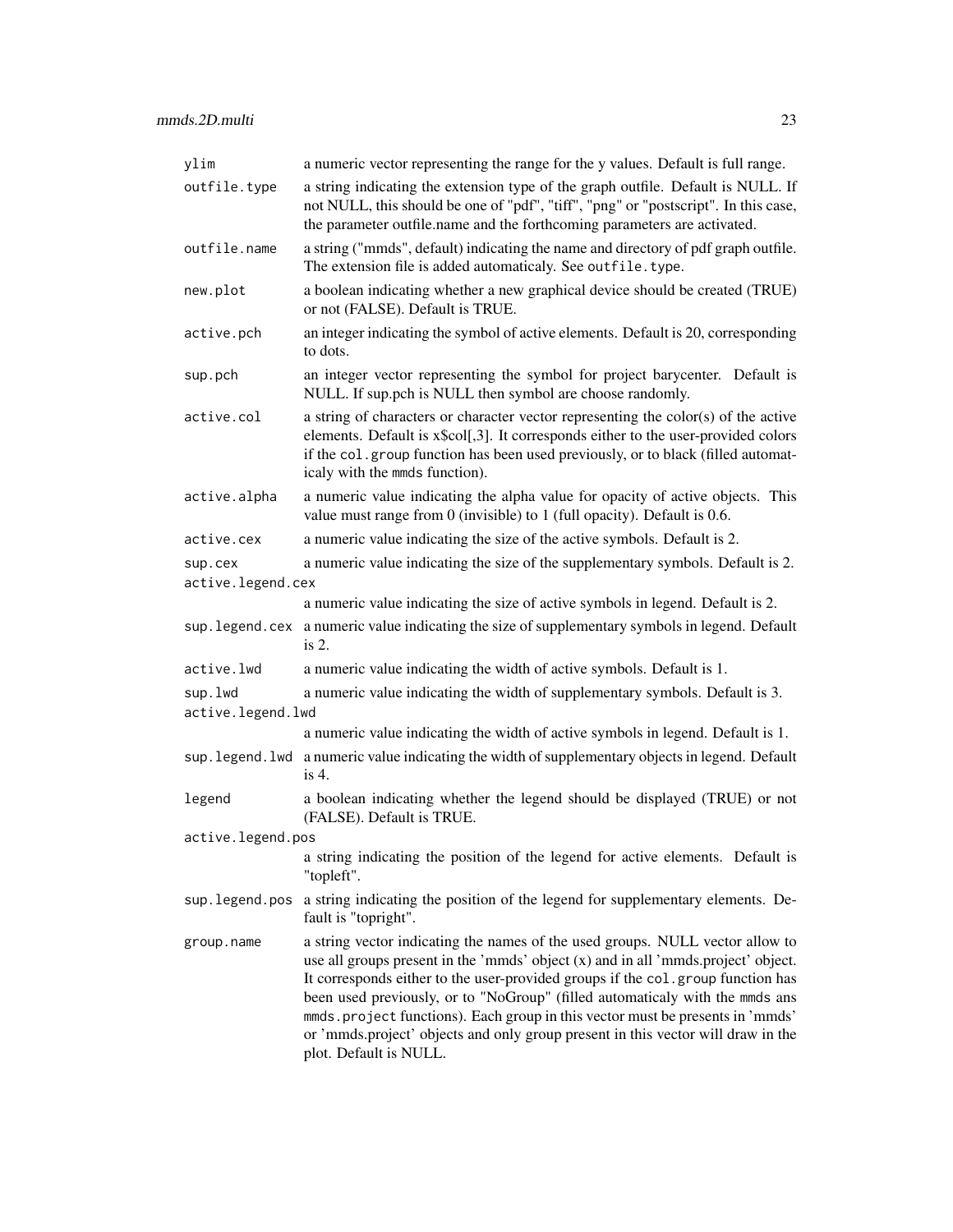| ensemble.legend.name |                                                                                                                                                                                                                                                                                                                                                                                                                                                                                                  |  |
|----------------------|--------------------------------------------------------------------------------------------------------------------------------------------------------------------------------------------------------------------------------------------------------------------------------------------------------------------------------------------------------------------------------------------------------------------------------------------------------------------------------------------------|--|
|                      | a string vector indicating the names of the project and the name of active space.<br>Default is "". It corresponds either to the names of project object ans in the last<br>position of vector the name of the active space.                                                                                                                                                                                                                                                                     |  |
| group.col            | a string vector indicating the colors of appearance of the used groups. This vec-<br>tor must have the same length of the group.name vector. NULL vector associate<br>automaticaly the color of groups in 'mmds' and 'mmds.project' object to the<br>group in the group.name parameter. It corresponds either to the user-provided<br>colors if the col.group function has been used previously, or to black (filled<br>automaticaly with the mmds and project.mmds functions). Default is NULL. |  |
| outfile.width        | a numeric value in inches indicating the width of graph outfile. Default differs<br>by outfile.type. See pdf, png, postscript. The resolution for tiff and png<br>figures is 150 dpi.                                                                                                                                                                                                                                                                                                            |  |
| outfile.height       | a numeric value in inches indicating the height of graph outfile. Default differs<br>by outfile.type. The resolution for tiff and png figures is 150 dpi. See pdf,<br>codetiff, png, postscript.                                                                                                                                                                                                                                                                                                 |  |
| box.lwd              | a numeric value indicating the border width of graph box and legend box. De-<br>fault is 1.                                                                                                                                                                                                                                                                                                                                                                                                      |  |
| cex.axis             | a numeric value indicating the character size for the x and y axes. Default is 1.                                                                                                                                                                                                                                                                                                                                                                                                                |  |
| sup.legend.text      |                                                                                                                                                                                                                                                                                                                                                                                                                                                                                                  |  |
|                      | a numeric value indicating the character size of the supplementary tag in legend.<br>Default is 1.                                                                                                                                                                                                                                                                                                                                                                                               |  |
| active.legend.text   |                                                                                                                                                                                                                                                                                                                                                                                                                                                                                                  |  |
|                      | a numeric value indicating the character size of active tag in legend. Default is<br>1.                                                                                                                                                                                                                                                                                                                                                                                                          |  |
| legend.axis          | a boolean indicating whether axis name should be displayed (TRUE) or not<br>(FALSE). Default is TRUE.                                                                                                                                                                                                                                                                                                                                                                                            |  |
| grid                 | a boolean indicating whether grid should be displayed (TRUE) or not (FALSE).<br>Default is TRUE.                                                                                                                                                                                                                                                                                                                                                                                                 |  |
| axes                 | a boolean indicating whether x and y axes should be displayed (TRUE) or not<br>(FALSE). Default is TRUE.                                                                                                                                                                                                                                                                                                                                                                                         |  |

# Details

If mmds. 2D. plot is used after the col.group function, the elements are colored by the color scheme provided in the .csv file (see col.group for details). If the col.group function has not been used, the default colors are black and magenta for active and supplementary elements.

mmds. 2D. plot helps identify patterns in data and compare active and supplementary elements.

active.alpha argument is helpful for visualization of supplementary elements because it allows the symbols of supplementary elements to be in the foreground as compared to active elements.

#### Value

Produces a scatter plot on the active graphical device.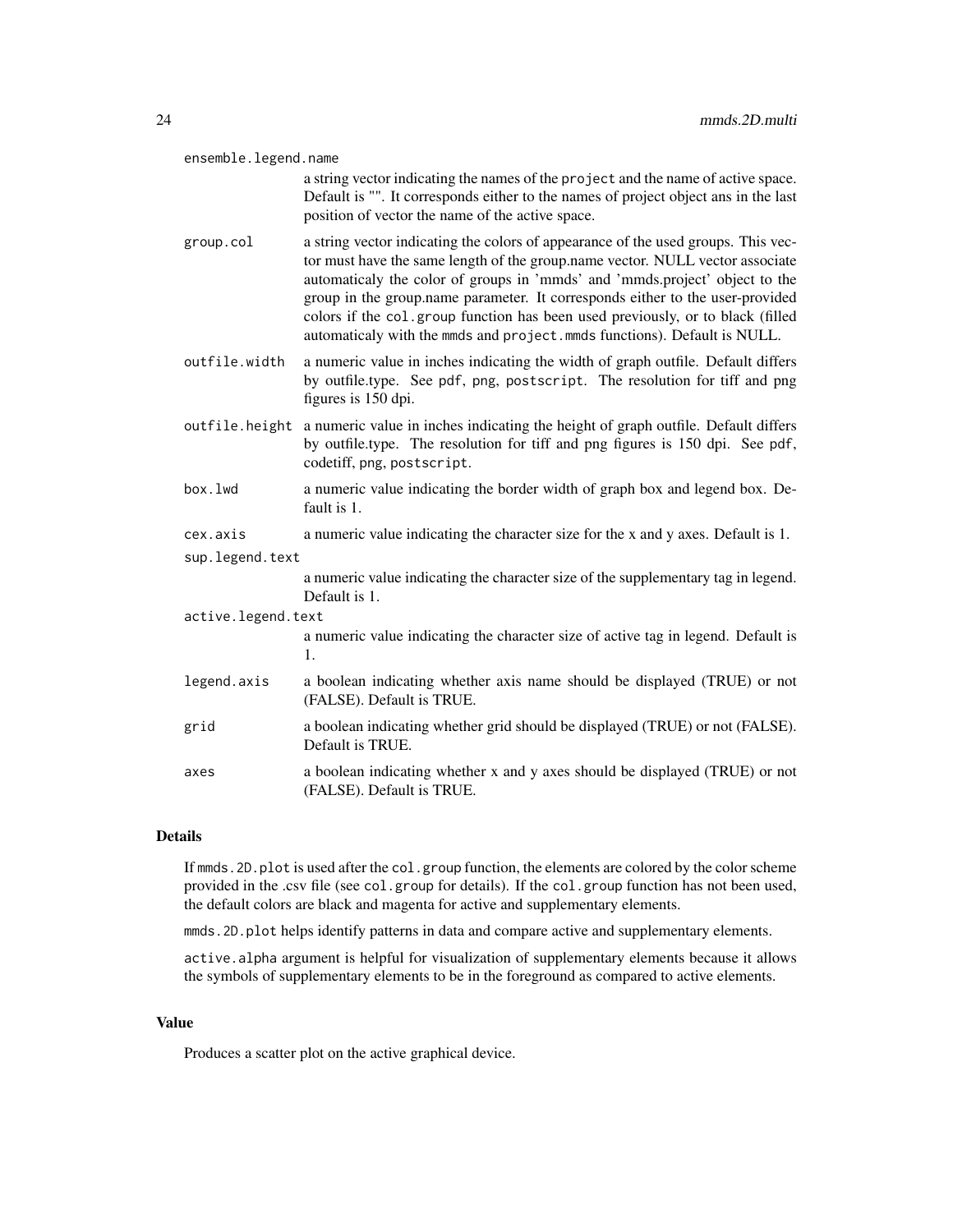<span id="page-24-0"></span>mmds.2D.plot 25

#### **Note**

mmds.2D.multi requires alpha function from scales package.

#### Author(s)

Jean-Michel Becu

# See Also

plot.PCA function from FactoMineR package. png, pdf, postscript functions (default R package).

#### Examples

```
# scatter plot of human GPCRs onto the first two axes obtained
# from MDS analysis with projection of GPCRs from N.vectensis
# and C.intestinalis as supplementary elements:
data(gpcr)
```
mmds\_human <- gpcr\$mmds\$sapiens.active project\_vectensis <-gpcr\$mmds\$vectensis.project project\_intestinalis <-gpcr\$mmds\$intestinalis.project

```
mmds.2D.multi(mmds_human,project=list(project_vectensis,project_intestinalis),
bary='l',cex.axis=0.01,active.cex = 1, sup.cex = 1,active.lwd=1.5,sup.lwd=3,
ensemble.legend.name=c('nemve','inte','human'),legend=FALSE,title='multi_human')
```
# with selected group

```
mmds.2D.multi(mmds_human,project=list(project_vectensis,project_intestinalis),
bary='l',cex.axis=0.01,active.cex = 1, sup.cex = 1,active.lwd=1.5,sup.lwd=3,
ensemble.legend.name=c('nemve','inte','human'),legend=FALSE,title='multi_human',
group.name=c('SO','PEP','OPN','ADENO'),group.col=c("red","forestgreen","orange","maroon"))
```
<span id="page-24-1"></span>

```
mmds.2D.plot Plots the mmds coordinates onto a 2D space
```
#### **Description**

Displays a scatter plot of the active elements and, if present, of supplementary elements, after a metric MDS analysis.

#### Usage

```
mmds.2D.plot(x,project = NULL, title = NULL, axis = c(1, 2), xlim = NULL,
ylim = NULL, outfile.type = NULL, outfile.name = "mmds",new.plot = TRUE,
active.col = x$col[,3], active.alpha = 1, sup.col = project$col[,3],
active.pch = 20, sup.pch = 3, active.lab = FALSE, sup.lab = FALSE,
```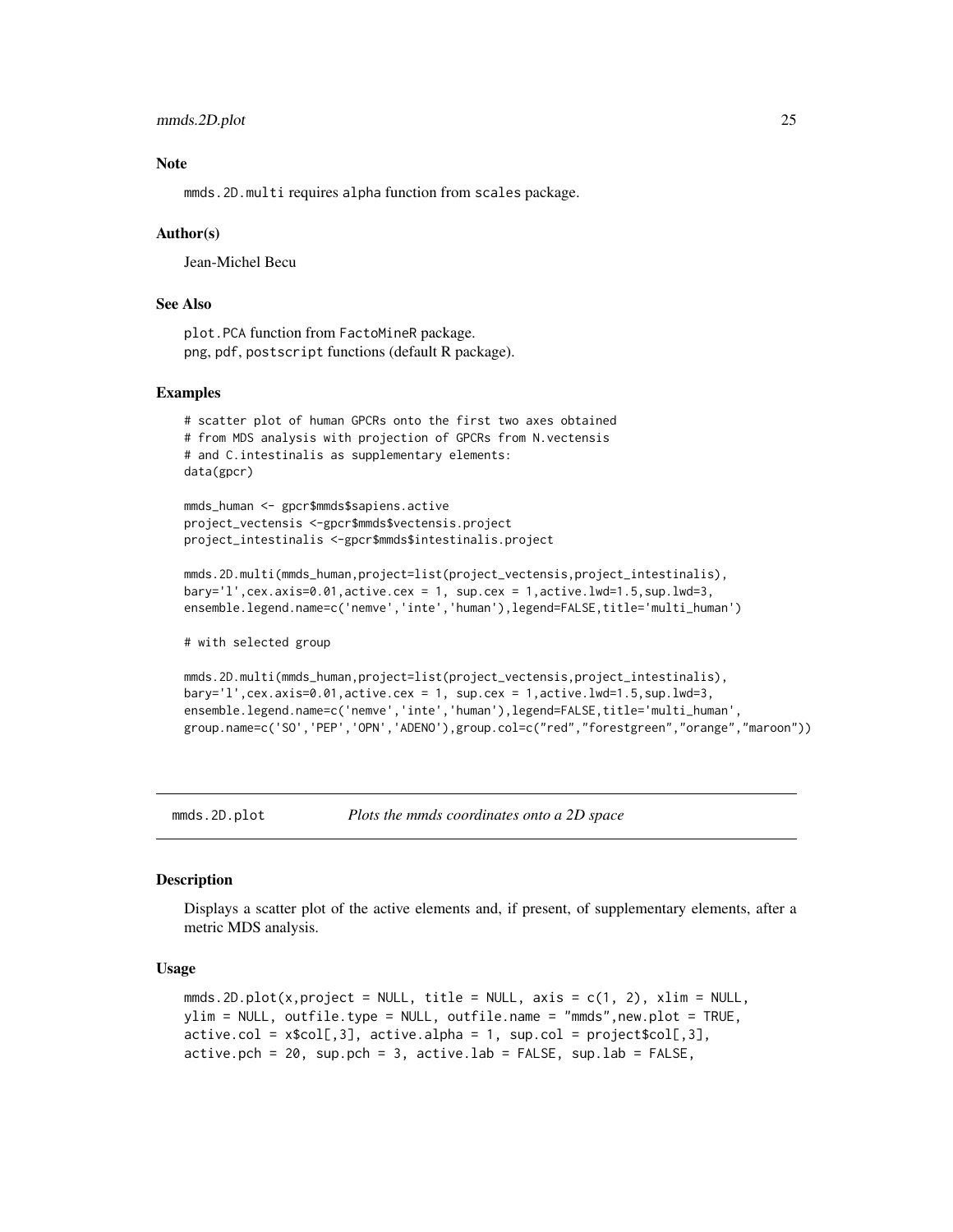```
active.cex = 2, sup.cex = 2, active.legend.cex = 2, sup.legend.cex = 2,
active.length.lwd = 1, sup.legend.lwd = 2, activeu = 1, sup.lwd = 4,
legend = TRUE, active.legend.pos = "bottomleft",
sup.legend.pos = "bottomright", active.legend.name = x$group[,1],
sup.legend.name = project$group[,1], active.legend.col = x$group[,2],
sup.legend.col = project$group[,2], outfile.width = NULL, outfile.height = NULL,
box.lwd = 1, cex.axis = 1, cex.lab = 1, sup.legend.text = 1,
active.legend.text = 1, legend.axis = TRUE, grid = TRUE, axes = TRUE)
```

| Χ            | an object of class 'mmds', obtained from mmds function.                                                                                                                                                                                                                                        |
|--------------|------------------------------------------------------------------------------------------------------------------------------------------------------------------------------------------------------------------------------------------------------------------------------------------------|
| project      | an object of class 'project', obtained from mmds. project function.                                                                                                                                                                                                                            |
| title        | a string of characters representing the title of the plot. Default is "Metric MDS".                                                                                                                                                                                                            |
| axis         | a numeric vector of length two representing the principal components displayed<br>on the plot. Default is $c(1, 2)$ .                                                                                                                                                                          |
| xlim         | a numeric vector representing the range for the x values. Default is full range.                                                                                                                                                                                                               |
| ylim         | a numeric vector representing the range for the y values. Default is full range.                                                                                                                                                                                                               |
| outfile.type | a string indicating the extension type of the graph outfile. Default is NULL. If<br>not NULL, this should be one of "pdf", "tiff", "png" or "postscript". In this case,<br>the parameter outfile.name and the forthcoming parameters are activated.                                            |
| outfile.name | a string ("mmds", default) indicating the name and directory of pdf graph outfile.<br>The extension file is added automaticaly. See outfile. type.                                                                                                                                             |
| new.plot     | a boolean indicating whether a new graphical device should be created (TRUE)<br>or not (FALSE). Default is TRUE.                                                                                                                                                                               |
| active.pch   | an integer indicating the symbol of active elements. Default is 20, corresponding<br>to dots.                                                                                                                                                                                                  |
| sup.pch      | an integer indicating the symbol of supplementary elements. Default is 3, cor-<br>responding to crosses.                                                                                                                                                                                       |
| active.col   | a string of characters or character vector representing the color(s) of the active<br>elements. Default is x\$col[,3]. It corresponds either to the user-provided colors<br>if the col.group function has been used previously, or to black (filled automat-<br>icaly with the mmds function). |
| active.alpha | a numeric value indicating the alpha value for opacity of active objects. This<br>value must range from 0 (invisible) to 1 (full opacity). Default is 1.                                                                                                                                       |
| sup.col      | a string or character vector representing the color(s) of supplementary elements.<br>Default is project\$col[,3]. It corresponds either to the user-provided colors if the<br>col.group function has been used previously, or to magenta (filled automaticaly<br>with the mmds function).      |
| active.lab   | a boolean indicating whether labels of active elements should be displayed (TRUE)<br>or not (FALSE). Default is FALSE.                                                                                                                                                                         |
| sup.lab      | a boolean indicating whether labels of supplementary elements should be dis-<br>played (TRUE) or not (FALSE). Default is FALSE.                                                                                                                                                                |
| active.cex   | a numeric value indicating the size of the active symbols. Default is 2.                                                                                                                                                                                                                       |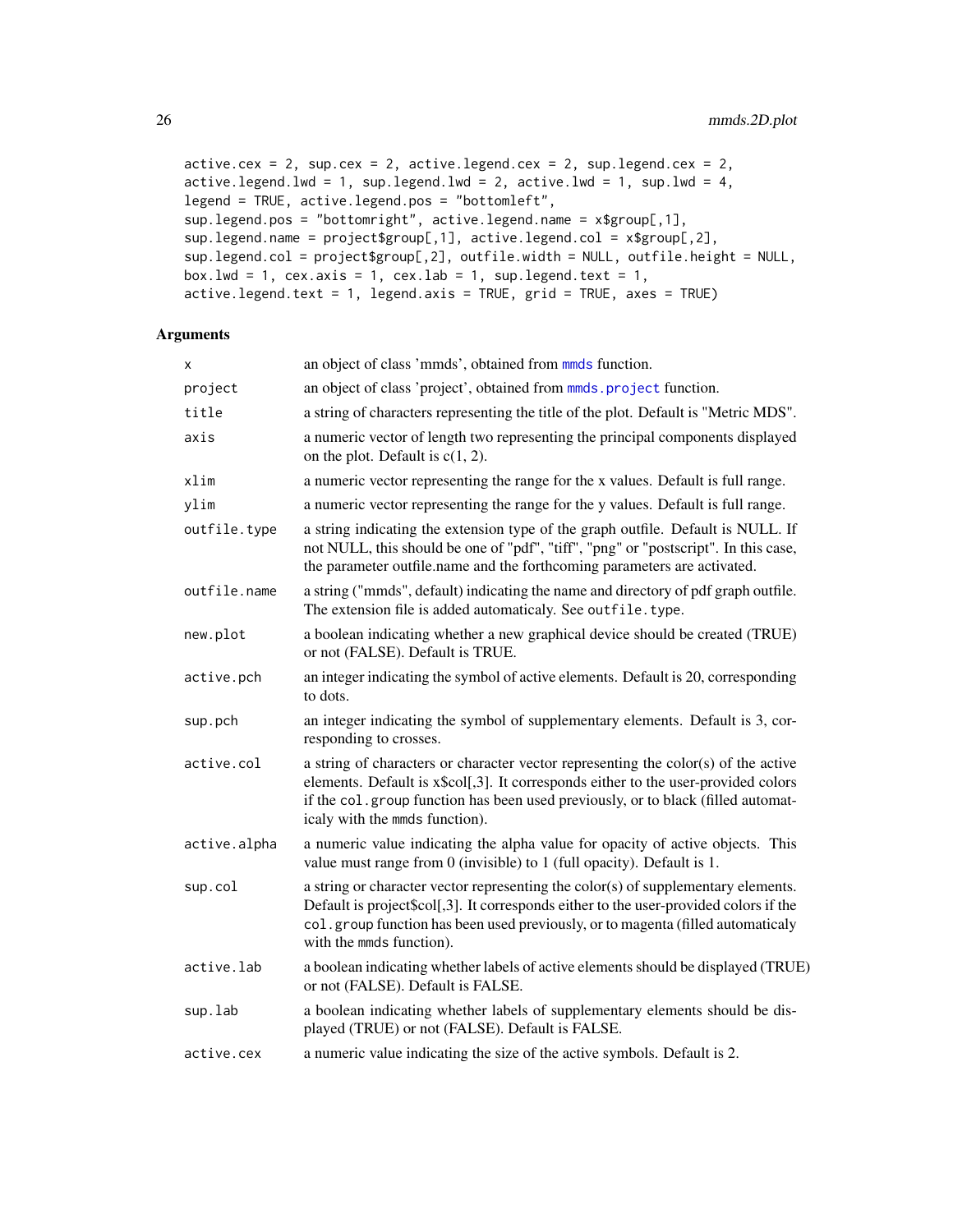| sup.cex            | a numeric value indicating the size of the supplementary symbols. Default is 2.                                                                                                                                                                                                              |
|--------------------|----------------------------------------------------------------------------------------------------------------------------------------------------------------------------------------------------------------------------------------------------------------------------------------------|
| active.legend.cex  | a numeric value indicating the size of active symbols in legend. Default is 2.                                                                                                                                                                                                               |
|                    | sup. legend. cex a numeric value indicating the size of supplementary symbols in legend. Default                                                                                                                                                                                             |
|                    | is $2$ .                                                                                                                                                                                                                                                                                     |
| active.lwd         | a numeric value indicating the width of active symbols. Default is 1.                                                                                                                                                                                                                        |
| sup.lwd            | a numeric value indicating the width of supplementary symbols. Default is 4.                                                                                                                                                                                                                 |
| active.legend.lwd  |                                                                                                                                                                                                                                                                                              |
|                    | a numeric value indicating the width of active symbols in legend. Default is 1.                                                                                                                                                                                                              |
|                    | sup. legend. 1wd a numeric value indicating the width of supplementary objects in legend. Default<br>is $4$ .                                                                                                                                                                                |
| legend             | a boolean indicating whether the legend should be displayed (TRUE) or not<br>(FALSE). Default is TRUE.                                                                                                                                                                                       |
| active.legend.pos  |                                                                                                                                                                                                                                                                                              |
|                    | a string indicating the position of the legend for active elements. Default is<br>"topleft".                                                                                                                                                                                                 |
| sup.legend.pos     | a string indicating the position of the legend for supplementary elements. De-<br>fault is "topright".                                                                                                                                                                                       |
| active.legend.name |                                                                                                                                                                                                                                                                                              |
|                    | a string vector indicating the names of the active groups. Default is x\$group[,1].<br>It corresponds either to the user-provided groups if the col.group function has<br>been used previously, or to "NoGroup" (filled automaticaly with the mmds func-<br>tion).                           |
| sup.legend.name    |                                                                                                                                                                                                                                                                                              |
|                    | a string vector indicating the names of the sup groups. Default is project\$group[,1].<br>It corresponds either to the user-provided groups if the col.group function has<br>been used previously, or to "NoGroup" (filled automaticaly with the mmds func-<br>tion).                        |
| active.legend.col  |                                                                                                                                                                                                                                                                                              |
|                    | a string vector indicating the colors of the different active groups. Default is<br>x\$group[,2]. It corresponds either to the user-provided colors if the col.group<br>function has been used previously, or to black (filled automaticaly with the mmds<br>function).                      |
|                    | sup. legend.col a string vector indicating the colors of the different sup groups. Default is<br>project\$group[,2]. It corresponds either to the user-provided colors if the col.group<br>function has been used previously, or to magenta (filled automaticaly with the<br>mmds function). |
| outfile.width      | a numeric value in inches indicating the width of graph outfile. Default differs<br>by outfile.type. See pdf, png, postscript. The resolution for tiff and png<br>figures is 150 dpi.                                                                                                        |
| outfile.height     | a numeric value in inches indicating the height of graph outfile. Default differs<br>by outfile.type. The resolution for tiff and png figures is 150 dpi. See pdf,<br>codetiff, png, postscript.                                                                                             |
| box.lwd            | a numeric value indicating the border width of graph box and legend box. De-<br>fault is 1.                                                                                                                                                                                                  |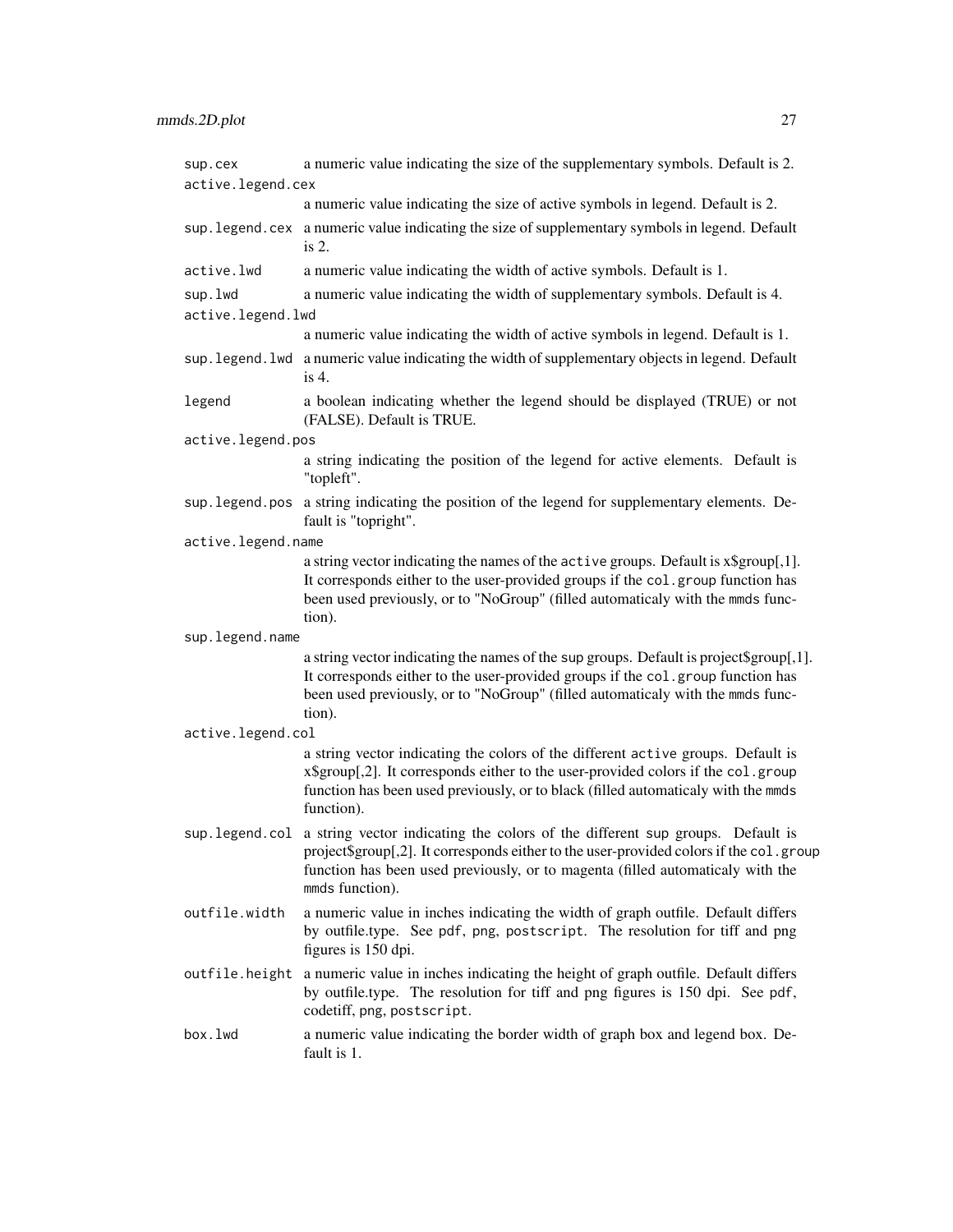| cex.axis           | a numeric value indicating the character size for the x and y axes. Default is 1.                        |  |
|--------------------|----------------------------------------------------------------------------------------------------------|--|
| cex.lab            | a numeric value indicating the character size for the labels of the x and y axes.<br>Default is 1.       |  |
| sup.legend.text    |                                                                                                          |  |
|                    | a numeric value indicating the character size of the supplementary tag in legend.<br>Default is 1.       |  |
| active.legend.text |                                                                                                          |  |
|                    | a numeric value indicating the character size of active tag in legend. Default is<br>1.                  |  |
| legend.axis        | a boolean indicating whether axis name should be displayed (TRUE) or not<br>(FALSE). Default is TRUE.    |  |
| grid               | a boolean indicating whether grid should be displayed (TRUE) or not (FALSE).<br>Default is TRUE.         |  |
| axes               | a boolean indicating whether x and y axes should be displayed (TRUE) or not<br>(FALSE). Default is TRUE. |  |

#### Details

If mmds.2D.plot is used after the col.group function, the elements are colored by the color scheme provided in the .csv file (see col.group for details). If the col.group function has not been used, the default colors are black and magenta for active and supplementary elements.

mmds.2D.plot helps identify patterns in data and compare active and supplementary elements.

active.alpha argument is helpful for visualization of supplementary elements because it allows the symbols of supplementary elements to be in the foreground as compared to active elements.

# Value

Produces a scatter plot on the active graphical device.

#### Note

mmds.2D.plot requires alpha function from scales package.

# Author(s)

Julien Pele and Jean-Michel Becu

# See Also

plot.PCA function from FactoMineR package. png, pdf, postscript functions (default R package).

# Examples

```
# scatter plot of human GPCRs onto the first two axes obtained from MDS analysis
# with projection of GPCRs from D. melanogaster as supplementary elements:
data(gpcr)
active <- gpcr$dif$sapiens.sapiens
```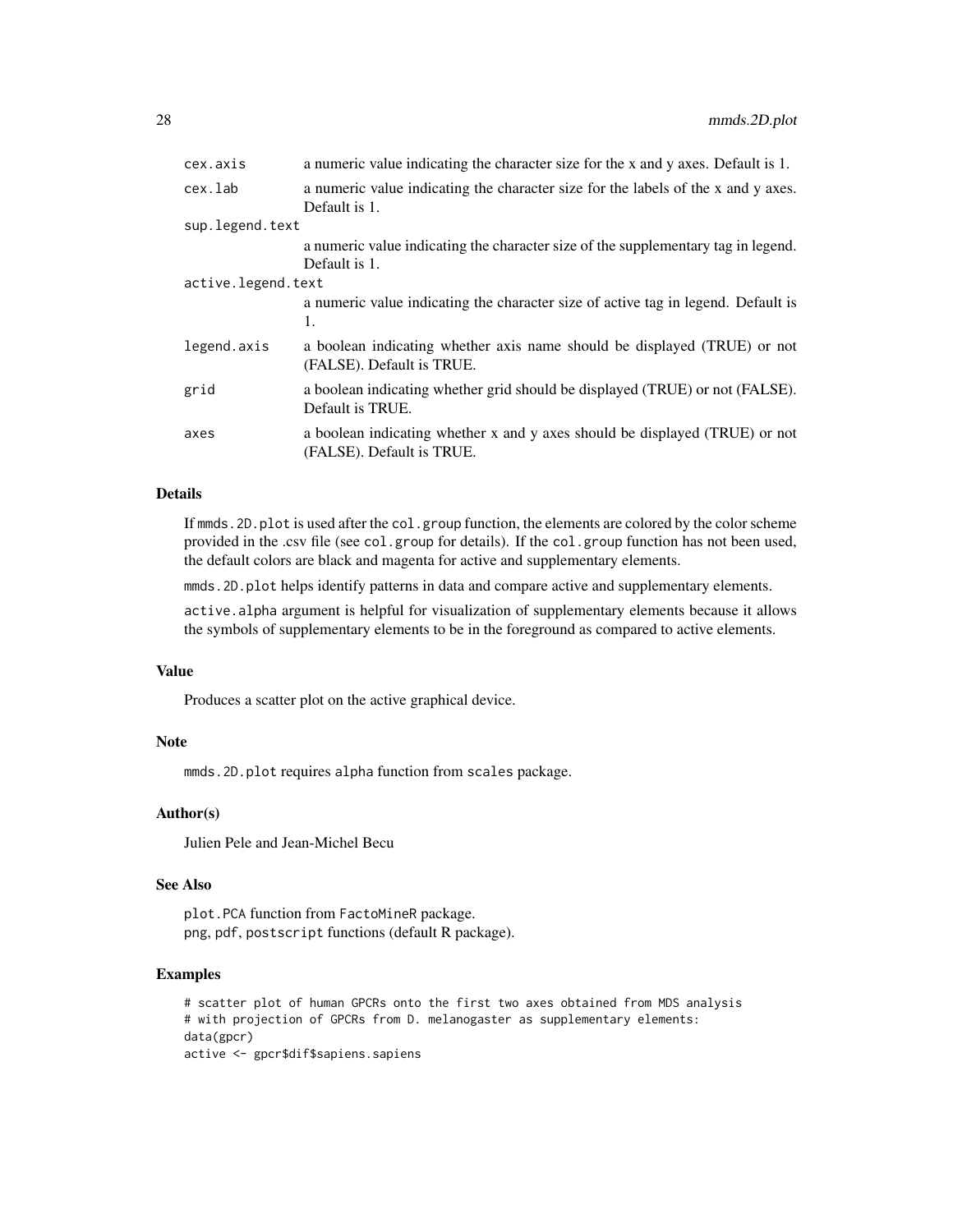```
mmds_active <- mmds(active,group.file=system.file(
"csv/human_gpcr_group.csv",package = "bios2mds"))
mmds.2D.plot(mmds_active, active.alpha = 0.5, active.lab = TRUE)
# with group information
sup <- gpcr$dif$melanogaster.sapiens
mmds_sup <- mmds.project(mmds_active, sup,group.file=system.file(
"csv/drome_gpcr_group.csv",package = "bios2mds"))
mmds.2D.plot(mmds_active,mmds_sup)
```
<span id="page-28-1"></span>

mmds.3D.plot *Display the mmds coordinates onto a 3D space*

#### Description

Displays a 3D plot of the active elements and, if present, of supplementary elements, after a metric MDS analysis.

#### Usage

```
mmds.3D.plot(x, project = NULL, title = NULL, axis = c(1:3),
active.type = "s", sup.type = "p", active.size = 2, radius = 0.005,
sup.size = 10, active,col = xscol[, 3], sup,col = projectscol[, 3],box = TRUE, axes = TRUE, new.plot = TRUE, label = TRUE,
xlim = NULL, ylim = NULL, zlim = NULL, box.1wd = 2,box.antialis = TRUE, ...)
```

| X           | an object of class 'mmds', obtained from mmds function.                                                                                                                                                                                                                                         |
|-------------|-------------------------------------------------------------------------------------------------------------------------------------------------------------------------------------------------------------------------------------------------------------------------------------------------|
| title       | a string of characters representing the title of the plot. Default is "Metric MDS".                                                                                                                                                                                                             |
| project     | an object of class 'project', obtained from mmds. project function, or a list of<br>object of class 'project'.                                                                                                                                                                                  |
| axis        | a numeric vector of length three representing the principal components dis-<br>played on the plot. Default is $c(1:3)$ .                                                                                                                                                                        |
| active.type | an character indicating the symbol of active elements. This should be one of "s"<br>for spheres, "p" for points, "l" for lines, "h" for line segments from $z=0$ and "n"<br>for none. Default is "s", corresponding to spheres.                                                                 |
| sup.type    | an character indicating the symbol of supplementary elements. This should be<br>one of "s" for spheres, "p" for points, "l" for lines, "h" for line segments from<br>$z=0$ and "n" for none. Default is "p", corresponding to points.                                                           |
| active.col  | a string of characters or character vector representing the color(s) of the active<br>elements. Default is x\$col[,3]. It corresponds either to the user-provided colors<br>if the col. group function has been used previously, or to black (filled automat-<br>icaly with the mmds function). |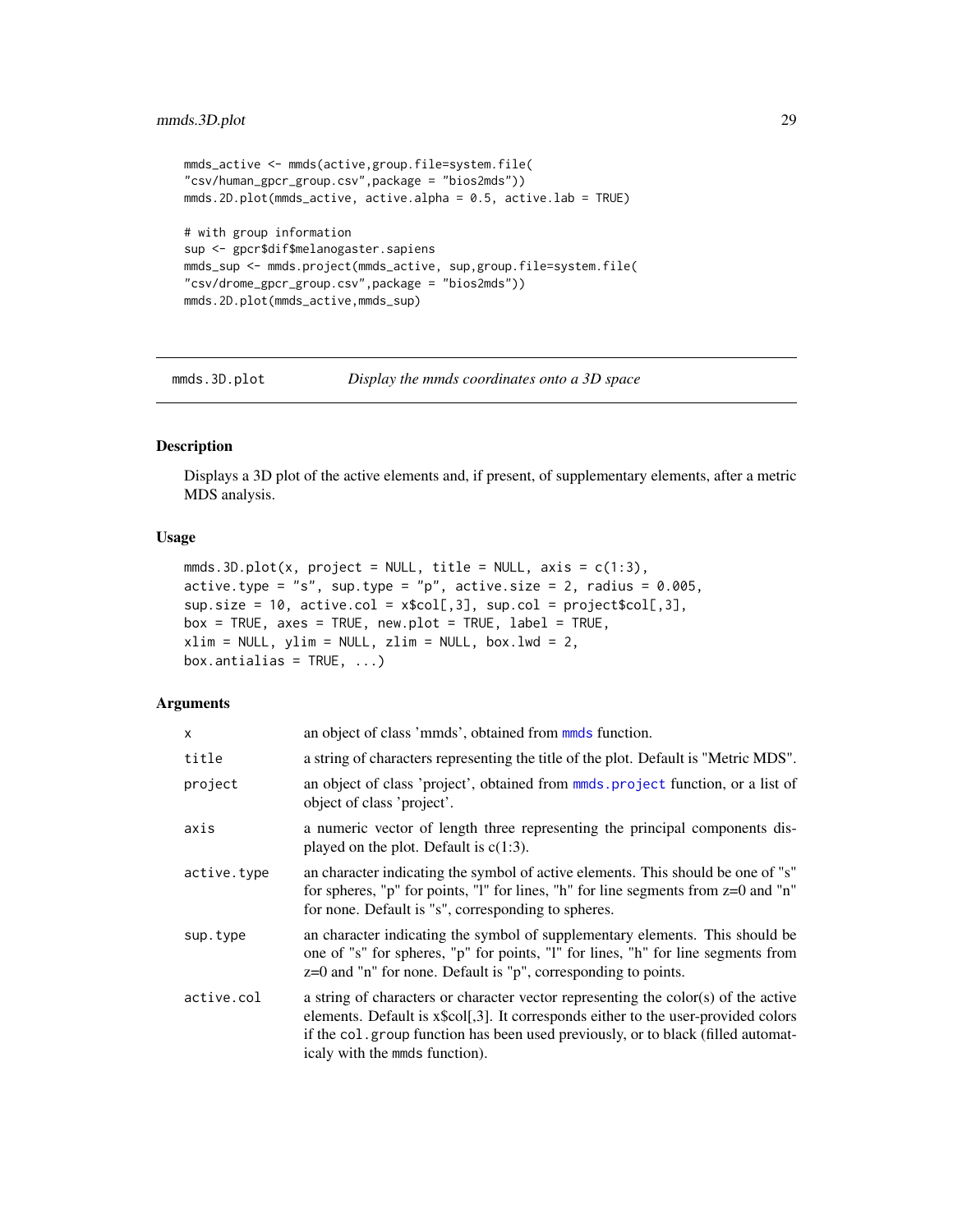| sup.col       | a string or character vector representing the color(s) of supplementary elements.<br>Default is project\$col[,3]. It corresponds either to the user-provided colors if the<br>col. group function has been used previously, or to magenta (filled automaticaly<br>with the mmds function) |
|---------------|-------------------------------------------------------------------------------------------------------------------------------------------------------------------------------------------------------------------------------------------------------------------------------------------|
| active.size   | a numeric value indicating the size of active symbols. Default is 2.                                                                                                                                                                                                                      |
| sup.size      | a numeric value indicating the size of supplementary symbols. Default is 20.                                                                                                                                                                                                              |
| box           | a boolean indicating whether the box should be displayed (TRUE) or not (FALSE).<br>Default is TRUE.                                                                                                                                                                                       |
| axes          | a boolean indicating whether axes should be displayed (TRUE) or not (FALSE).<br>Default is TRUE.                                                                                                                                                                                          |
| radius        | a numeric value indicating the radius of spheres symbols only. If x.type equal to<br>"s" the x.size parameter was inactivated. Default is 0.01.                                                                                                                                           |
| new.plot      | a boolean indicating whether a new 3D plot create/replace active 3D device<br>(TRUE) or not to insert in it (FALSE). Default is TRUE.                                                                                                                                                     |
| label         | a boolean indicating whether the label axes should be displayed (TRUE) or not<br>(FALSE). Default is TRUE.                                                                                                                                                                                |
| xlim          | a numeric vector representing the range for the x values. Default is full range.                                                                                                                                                                                                          |
| ylim          | a numeric vector representing the range for the y values. Default is full range.                                                                                                                                                                                                          |
| zlim          | a numeric vector representing the range for the z values. Default is full range.                                                                                                                                                                                                          |
| box.lwd       | a numeric value indicating the width of box and axes lines. Default is 2.                                                                                                                                                                                                                 |
| box.antialias | a boolean specifying if box and axes lines should be antiliased. Default is TRUE.                                                                                                                                                                                                         |
| .             | additional parameters which will be passed to par3d, material3d and decorate3d<br>of rg1 package.                                                                                                                                                                                         |

#### Details

If mmds. 3D. plot is used after the col.group function, the elements are colored by the color scheme provided in the .csv file (see col.group for details). If the col.group function has not been used, the default colors are black and magenta for active and supplementary elements.

mmds.3D.plot helps identify patterns in data and compare active and supplementary elements.

#### Value

Produces a 3D plot on graphical device.

# Note

mmds.3D.plot requires plot3D function from rgl package. See rgl documentation to supplementary function like snapshot3D to save image file of 3D device.

# Author(s)

Jean-Michel Becu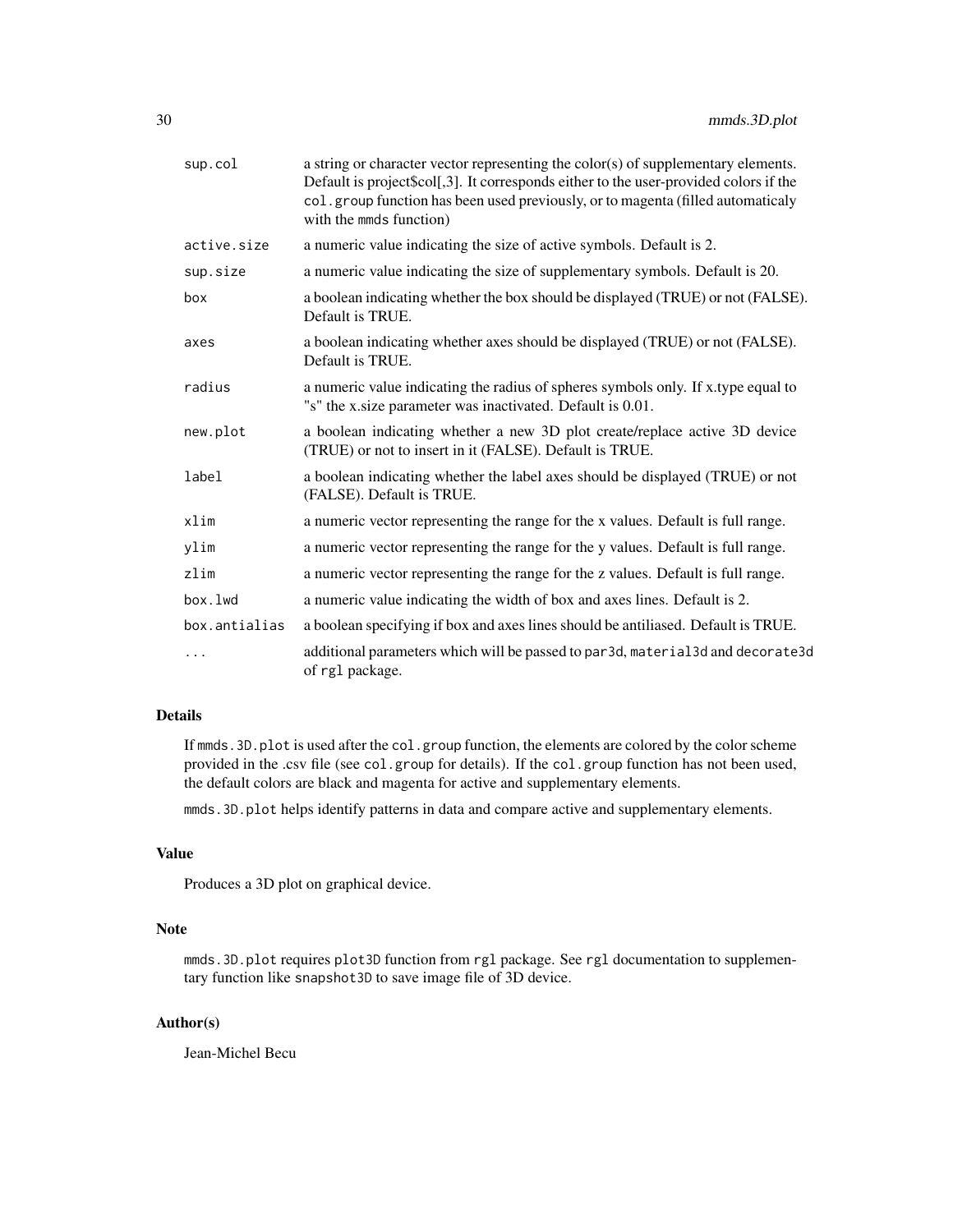#### <span id="page-30-0"></span>mmds.plot 31

#### Examples

```
# 3D plot of human GPCRs onto the first three axes obained from MDS analysis
# with projection of GPCRs from D. melanogaster as supplementary elements:
data(gpcr)
mmds.3D.plot(gpcr$mmds$sapiens.active,active.type="p",label=FALSE,lit=FALSE,
point_antialias=TRUE,box.lwd=3,sup.size=4.3,active.size=4.3)
bbox3d(shininess=0.5)
```
<span id="page-30-1"></span>

mmds.plot *Plots a summary of the mmds results*

### **Description**

Displays one scree plot and three scatter plots of [mmds](#page-19-1) results.

#### Usage

```
mmds.plot(x, project = NULL, new.plot = TRUE, pdf.file = NULL)
```
#### Arguments

| $\mathsf{x}$ | an object of class 'mmds', obtained from mmds.                                                                                                                 |
|--------------|----------------------------------------------------------------------------------------------------------------------------------------------------------------|
| project      | an object of class 'project', obtained from mmds project function.                                                                                             |
| new.plot     | a boolean indicating whether a new graphical device should be created (TRUE)<br>or not (FALSE). Default is TRUE.                                               |
| pdf.file     | a string indicating the name and directory of the pdf graph outfile. Default is<br>NULL. If this parameter is not NULL, the parameter new plot is inactivated. |

#### Details

mmds.plot is a wrapper calling of both [scree.plot](#page-35-1) and [mmds.2D.plot](#page-24-1). It produces a 2x2 plot with one scree plot of the relative eigenvalues, in the upper left, and three scatter plots. The three scatter plots are generated as follows:

- scatter plot of the elements on the first and second components in the upper right.
- scatter plot of the elements on the first and third components in the lower left.
- scatter plot of the elements on the second and third components in the lower right.

If object x contains supplementary elements, they are also projected onto the three scatter plots. The active and supplementary elements are represented by dots and crosses, respectively. The color.group function may be used before calling mmds.plot to color elements by user-provided groups.

#### Value

Produces a summary plot of the MDS analysis on the same active graphical device.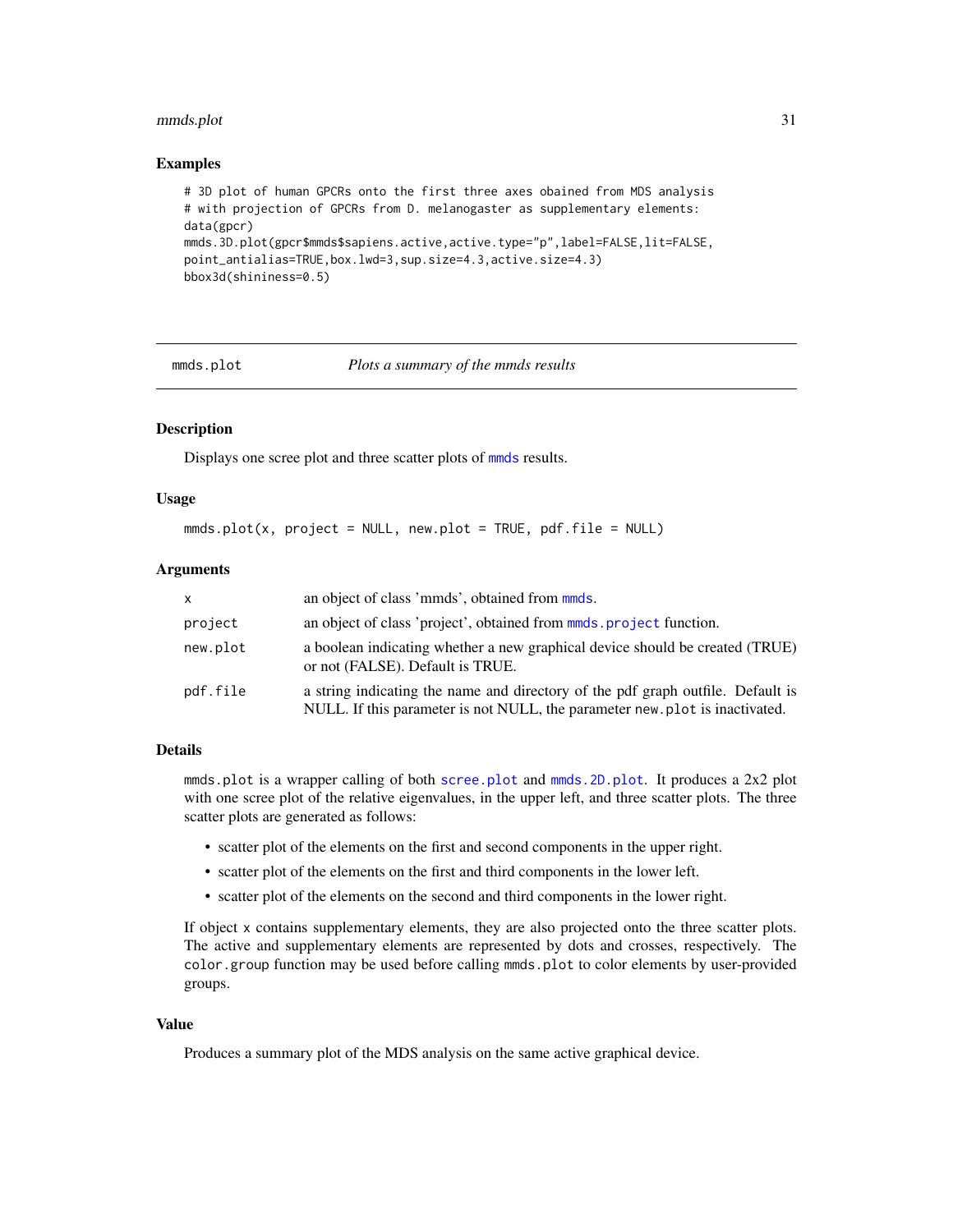# <span id="page-31-0"></span>Note

The scatter plots can display supplementary objects if their coordinates are present in x input.

### Author(s)

Julien Pele and Jean-Michel Becu

# See Also

plot.pca function in bio3d package.

# Examples

```
# summary plot of the MDS analysis of human GPCRs with projection of GPCRs
# from D. melanogaster as supplementary elements:
data(gpcr)
mmds.plot(gpcr$mmds$sapiens.active,gpcr$mmds$melanogaster.project)
```
mmds.project *Metric multidimensional Scaling Projection*

# Description

Performs metric MultiDimensional Scaling (MDS) analysis of active elements and projects supplementary elements onto the active space defined by active elements.

#### Usage

```
mmds.project(mmds, sup, pc = 3, group.file = NULL)
```
#### Arguments

| mmds       | an object of class 'mmds', obtained from mmds, providing the active elements.                                                    |
|------------|----------------------------------------------------------------------------------------------------------------------------------|
| sup        | a numeric matrix of distances between supplementary and active elements.                                                         |
| рc         | a numeric value indicating the number of principal components to be saved.<br>Default is 3.                                      |
| group.file | a string of characters to indicate the file name assigning groups and colors to<br>each supplementary element of the sup matrix. |

# Details

Metric multidimensional scaling is a statistical analysis technique aimed at analyzing a matrix of distances between 'active' elements. MDS maps the elements onto a low dimensional space (usually 2D or 3D). In this space, elements are represented by points whose respective distances best approximate the initial distance. In addition, after the metric MDS analysis of active elements, the mmds.project function allows projecting supplementary elements onto the active space in the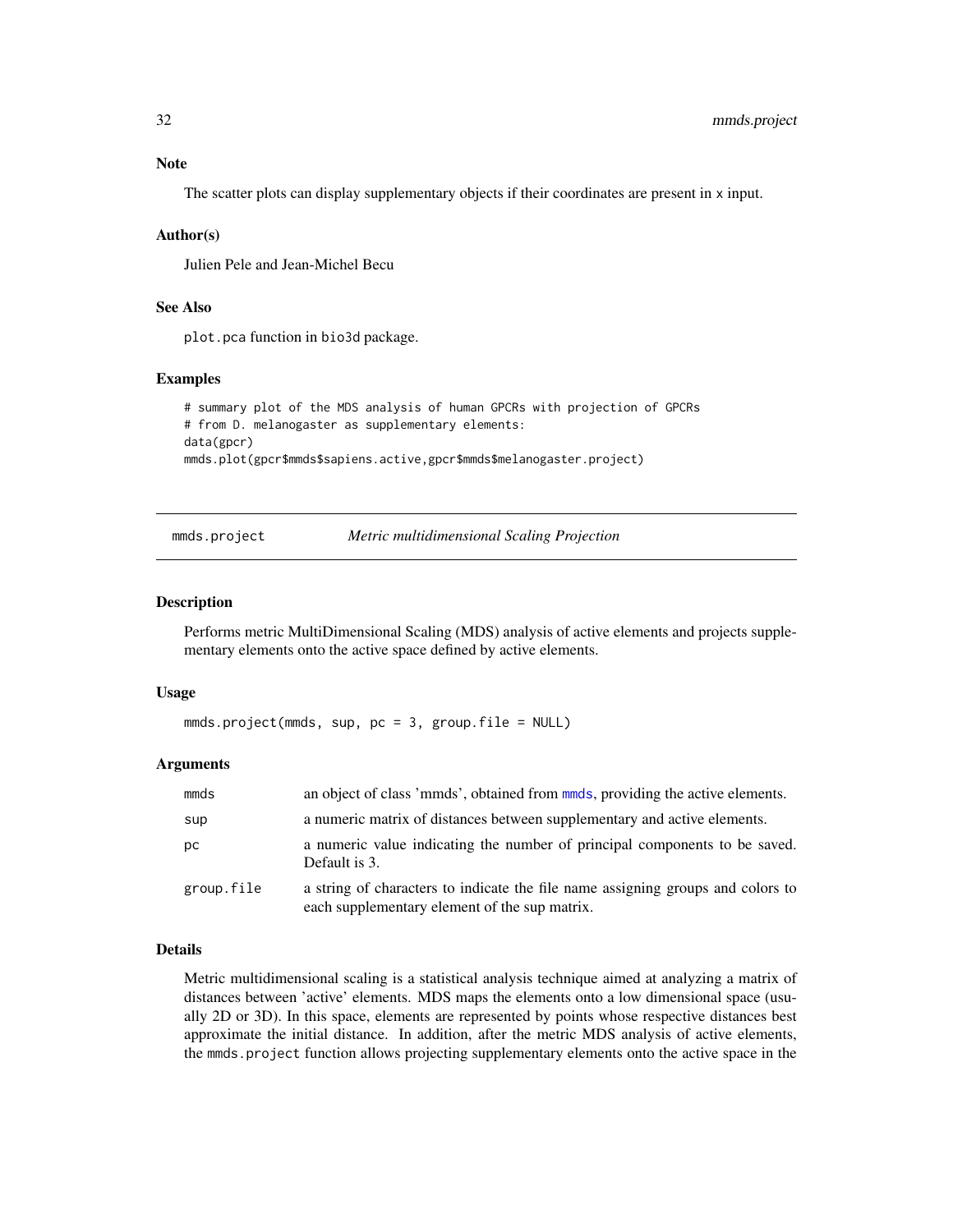#### mmds.project 33

context of the R environment. The active space is defined only by the MDS analysis of the active elements. The position of supplementary elements onto the active space depends only on their distances to active elements.

sup must have some characteristics:

• sup represents the matrix of pairwise distances between supplementary (rows) and active (columns) elements and does not have to be symmetric. The number of supplementary elements may be lower or higher than the number of active objects. The names of supplementary elements must be placed in the left column of sup.

The method for the computation of metric MDS projection of supplementary data is described by Abdi (2007). Briefly, if *N* is the number of active sequences and *D* is the *N* by *N* matrix of the squared distances computed from the active matrix, the mmds function performs the following steps:

(1) Transforms D into a cross-product matrix S:

$$
\boldsymbol{S} = -0.5[\boldsymbol{I} - \boldsymbol{m}^T \boldsymbol{1}] \times \boldsymbol{D} \times [\boldsymbol{I} - \boldsymbol{m}^T \boldsymbol{1}]^T
$$

where I is the *N* by *N* identity matrix, m is the *N* by *1* matrix mass, where each mass equal to  $\frac{1}{N}$  and **1** is an *N* by *N* matrix of ones.

(2) Transforms *S* into a factor matrix *F*:

$$
\boldsymbol{F} = \boldsymbol{M}^{\frac{-1}{2}} \boldsymbol{U}\boldsymbol{\Lambda}^{\frac{1}{2}}
$$

where M is the diag{m}, U is the eigenvector matrix and  $\Lambda$  is the diagonal matrix of the eigenvalues, such as  $S = U\Lambda U^T$ , where  $T$  denotes the transposition operation.

The eigenvectors of *S*, also called principal components (whose number is smaller or equal to *N*), form the active space.  $\vec{F}$  gives the coordinates of the active elements in this space.

The supplementary elements are projected onto the active space as described below. If  $N_{sup}$  is the number of supplementary sequences and if  $D_{sup}$  is the  $N_{sup}$  by  $N$  matrix of the squared distances, the mmds.project function performs the following steps :

(3) Transforms  $D_{sup}$  into a cross-product matrix  $S_{sup}$ :

$$
S_{sup} = -0.5[I - mT1] \times [D_{sup}^T - Dm1_{sup}^T],
$$

where  $1_{sup}$  is an  $N_{sup}$  by N matrix of ones.

(4) Transforms  $S_{sup}$  into a factor matrix  $F_{sup}$ :

$$
\pmb{F_{sup}} = \pmb{S_{sup}}^T \pmb{F} \pmb{\Lambda}^{-1}.
$$

 $F_{sup}$  gives the coordinates of the supplementary elements in the active space.

#### Value

A object of class 'project', which is a named list of three elements:

| coord | a named numeric matrix representing the coordinates of active elements.                                                             |
|-------|-------------------------------------------------------------------------------------------------------------------------------------|
| group | a named string matrix representing the differents groups of elements and the<br>associate color (Default is 'NoGroup' and 'black'). |
| col   | a named string matrix representing, for each named elements, the associate group<br>and color (Default is 'NoGroup' and 'black).    |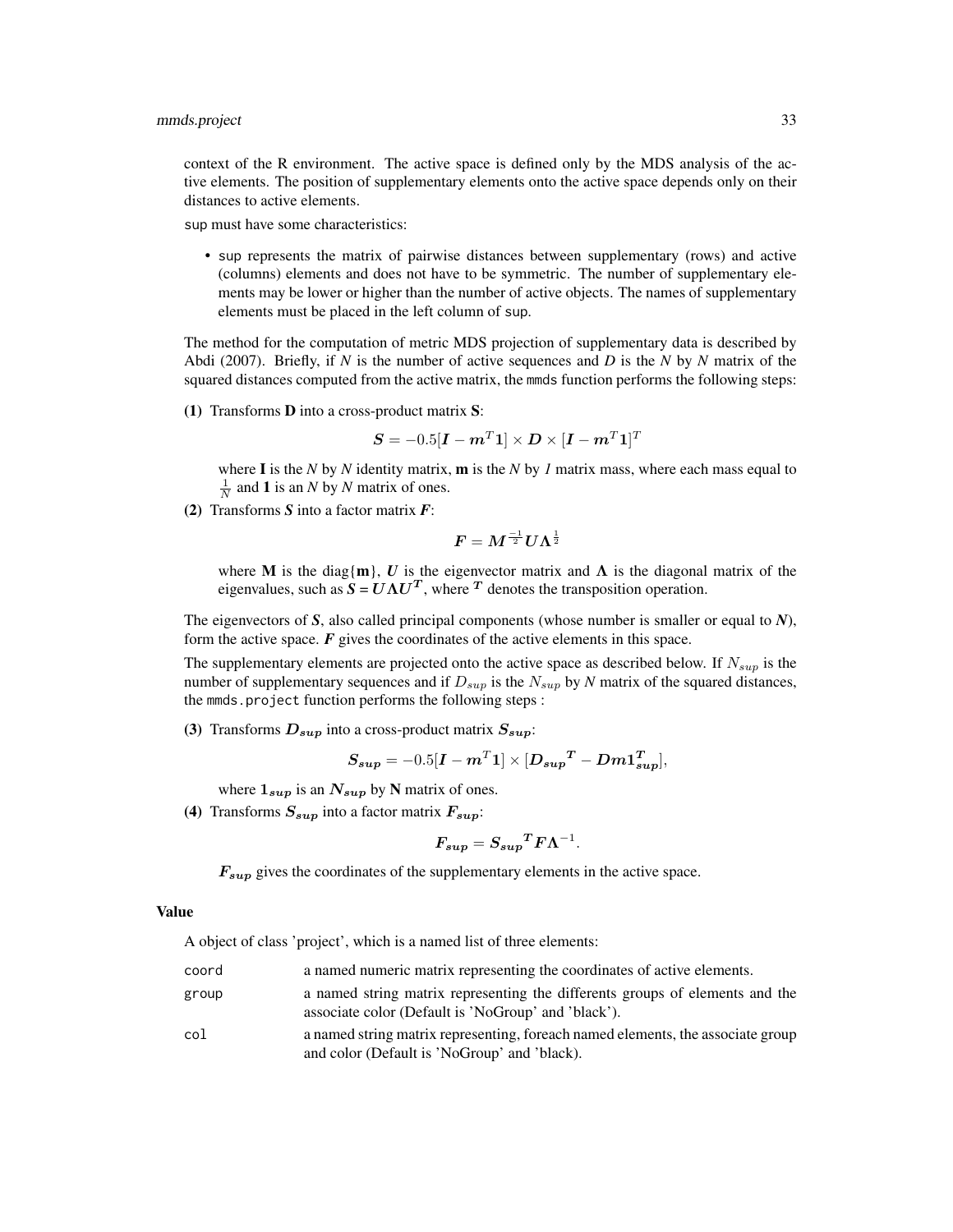# <span id="page-33-0"></span>Note

If sup do not contain names:

A tag "S" followed by an incremented number names the rows of sup. The columns of sup are named as the rows of mmds\$D.

#### Author(s)

Julien Pele and Jean-Michel Becu

#### **References**

Abdi H (2007) Metric multidimensional scaling. In N.J. Salkind (Ed.): *Encyclopedia of Measurement and Statistics.* Thousand Oaks (CA): Sage. pp. 598-605.

For further reading on projection of supplementary elements:

Gower JC (1968) adding a point to vector diagrams in multivariate analysis. *Biometrika* 55:582- 585.

Trosset MW and Pribe CE (2008) The out-of-sample problem for classical multidimensional scaling. *Computational statistics & Data analysis* 52:4635-4642.

Pele J, Abdi H, Moreau M, Thybert D and Chabbert M (2011) Multidimensional scaling reveals the main evolutionary pathways of class A G-protein-coupled receptors. *PloS ONE* 6:e19094.

#### See Also

cmdscale function from stats package. dudi.pco, suprow and supcol functions from ade4 package. PCA function from FactoMineR package.

#### Examples

```
# performing metric MDS of human GPCRs with projection of
# GPCRs from D. melanogaster as supplementary elements:
data(gpcr)
active <- gpcr$dif$sapiens.sapiens
sup <- gpcr$dif$melanogaster.sapiens
mmds_active<-mmds(active)
mmds_sup <- mmds.project(mmds_active,sup)
```
random.msa *Random Alignment*

#### Description

Builds a multiple sequence alignment (MSA) of random sequences.

#### Usage

```
random.msa(nb.seq = 100, id = "SEQ", nb.pos = 100, gap = FALSE,
aa.strict = FALSE, align = NULL, align.replace = TRUE)
```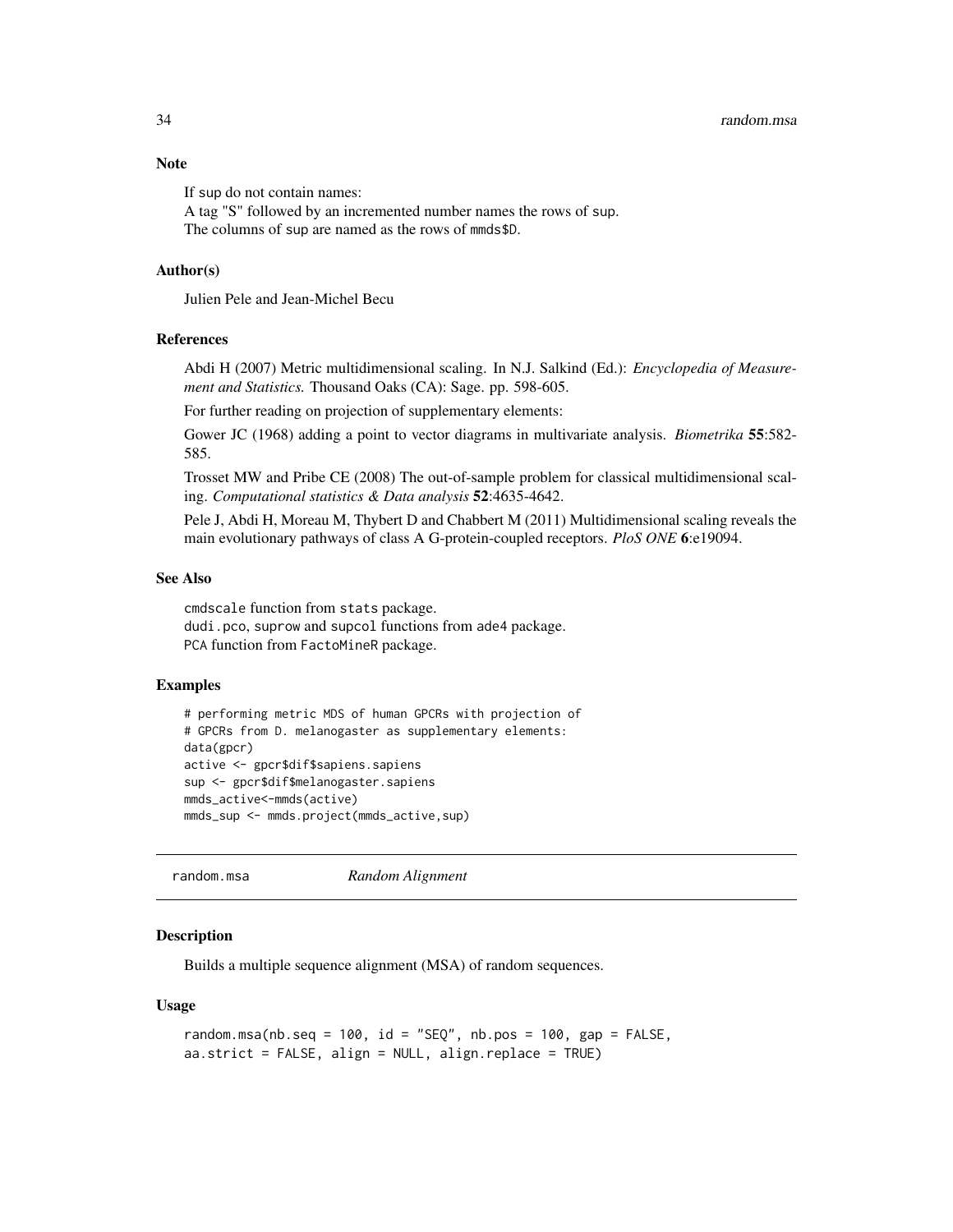#### <span id="page-34-0"></span>random.msa 35

#### **Arguments**

| nb.seg        | a numeric value indicating the number of sequences in the random MSA. Default<br>is $100.$                                                                                                                                           |
|---------------|--------------------------------------------------------------------------------------------------------------------------------------------------------------------------------------------------------------------------------------|
| id            | a string of characters used to tag each sequence name. Default is "SEQ". An<br>incremented number is attached to this tag to name each sequence.                                                                                     |
| nb.pos        | a numeric value indicating the length of each sequence in the random MSA.<br>Default is 100.                                                                                                                                         |
| gap           | a logical value indicating whether the gap character should be considered as a<br>supplementary symbol (TRUE) or not (FALSE). Default is FALSE.                                                                                      |
| aa.strict     | a logical value indicating whether only strict amino acids should be taken into<br>account (TRUE) or not (FALSE). Default is FALSE.                                                                                                  |
| align         | an object of class 'align', obtained from import. fasta or import. msf func-<br>tion. If this parameter is not NULL, the composition of the output sequences is<br>based on the composition of the input sequences. Default is NULL. |
| align.replace | a logical value indicating random drawing with replacement (TRUE) or without<br>replacement (FALSE) of characters present in align. Default is FALSE.                                                                                |

# Details

random.msa may be used to compare a reference MSA to a random MSA. The random MSA must have the same characteristics as the reference MSA (same number of sequences of same length).

A [mmds](#page-19-1) procedure can be applied to the random MSA to assess the amount of variance due to random mutations in the reference MSA.

# Value

A named list whose objects correspond to random sequences.

# Note

The subset function is used for random selection of the amino acids. If a truly random procedure is needed, see random package.

# Author(s)

Julien Pele

#### References

For an application of random MSA see :

Pele J, Abdi H, Moreau M, Thybert D and Chabbert M (2011) Multidimensional scaling reveals the main evolutionary pathways of class A G-protein-coupled receptors. *PLoS ONE* 6: e19094. doi:10.1371.

# See Also

permutation and synsequence functions from seqinr package.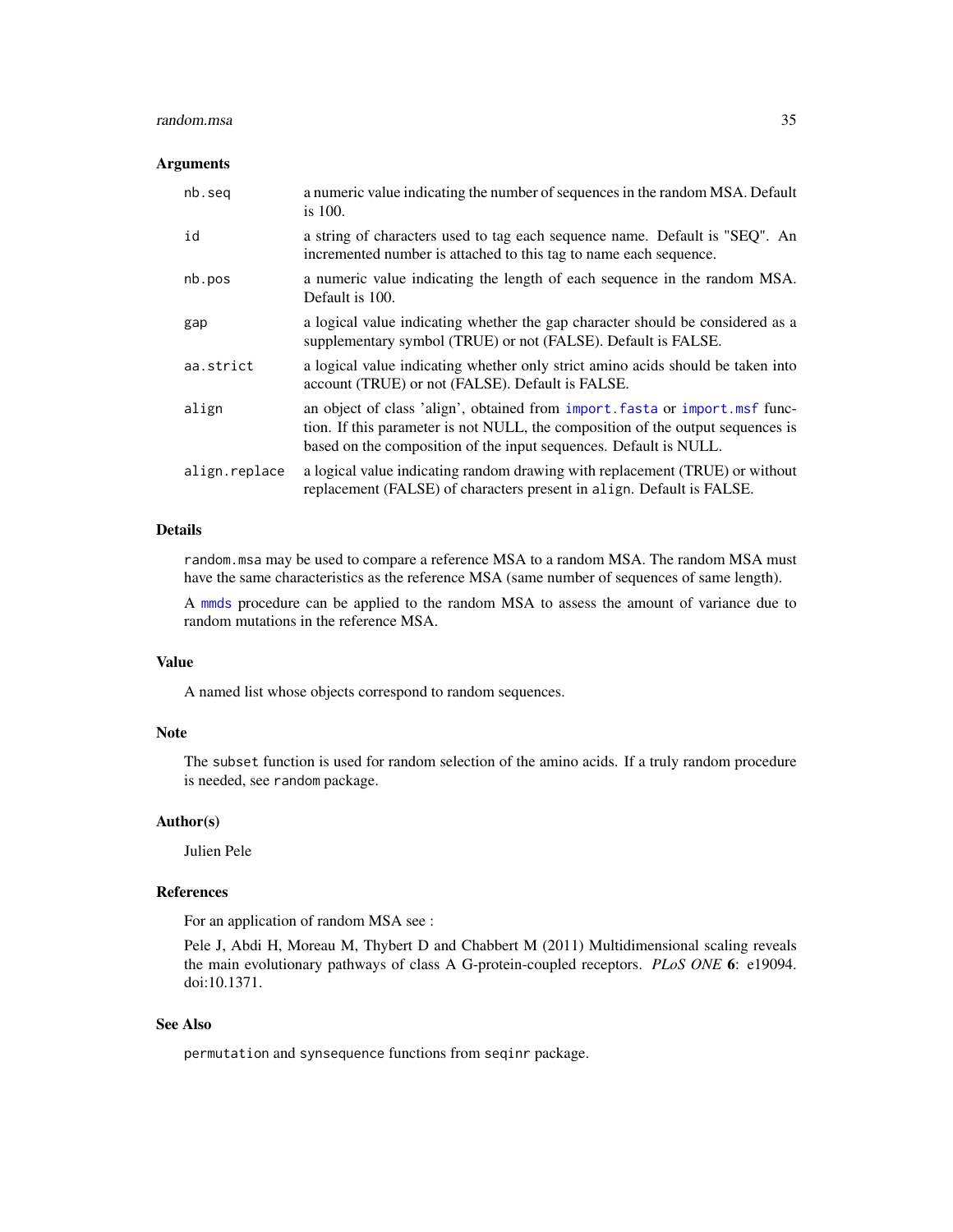# Examples

```
# generating a random sequence alignment with the same characterics
# as human GPCRs:
aln <- import.fasta(system.file("msa/human_gpcr.fa", package = "bios2mds"))
nb.seq <- length(aln)
nb.pos <- length(aln[[1]])
aln.random <- random.msa(nb.seq = nb.seq, nb.pos = nb.pos)
```
<span id="page-35-1"></span>

scree.plot *Plots the eingenvalues of an MDS analysis*

#### Description

Displays a bar plot of the eigenvalues obtained by MDS

#### Usage

scree.plot(x, lab = FALSE, title = NULL, xlim = NULL, ylim = NULL, new.plot = TRUE, pdf.file = NULL)

#### Arguments

| X        | a numeric vector representing the raw or the relative eigenvalues of each com-<br>ponent.                                                                      |
|----------|----------------------------------------------------------------------------------------------------------------------------------------------------------------|
| lab      | a boolean indicating whether bar labels should be displayed (TRUE) or not<br>(FALSE). Default is FALSE.                                                        |
| title    | a character string representing the title of the plot. Default is "Scree plot".                                                                                |
| xlim     | a numeric vector representing the range of the x values. Default is full range.                                                                                |
| ylim     | a numeric vector representing the range of the y values. Default is full range.                                                                                |
| new.plot | a boolean indicating whether a new graphical device should be created (TRUE)<br>or not (FALSE). Default is TRUE.                                               |
| pdf.file | a string indicating the name and directory of the pdf graph outfile. Default is<br>NULL. If this parameter is not NULL, the parameter new plot is inactivated. |

# Details

A scree plot is a method for determining the optimal number of components useful to describe the data in the context of metric MultiDimensional Scaling (MDS). The scree plot is an histogram showing the eigenvalues of each component. The relative eigenvalues express the ratio of each eigenvalue to the sum of the eigenvalues. The relative eigenvalue of a component gives the proportion of the data variance explained by this component.

The aim is to evaluate the number of components required to capture most information contained in the data. In a scree plot, the relative eigenvalues decrease when the component number increases. The 'elbow' of the plot determines the optimal number of components to describe the data (usually the components before the 'elbow').

<span id="page-35-0"></span>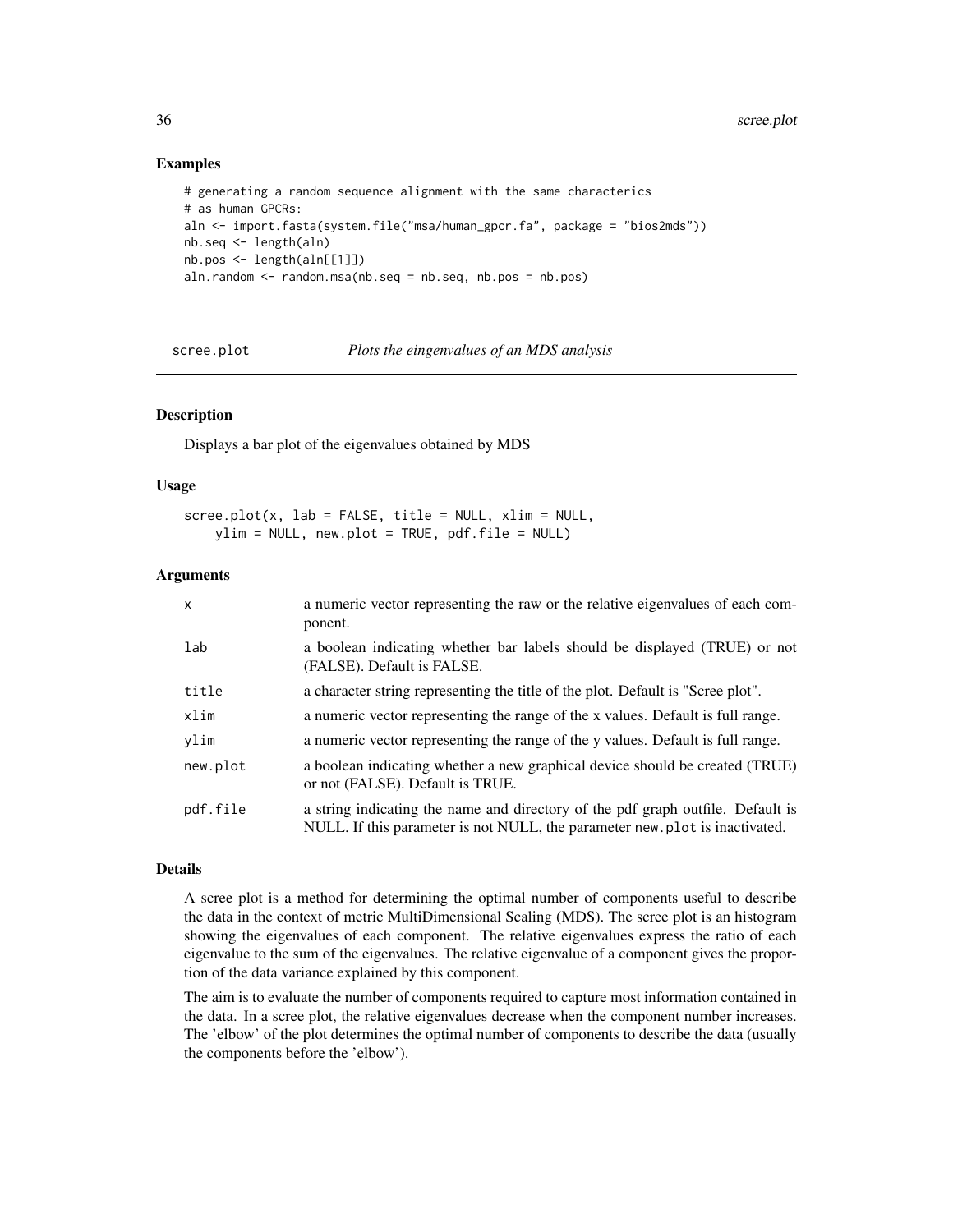#### <span id="page-36-0"></span>sil.score 37

# Value

Produces a bar plot on the active graphical device.

#### Note

The scree plot is not an exclusive method to determine the optimal number of components. A shepard plot, which is a scatterplot of the scaled MDS distances against the original distance data, can be another solution. See shepard function from MASS package.

# Author(s)

Julien Pele

# See Also

plot.pca.scree function from bio3d package. goodness.metaMDS function from vegan package.

# Examples

```
# displaying the scree plot of the MDS analysis of human GPCRs
data(gpcr)
active <- gpcr$dif$sapiens.sapiens
mmds1 \leq mmds(\text{active}, pc = 5)scree.plot(mmds1$eigen.perc, lab = TRUE, title = "Scree plot of metric MDS")
```
<span id="page-36-1"></span>sil.score *Silhouette score*

# Description

Computes silhouette scores for multiple runs of K-means clustering.

#### Usage

```
sil.score(mat, nb.class = c(2:13), nb.run = 100, iter.max = 1000,method = "euclidean")
```

| mat      | a numeric matrix representing the coordinates of the elements.                                                                                                             |
|----------|----------------------------------------------------------------------------------------------------------------------------------------------------------------------------|
| nb.clus  | a numeric vector indicating the range of the numbers of clusters. Default is<br>$c(2:13)$ .                                                                                |
| nb.run   | a numeric value indicating the number of runs. Default is 100.                                                                                                             |
| iter.max | a numeric value indicating the maximum number of iterations for K-means clus-<br>tering. Default is 1000.                                                                  |
| method   | a string of characters to determine the distance measure. This should be one<br>of "euclidean", "maximum", "manhattan", "canberra" or "binary". Default is<br>"euclidean". |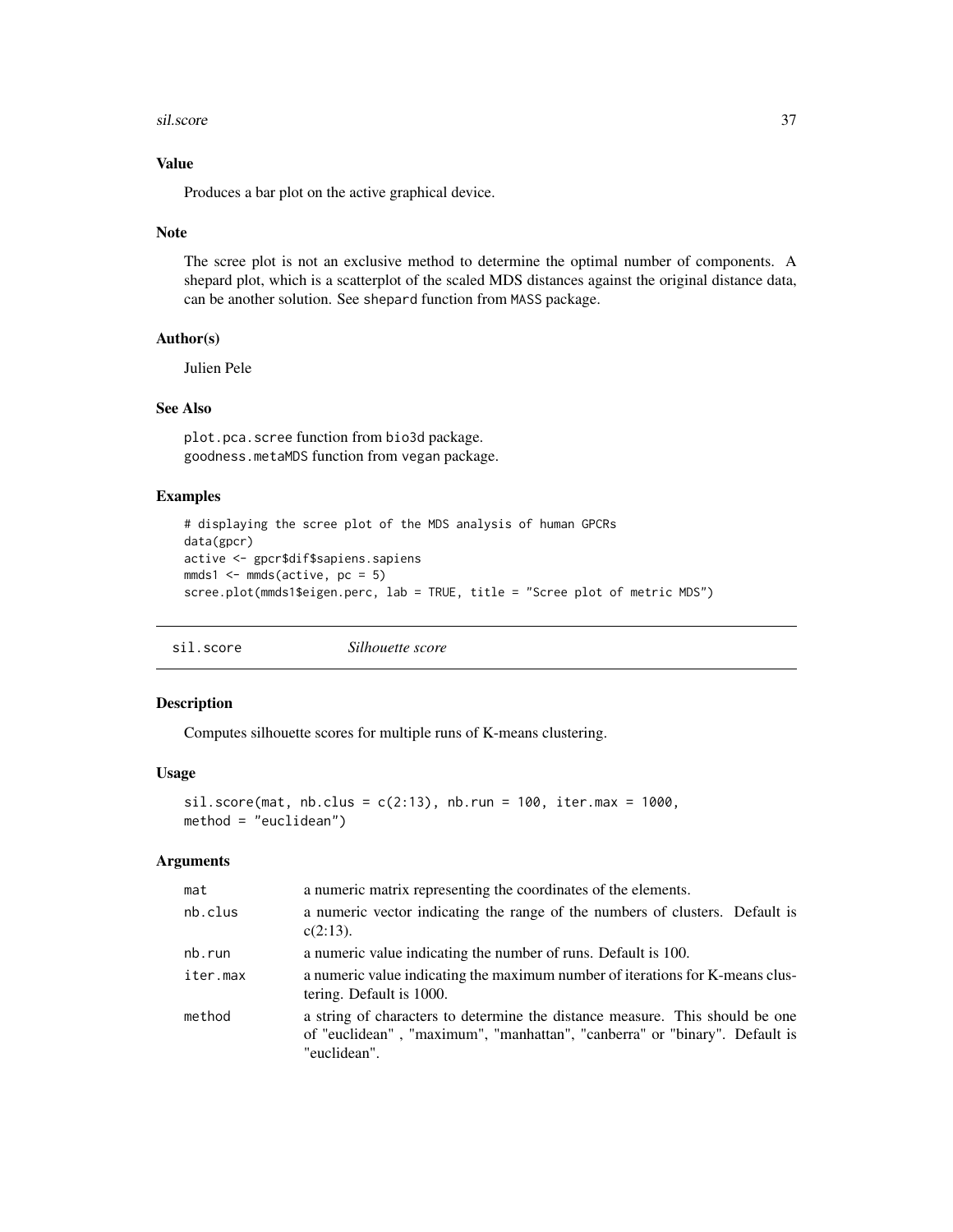# Details

Silhouettes are a general graphical aid for interpretation and validation of cluster analysis. This technique is available through the silhouette function (cluster package). In order to calculate silhouettes, two types of data are needed:

- the collection of all distances between objects. These distances are obtained from application of dist function on the coordinates of the elements in mat with argument method.
- the partition obtained by the application of a clustering technique. In sil. score context, the partition is obtained from the Kmeans function (amap package) with argument method which indicates the cluster to which each element is assigned.

For each element, a silhouette value is calculated and evaluates the degree of confidence in the assignment of the element:

- well-clustered elements have a score near 1,
- poorly-clustered elements have a score near -1.

Thus, silhouettes indicates the objects that are well or poorly clustered. To summarize the results, for each cluster, the silhouettes values can be displayed as an **average silhouette width**, which is the mean of silhouettes for all the elements assigned to this cluster. Finally, the **overall average** silhouette width is the mean of average silhouette widths of the different clusters.

Silhouette values offer the advantage that they depend only on the partition of the elements. As a consequence, silhouettes can be used to compare the output of the same clustering algorithm applied to the same data but for different numbers of clusters. A range of numbers of clusters can be tested, with the nb.clus argument. The optimal number of clusters is reached for the maximum of the overall silhouette width. This means that the clustering algorithm reaches a strong clustering structure. However, for a given number of clusters, the cluster assignment obtained by different K-means runs can be different because the K-means procedure assigns random initial centroids for each run. It may be necessary to run the K-means procedure several times, with the nb.run argument, to evaluate the uncertainty of the results. In that case, for each number of clusters, the mean of the overall average silhouettes for nb.run K-means runs is calculated. The maximum of this core gives the optimal number of clusters.

#### Value

A named numeric vector representing the silhouette scores for each number of clusters.

#### **Note**

sil.score requires Kmeans and silhouette functions from amap and cluster packages, respectively.

#### Author(s)

Julien Pele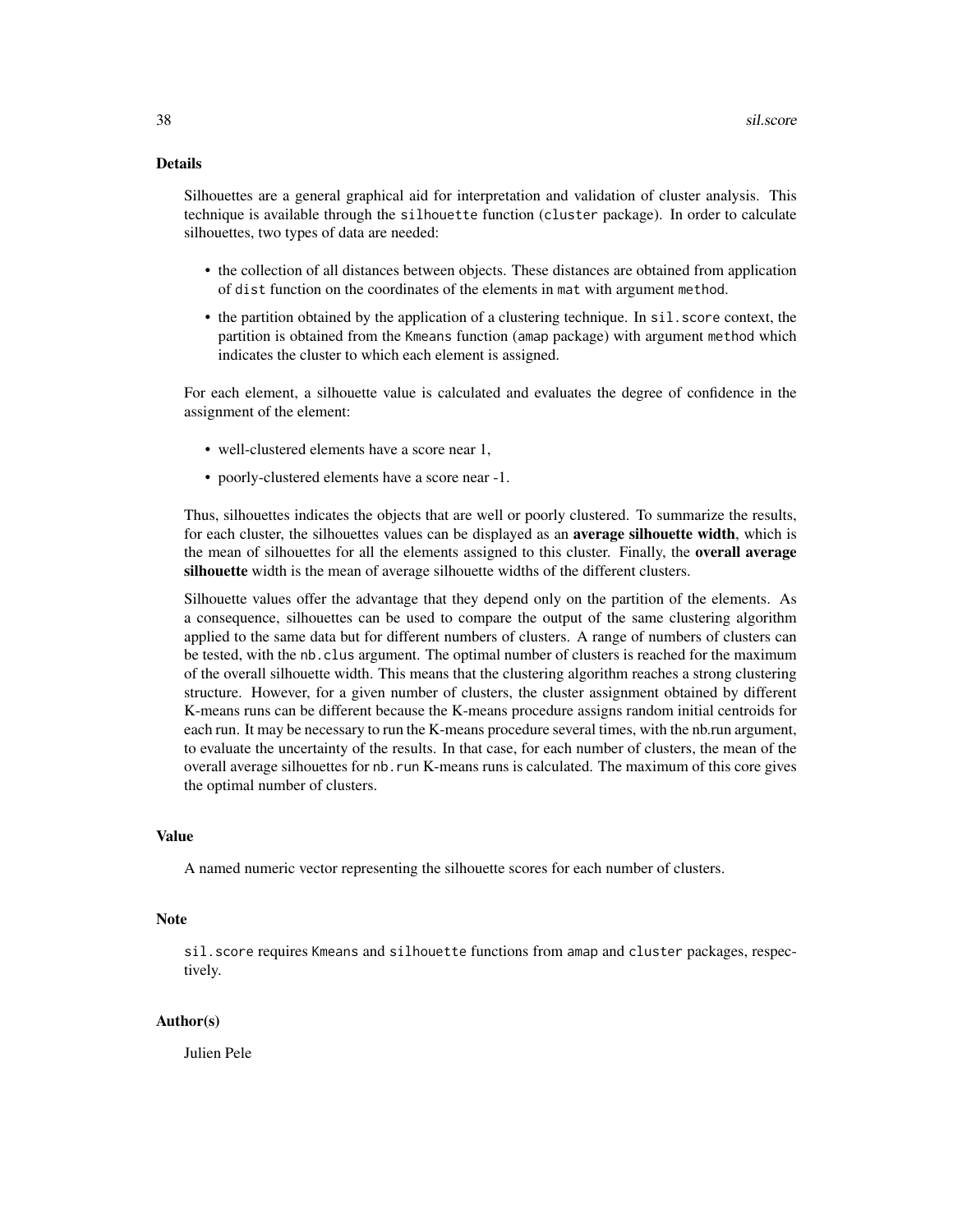#### <span id="page-38-0"></span>sub.mat 39

#### References

Rousseeuw PJ (1987) Silhouettes: A Graphical Aid to the Interpretation and Validation of Cluster Analysis. *Journal of Computational and Applied Mathematics*, 20:53-65.

Lovmar L, Ahlford A, Jonsson M and Syvanen AC (2005) Silhouette scores for assessment of SNP genotype clusters. *BMC Genomics*, 6:35.

Guy B, Vasyl P, Susmita D and Somnath D (2008) clValid: An R Package for Cluster Validation. *Journal of Statistical Software*, 25.

#### See Also

connectivity and dunn functions from clValid package. silhouette function from cluster package.

#### Examples

```
# calculating silhouette scores for K-means clustering of human GPCRs:
data(gpcr)
active <- gpcr$dif$sapiens.sapiens
mds <- mmds(active)
sil.score1 <- sil.score(mds$coord, nb.clus = c(2:10),
nb.run = 100, iter.max = 100)
barplot(sil.score1)
```
<span id="page-38-1"></span>sub.mat *Amino acid substitution matrices*

#### Description

Contains eight amino acid substitution matrices, imported from version 9.1 of the aaindex2 database and PAM matrix calculator of Wageningen Bioinformatics Webportal.

#### Usage

data(sub.mat)

# Format

A named list with eight elements corresponding to a 20 by 20 named matrix. Rows and columns names correspond to the twenty strict amino acids.

# Details

PAM40 matrix was produced by "pam" Version 1.0.7 PAM120 matrix was produced by "pam" Version 1.0.7 PAM160 matrix was produced by "pam" Version 1.0.7 PAM250 log odds matrix for 250 PAMs (Dayhoff et al., 1978)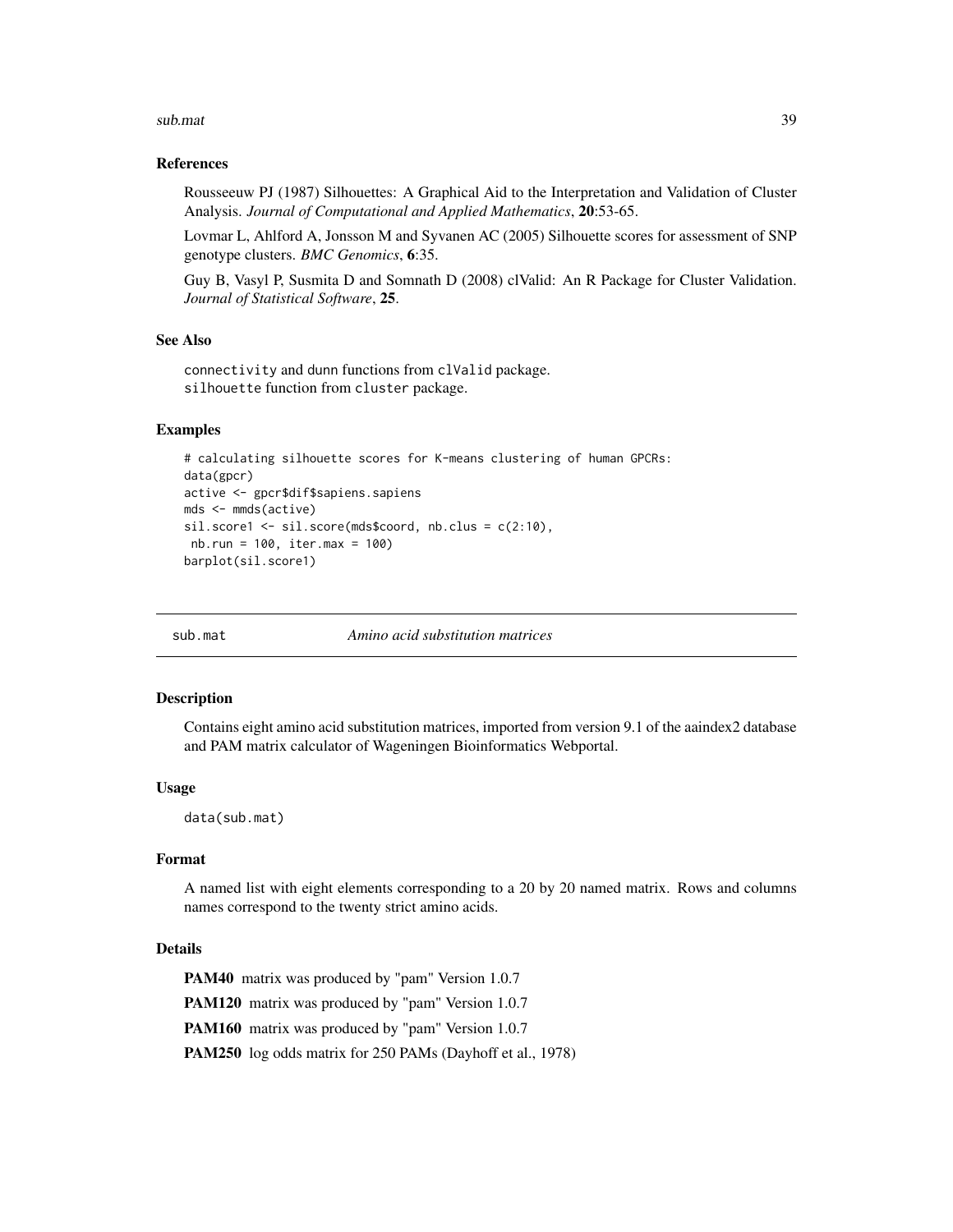40 sub.mathematic subsets of  $\sim$  sub-mathematic sub-mathematic sub-mathematic sub-mathematic sub-mathematic sub-mathematic sub-mathematic sub-mathematic sub-mathematic sub-mathematic sub-mathematic sub-mathematic sub-math

BLOSUM30 substitution matrix (Henikoff-Henikoff, 1992)

BLOSUM45 substitution matrix (Henikoff-Henikoff, 1992)

BLOSUM62 substitution matrix (Henikoff-Henikoff, 1992)

BLOSUM80 substitution matrix (Henikoff-Henikoff, 1992)

GONNET substitution matrix (GONNET et al., 1992)

**JTT** substitution matrix (Jones et al., 1992)

- JTT\_TM transmembrane protein exchange matrix (Jones et al., 1994)
- PHAT substitution matrix built from hydrophobic and transmembrane regions of the Blocks database (Ng et al., 2000)

#### Source

The matrices were downloaded from the AAindex database at <http://www.genome.jp/aaindex> or were calculated on the PAM server at <http://www.bioinformatics.nl/tools/pam.html>.

#### References

Kawashima S and Kanehisa M (2000) AAindex: amino acid index database. *Nucleic Acids Res* 28:374.

Dayhoff MO, Schwartz R and Orcutt BC (1978) A model of Evolutionary Change in Proteins. Atlas of protein sequence and structure (volume 5, supplement 3 ed.). Nat. Biomed. Res. Found.. pp. 345-358.

Henikoff S and Henikoff JG (1992) Amino acid substitution matrices from protein blocks. *Proc Natl Acad Sci U S A* 89:10915-9.

Jones DT, Taylor WR and Thornton JM (1992) The rapid generation of mutation data matrices from protein sequences. *Comput Appl. Biosci* 8:275-282.

Jones DT, Taylor WR and Thornton JM (1994) A mutation data matrix for transmembrane proteins. *FEBS Lett* 339:269-75.

Ng PC, Henikoff JG and Henikoff S (2000) PHAT: a transmembrane-specific substitution matrix. Predicted hydrophobic and transmembrane. *Bioinformatics* 16:760-6.

Gonnet GH, Cohen MA and Benner SA (1992) Exhaustive matching of the entire protein sequence database. *Science* 256:1443-1445.

# Examples

```
# loading
data(sub.mat)
```
# displaying PAM40: sub.mat\$PAM40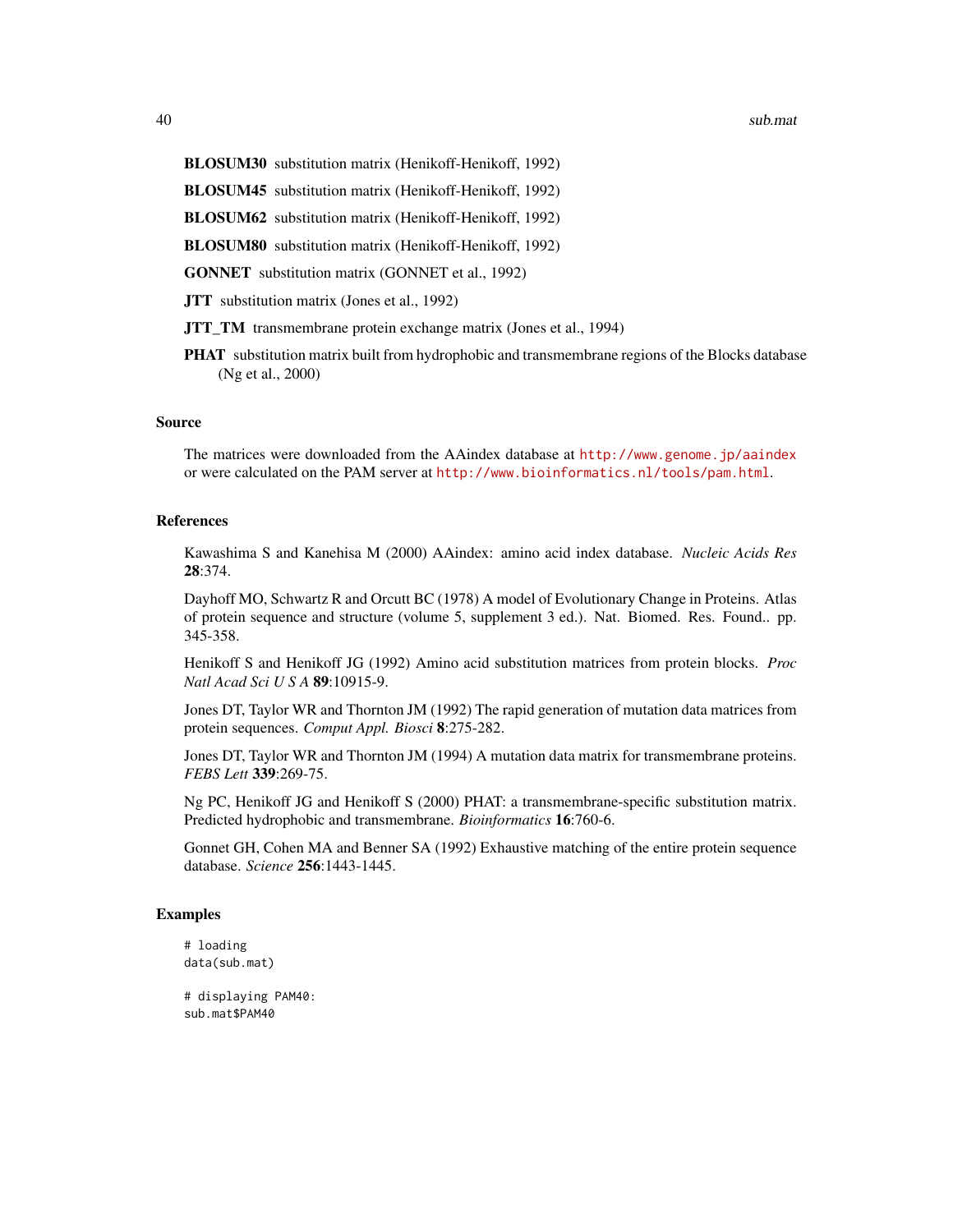#### <span id="page-40-1"></span><span id="page-40-0"></span>Description

Writes MDS coordinates in the Protein Data Bank format for visualization with a molecular graphics viewer.

#### Usage

write.mmds.pdb(x,project = NULL,  $axis = c(1, 2, 3)$ , file.pdb = "R.pdb", file.pml=NULL)

# Arguments

| $\times$ | an object of class 'mmds', obtained from mmds function.                                                                                                                      |
|----------|------------------------------------------------------------------------------------------------------------------------------------------------------------------------------|
| project  | an object of class 'project', obtained from mmds. project function, or a list of<br>object of class 'project'.                                                               |
| axis     | a numeric vector of length three the principal components to be displayed. De-<br>fault is $c(1, 2, 3)$ .                                                                    |
| file.pdb | a string of characters indicating the output PDB file name. Default is "R.pdb".                                                                                              |
| file.pml | a string of characters indicating the output pml file name for visualization with<br>Pymol. If this parameter is not NULL, the pml file will be written. Default is<br>NULL. |

# Details

The elements can be visualized in three dimensions (3D) with a molecular viewer as Pymol or Rasmol. If x contains active and supplementary elements, the active and supplementary elements are numbered from 1 and from 5001, respectively. If group is not NULL, the assignment of an element to a group is indicated by the chain name from *A* for the first group to *Z* when the maximum number of groups, 26, is reached.

The pml file allows a fancy visualization of the PDB file with the Pymol molecular viewer. The user must first open the PDB file with Pymol, then run the pml file. The active and inactive elements will be displayed as spheres and crosses, respectively, with coloring based on the user-provided colors with the col.group function.

#### Value

Produces a PDB file from the MDS coordinates, with the elements numbered in the order of the MSA file and the groups corresponding to the chain numbers. Optionnaly, produces a pml file to add color and group selection in pymol with the pdb file.

# Author(s)

Julien Pele and Jean-Michel Becu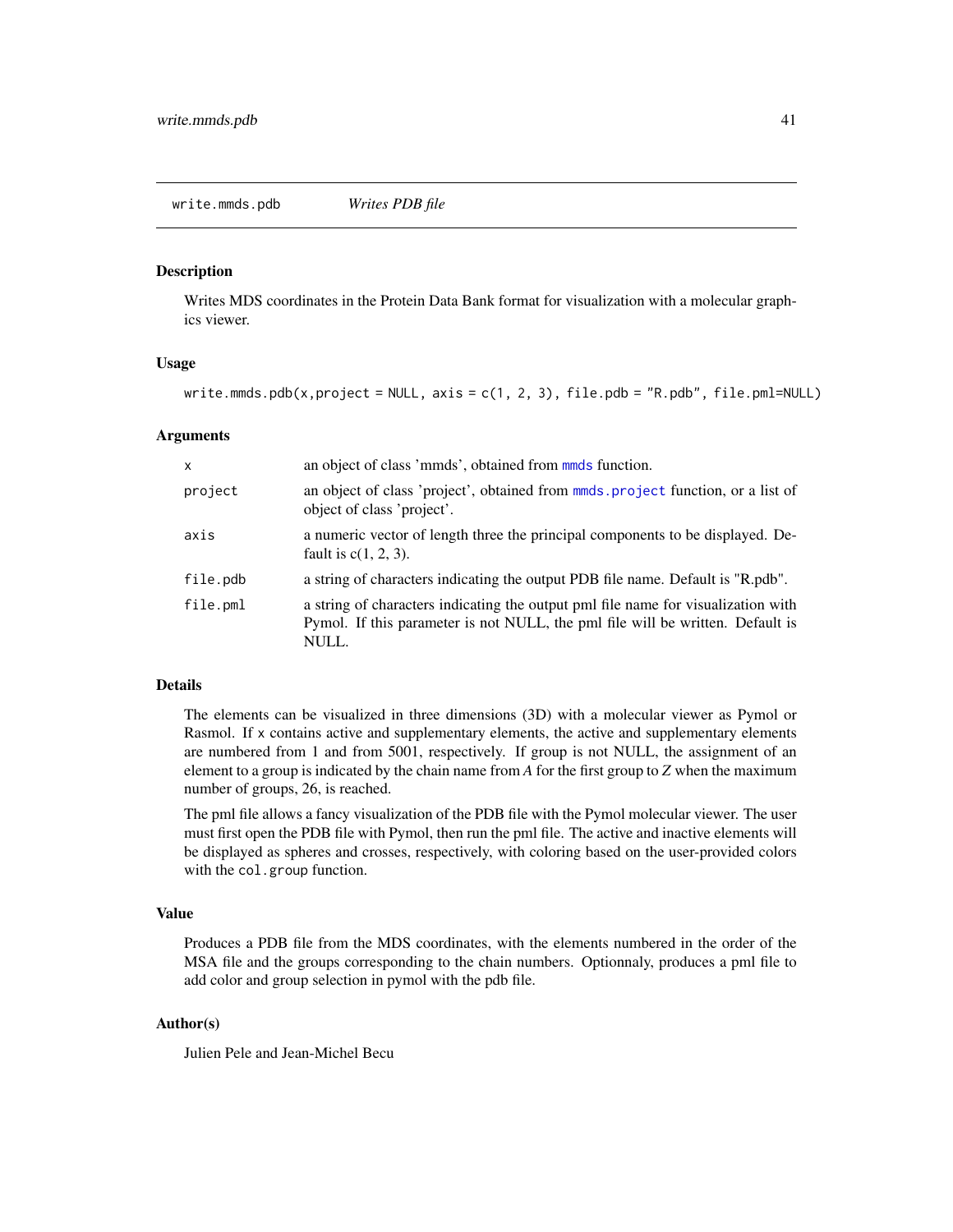# References

<http://www.wwpdb.org/docs.html>

# See Also

write.pdb function from bio3d package.

# Examples

```
# writing the first three MDS coordinates of human GPCRs in a PDB file
wd <- tempdir()
#wd <- getwd()
file1 <- file.path(wd,"sapiens.pdb")
file2 <- file.path(wd,"sapiens.pml")
data(gpcr)
write.mmds.pdb(gpcr$mmds$sapiens.active,file.pdb=file1,file.pml=file2)
```